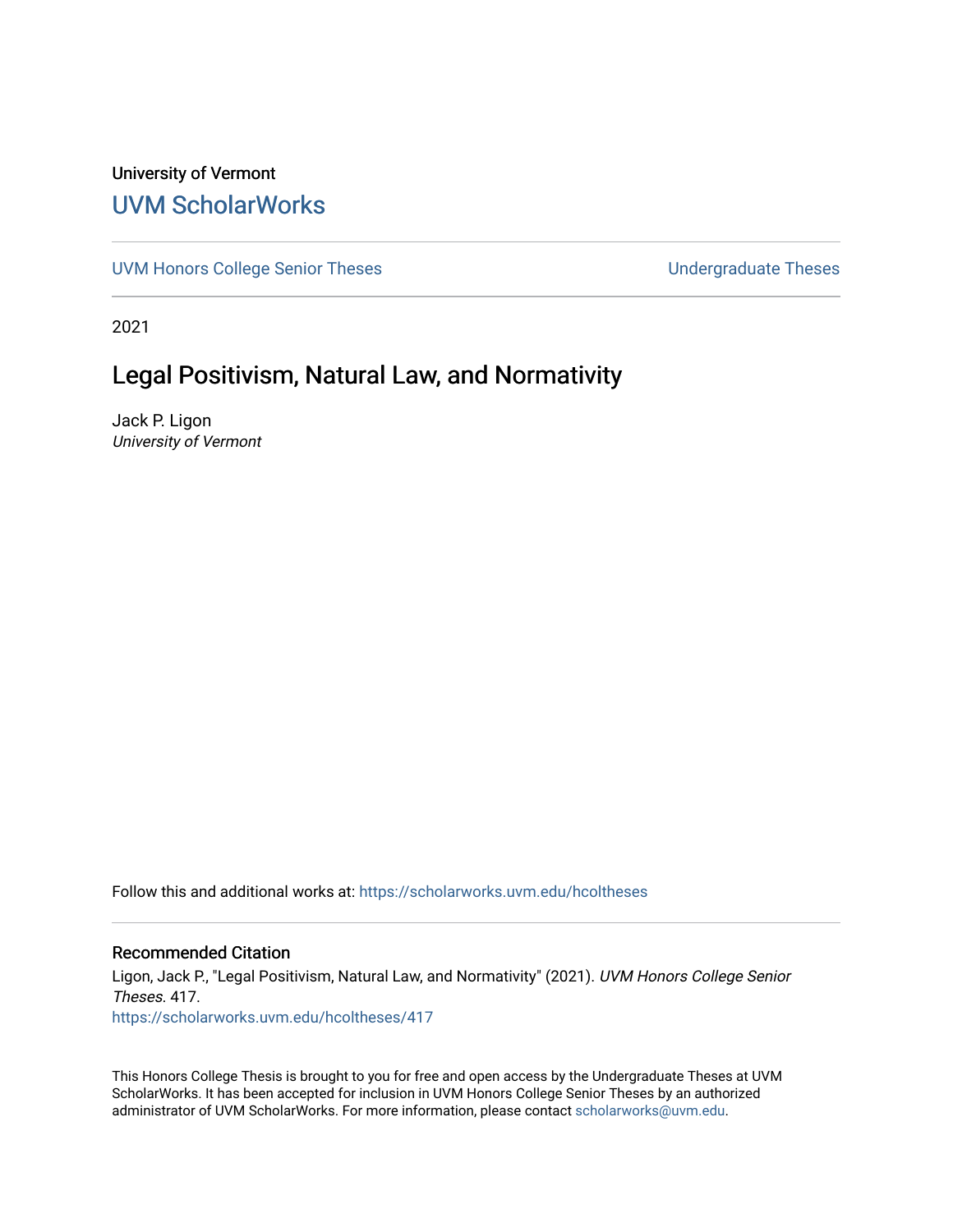# **Legal Positivism, Natural Law & Normativity**

Jack Ligon Undergraduate Honors Thesis University of Vermont Department of Philosophy

Advisor: Professor Terence Cuneo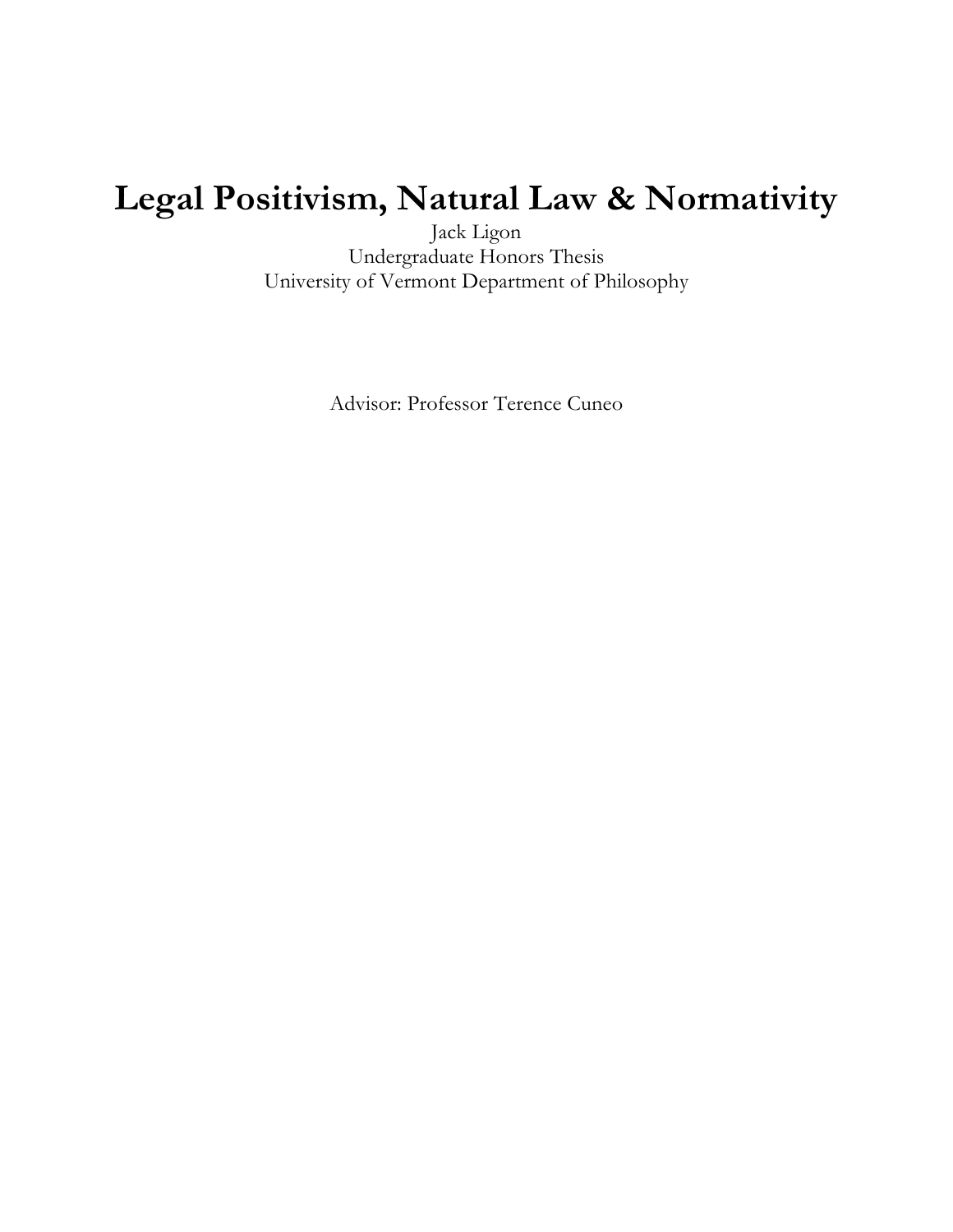## **Abstract**

In this thesis, I discuss and evaluate five theories of jurisprudence explaining how each one answers two central questions. The first, the Grounding Question, asks what it is that makes something a law. The second question, the Normative Question, asks why it is that laws ought to be followed. I use these questions to establish four desiderata for a theory of jurisprudence: a satisfactory theory must answer the Grounding Question and explain its answer, and it must do the same for the Normative Question.

The five theories fall into two historically opposed categorizations: legal positivism and natural law theory. In section 2, I explain three positivist and two natural law theories, highlighting how each answers the central questions. In section 3, I discuss two more desiderata that help to explain some of the motivations for holding each view. Finally, in section 4, I compare each theory's answer to the central questions. I find that while each theory has a satisfactory answer to the Grounding Question, their answers to the Normative Question differ in strength. While the views have historically been opposed, I find that the strongest version of positivism and natural law theory are "inclusive" legal positivism and "weak" natural law theory, compatible theories that bear striking resemblances to one another.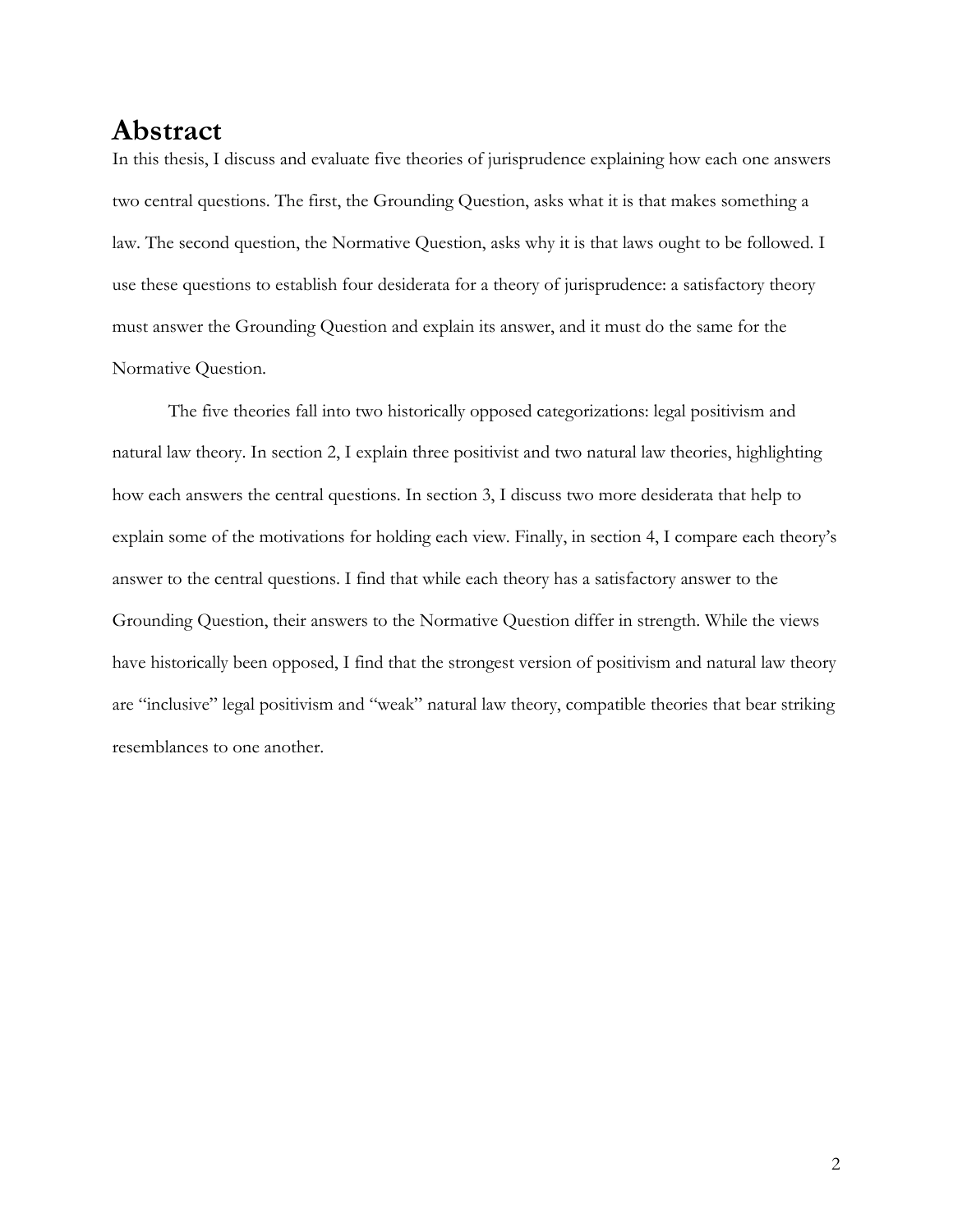# **Acknowledgements**

I would like to thank my thesis advisor, professor Terence Cuneo, for his extensive support and guidance of my work. Additionally, I would like to thank the other members of my thesis committee, professors Don Loeb and Jan Feldman, for making this thesis possible. Finally, I would like to thank Kenneth Einar Himma, who graciously shared some of his most recent work with me to aid me in my research.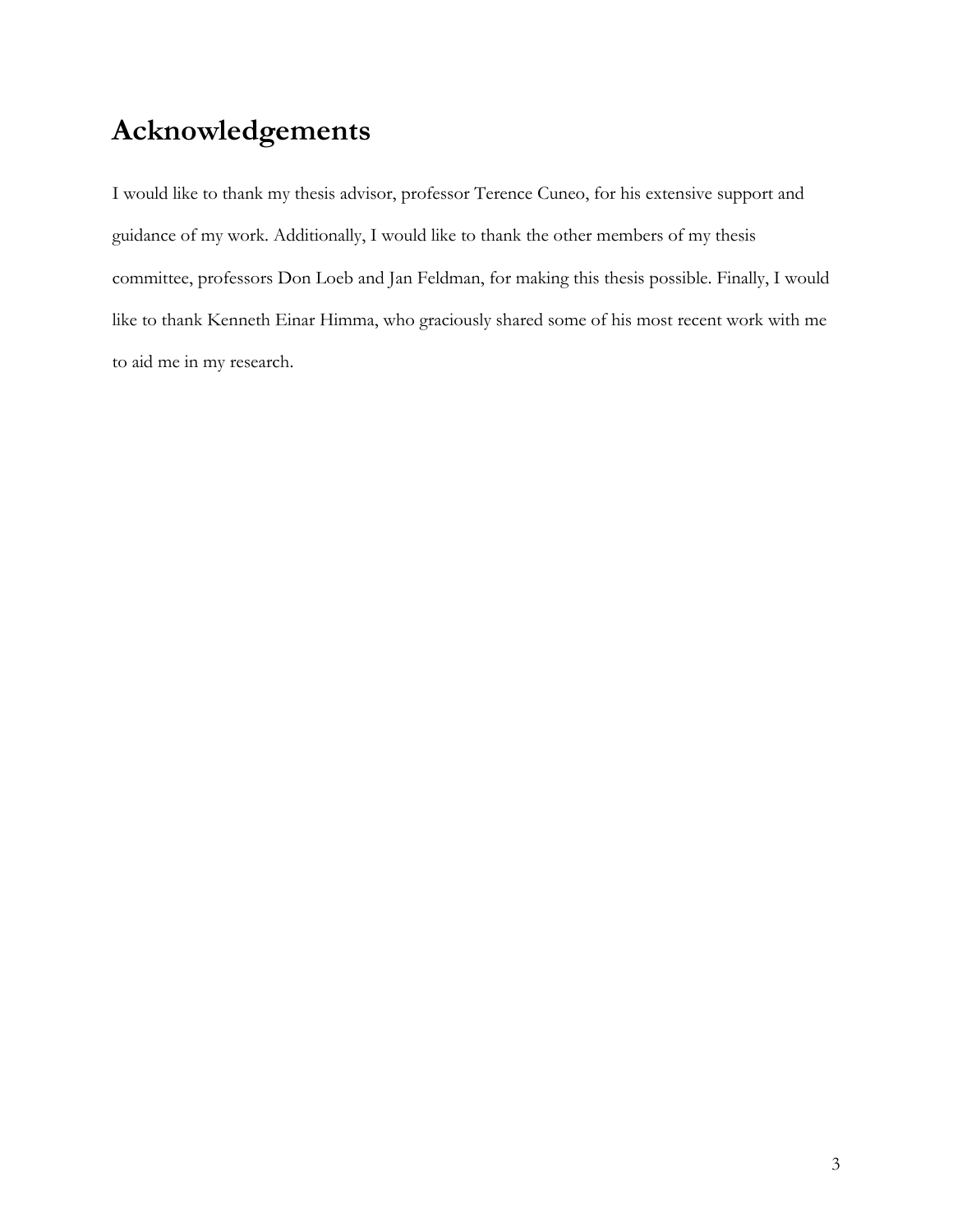## **Section 1: Introduction**

In the philosophy of law, legal positivism and natural law theories have historically taken opposing positions. Their deepest disagreement concerns what type of reasons, if any, people have to follow the law. Traditionally, the positivist position has been that sanctions provide people with reasons to obey the law, while the natural law position has been that there are moral reasons to obey the law. In this thesis, I wish to examine several recent versions of positivism and natural law theory, evaluating how each one addresses the question of whether there are reasons to follow the law.

Positivism, the newer of these views, arose from the work of John Austin, a staunch critic of the notion that laws must be consistent with ethics (Austin 1832). However, for the purposes of this thesis, I consider the work of three positivists: H. L. A. Hart, Joseph Raz, and Kenneth Einar Himma. While Austin presented the first positivist theory, Hart developed Austin's work to create a much more influential and sophisticated form of positivism (Hart 1957). Raz and Himma each develop Hart's work in different directions, as I will explain in section 2 (Raz 1979, 1985 & Himma 2001, 2011, 2014, 2020).

Natural law theory traces its roots back to Thomas Aquinas, but as with the positivists I will explore more contemporary and sophisticated versions of this theory. I first consider the work of John Finnis, who revitalized natural law theory with his influential account of law, *Natural Law and Natural Rights* (Finnis 1980). After that, I will consider the work of Mark Murphy, who criticizes some of Finnis' work and modifies his conclusion. Where Finnis offers a so-called "strong" natural law theory on which one has strong reasons to follow any law, Murphy offers a so-called "weak" natural law theory on which laws that are not backed by strong reasons for obedience are defective. I'll discuss each of these claims much more thoroughly in section 2, in the subsection on natural law theorists (Murphy 2006).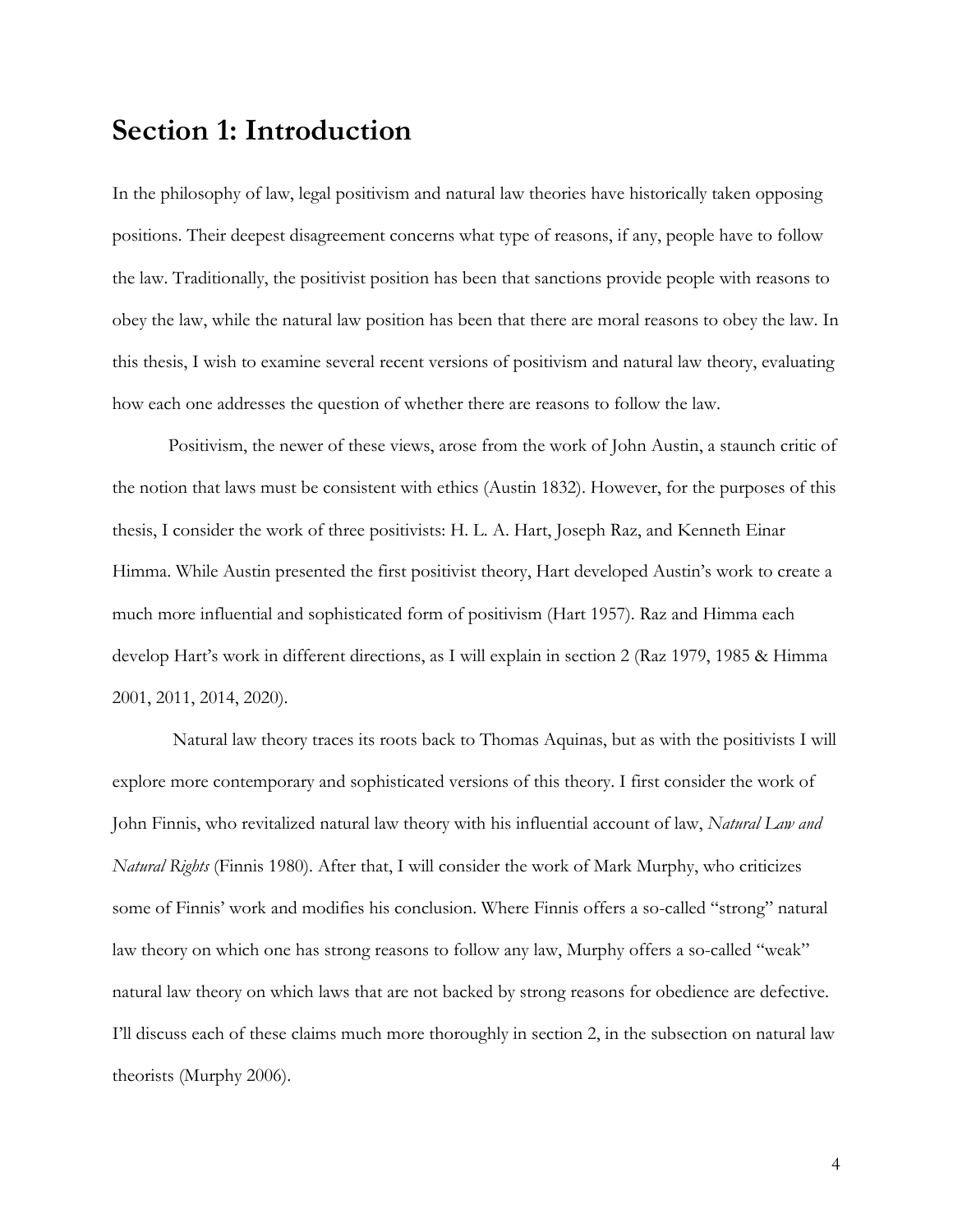The debate between these two camps has often been summarized with pithy slogans meant to represent each position. The positivist position has been summarized in versions of the claim that "laws have no necessary connection to morality" and the natural law position has been similarly summarized by versions of the slogan "an unjust law is no law at all". It will become apparent that each of these slogans is an oversimplification. The positivists have different views regarding the relationship between law and morality, and some natural law theorists agree that unjust rules may be enforced by a government. My discussion in section 2 will reveal the nuances of these theories in much greater depth.

## **A Note on Terminology**

Before beginning, it is important to clarify my use of certain terms. Throughout this thesis, I will frequently use the terms "reason" and "obligation". When discussing obligations to the law, I'm referring to particularly strong reasons for following the law. This usage comports with the usage of the theorists I present, although Raz argues that no such obligation exists. In my discussion of Murphy, I will also use the word "authority" to express the same concept, matching his usage. Raz and Finnis have different understandings of authority than this one, as I will explain in section 2.

## **Central Questions**

I frame my discussion of these theories using two questions that each theory aims to answer. The first is:

**The Grounding Question:** In virtue of what is something a law?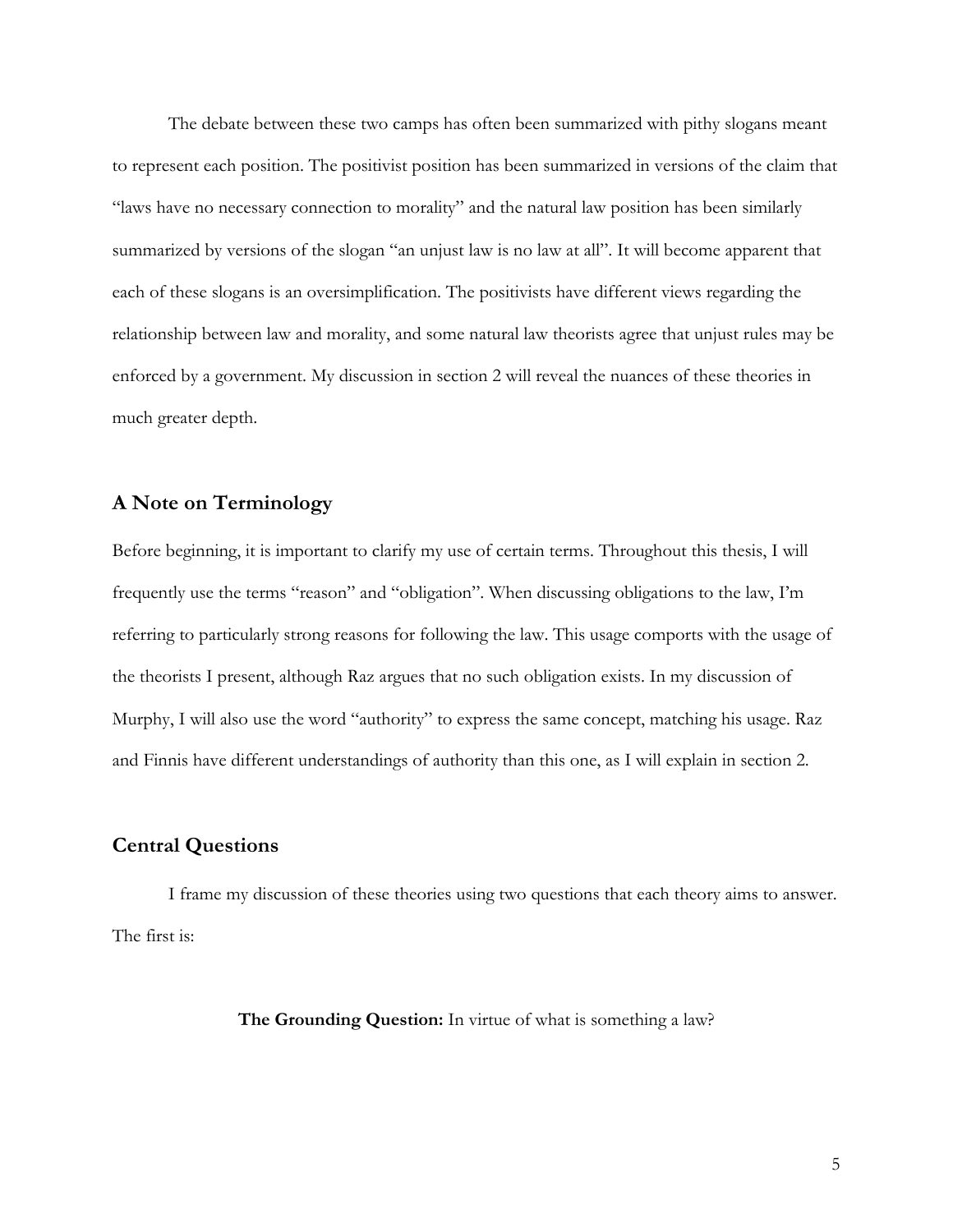This question drives at what grounds law, or what makes something a law. This is one of the most fundamental questions in jurisprudence, a high priority for either of these theories to answer. As I'll explain, the theories offer different answers to this question, each of which is successful.

In posing the Grounding Question, I make the modest assumption that "positive laws" exist. By positive laws, I broadly mean rules of conduct for citizens that are enforced by the government. As will become apparent, positivism and natural law theories have different explanations of why positive laws hold. So in answering the Grounding Question, each theory must satisfy two desiderata:

A) An acceptable legal theory must imply that there are positive laws (i.e., rules enforced by governments).

B) An acceptable legal theory must explain why these positive laws hold.

The Grounding Question bears on a second central question of jurisprudence, namely:

#### **The Normative Question:** In virtue of what is the law normative?

The Normative Question drives at why the law ought to be followed. In posing this question, I also make a certain assumption. It is that people, in general, have some kind of reason to follow the law most of the time. In other words, people are in some sense warranted when they follow the law; whether because it is the right thing to do, because it is wise, or for some other type of reason. I do not commit myself to there being a particular type of reason to obey the law; as we will see, positivists and natural law theorists disagree about what kind of reason people have to follow the law. Like the Grounding Question, the Normative Question gives rise to two desiderata: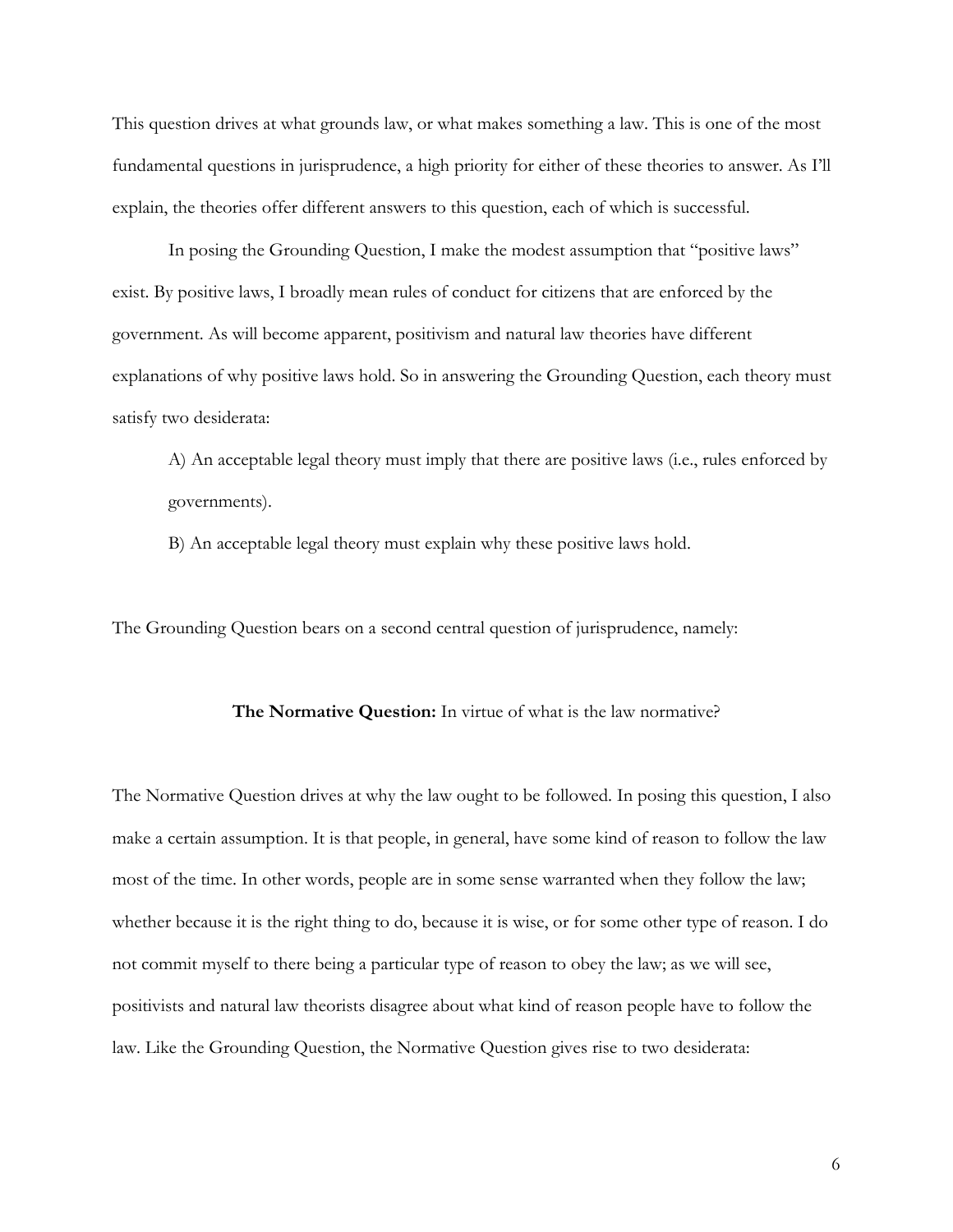C) An acceptable legal theory must show that citizens generally have strong reasons to follow the law.

D) An acceptable legal theory must explain why there is reason to follow the law.

In section 2, I will survey three positivist and two natural law theories, explaining each view's answer to the Grounding and Normative Questions. Then, in section 3, I introduce two more desiderata which these theories aim to satisfy, with the goal of explaining some of the underlying motivations for holding each theory. These are that a theory must show that there is a difference between positive law and morality, and that a theory must comport with a certain "privileged viewpoint" of the law. I use this term to refer to the idea that positivists seek to explain the law as regular citizens understand it, where natural law theorists seek to explain the law as reasonable citizens understand it.

In section 4, I evaluate the five theories using the four desiderata listed above. I conclude that while each theory answers the Grounding Question satisfactorily, Himma offers the strongest positivist answer to the Normative Question and Murphy offers the strongest natural law answer to the Grounding Question. Interestingly, while positivism and natural law theory have historically been opposed, these two theories are strikingly similar.

## **The Significance of The Central Questions**

Every day, people have countless interactions with the law, from signing contracts, to voting, to receiving parking tickets. The point of the Grounding Question is to understand why these particular rules are law, rather than some other set of rules for conduct. Answers to the Grounding Question will tell us what sets the law apart from other kinds of rule.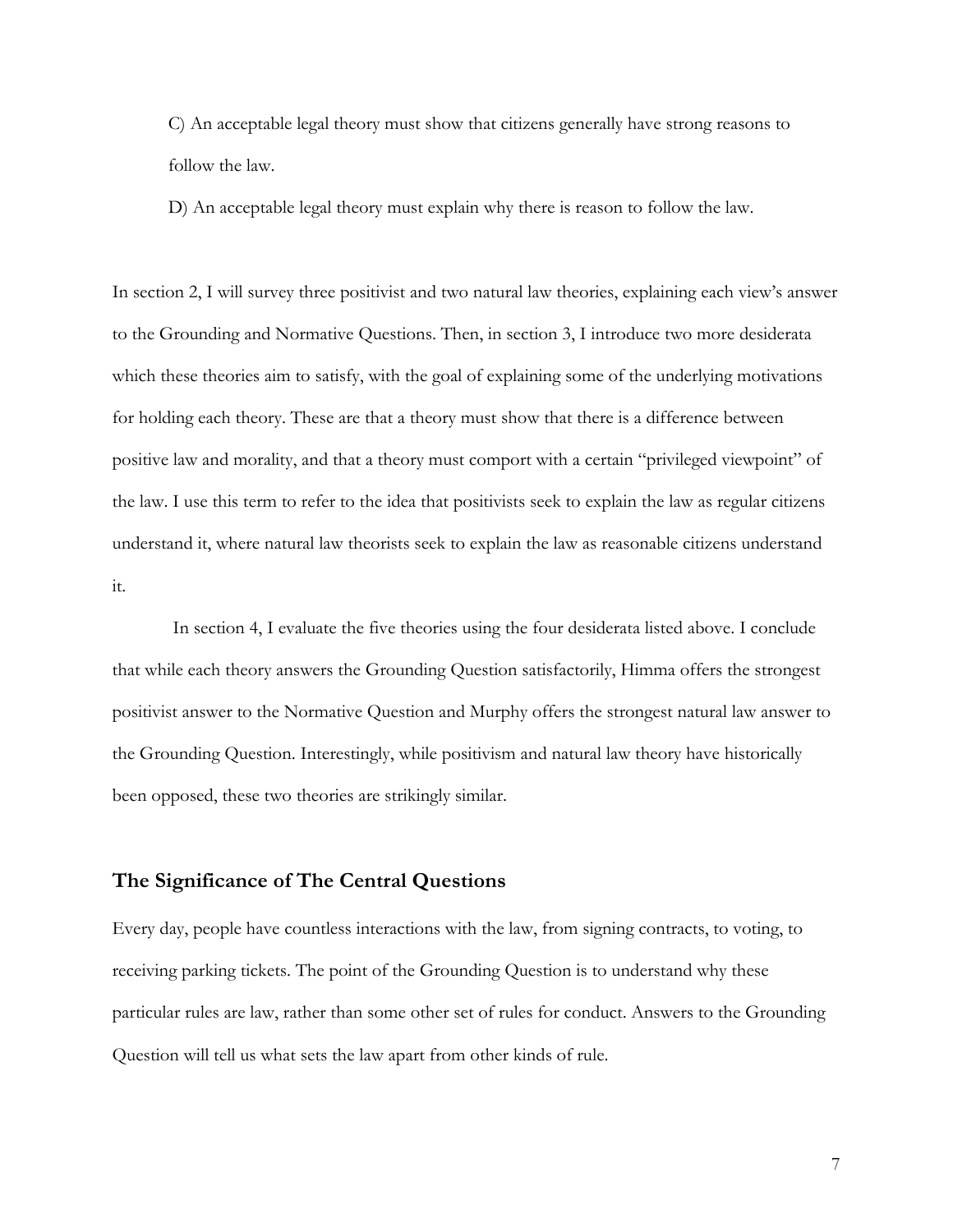The Normative Question attempts to uncover why the law affects our reasons for action in the way that it does. This question is important partly because its answer can help us to answer other central questions about the law's normative status: When is the law justified? Which positive laws should be passed? What kind of punishments are warranted for breaking the law?

While these may seem like abstract questions of theory, it is important to remember that peoples' interactions with the law are impacted by how officials answer the Grounding and Normative Questions. Take, as an example, a judge who thinks that some rule is law in virtue of receiving a majority vote in the legislature. If this judge's decisions are to be consistent with his answer to the Grounding Question, he should refuse to enforce any government mandate that has not received a majority vote in the legislature. Officials' answers to the Grounding Question impact what they understand the law to be, which in turn impacts how they make decisions that affect everyone in the legal system.

Answers to the Normative Question have practical implications as well. For example, some people criticize judges who use moral reasoning to decide cases as "activists". Answers to the Normative Questions can help us understand this kind of criticism. If there are not moral reasons to obey the law, perhaps these judges should refrain from using moral reasoning to decide cases. But if there are, the moral reasoning of the judge may be relevant in deciding whether someone is guilty and how severely they should be sanctioned. So while each of these questions is of theoretical importance for jurisprudence, their answers also impact how citizens interact with the law. This is because officials will wield the coercive force of the law differently depending on their views about what makes something a law and why laws should be followed.

## **Section 2**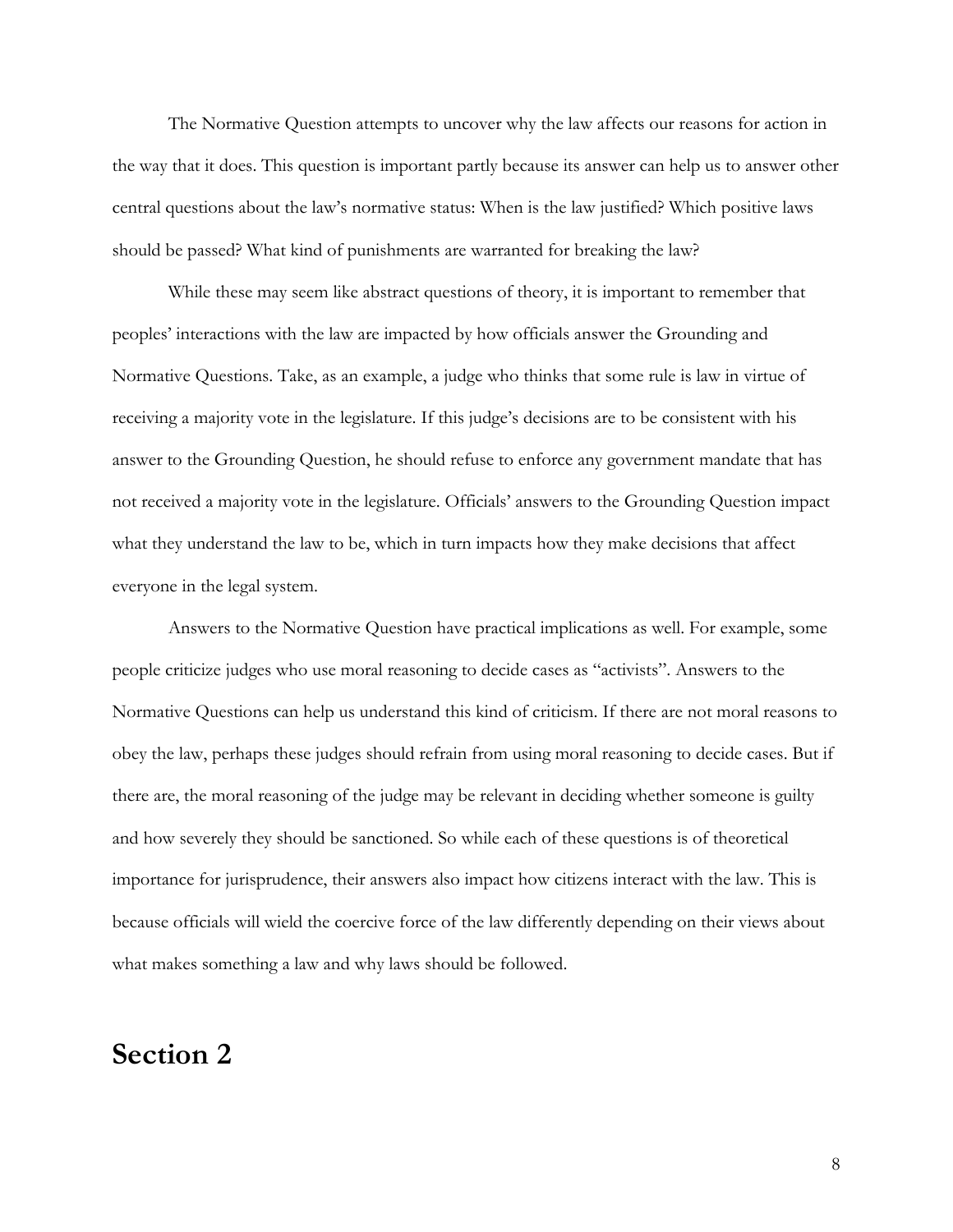### **The Claims of Positivism**

While the positivists who I discuss have different answers to the Grounding and Normative Questions, all of them embrace versions of certain claims that are central to positivism. I will discuss several of these claims in more detail in section 3 of this thesis, but some of them are worth mentioning here in order to clarify the theory of each positivist that I will discuss.

One unifying claim that appears in each of these positivist theories is the idea that the answer to the Grounding Question will ultimately advert to social facts; the positivists describe laws as social rules which are backed by social pressure. The positivist answer to the Grounding Question is that some rule is a law in virtue of conforming to a rule of recognition, which is the rule in a legal system that describes the characteristics something must have in order to count as law. This is a key insight from Hart, which is developed by Raz and Himma.

Positivists take this insight to imply that since the rule of recognition is a social rather than a moral rule, it need not specify moral grounds for law. This idea is encapsulated in the Separation Thesis, which roughly states that there are no moral criteria for law, so laws can be inconsistent with moral rules. I will discuss the Separation Thesis more thoroughly in section 3, as a way for positivism to satisfy the desideratum that it distinguish positive laws from moral rules. However, it is worth mentioning it here because disagreement about how to interpret the Separation Thesis underlies the largest division in positivism, which is between inclusive and exclusive positivism.

Hart and Himma are considered inclusive positivists, whereas Raz is considered an exclusive positivist. What these classifications have in common is that they accept the Separation Thesis. The difference between them is how strongly they read the Separation Thesis. The inclusive positivists take the Separation Thesis just to mean that since not every rule of recognition has to establish morality as a requirement for law, it is possible for laws to be inconsistent with ethical rules. Exclusive positivists take the Separation Thesis to mean that rules of recognition *must not* contain an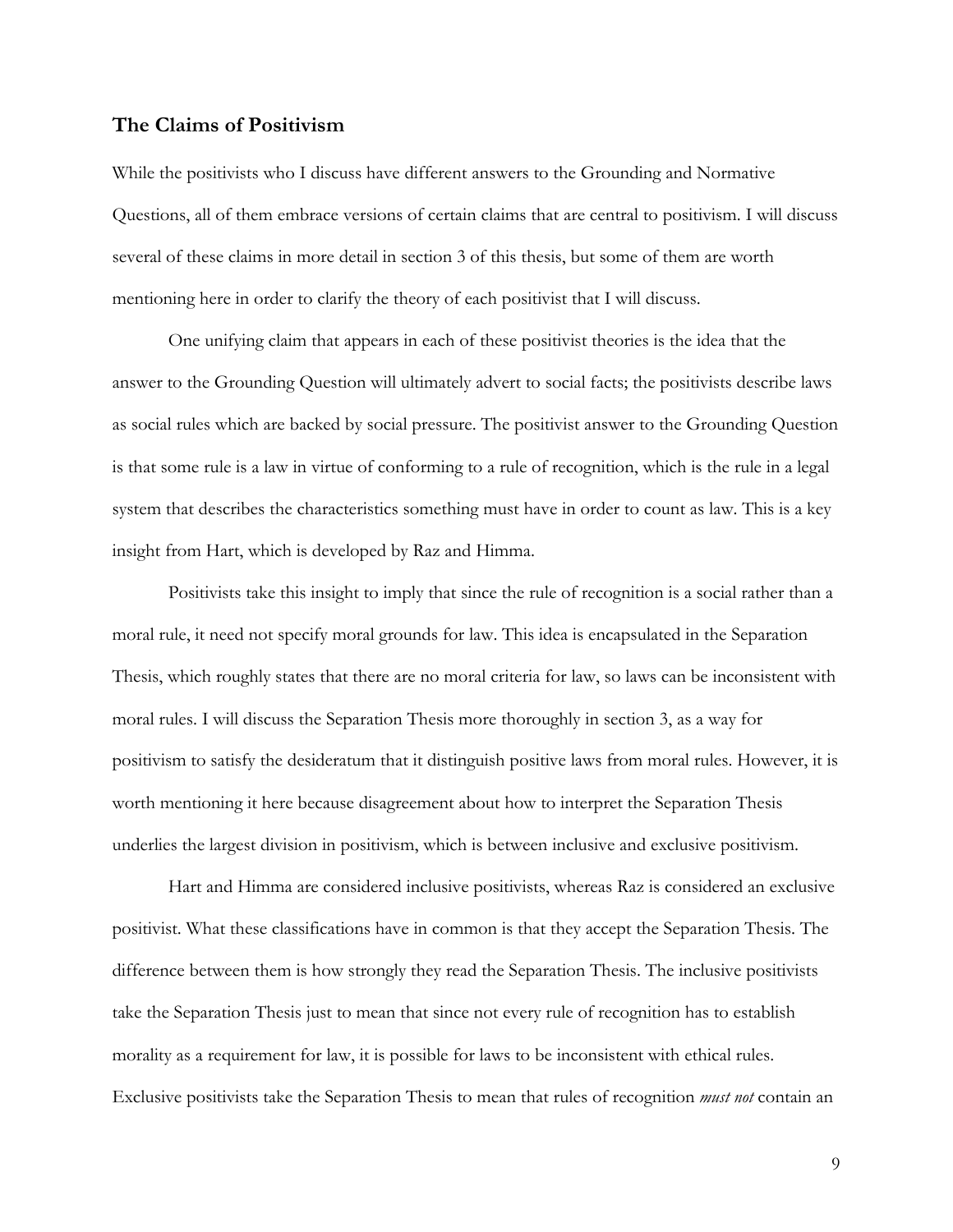ethical requirement for law. This implies that something cannot be law in virtue of an ethical requirement, as those cannot be included in the rule of recognition. I will explain exclusive positivism further in my discussion of Raz, and inclusive positivism further in my discussion of Himma.<sup>1</sup>

While the positivists have a clear answer to the Grounding Question, their answer to the Normative Question is less clear. The positivists discussed in this thesis endorse the idea that the normativity of the law is closely related to social pressure which makes disobeying the law result in unpleasant consequences for those who violate it. This leads Himma to conclude that if there is any inherent reason to follow the law, it must be a self-interested reason of prudence rather than a moral reason. My discussion of how each positivist responds to the Normative Question will explain why an appeal to prudential reasons is the only answer available to these positivists.

## **Hart**

As I indicated earlier, Hart offers one of the first sophisticated developments of positivism. Hart refined the work of John Austin, criticizing his view that all laws are orders backed by threats that are handed down from a determinate political sovereign to his subjects (Austin 1832, 6). According to Austin, the sovereign was an individual or group whose orders were habitually followed by most of society, and who was not in the habit of obeying anyone else's orders (Austin 1832, 199-200). Commands, Austin claims, are just explicit or tacit expressions of a wish that someone else do something (Austin 1832, 7). So in saying that some action is illegal, what Austin means is that the community in question habitually follows the orders of some sovereign person or group which had forbidden the action on threat of punishment.

<sup>1</sup> While Hart is regarded as an inclusive positivist, he was writing before the inclusive/exclusive distinction was introduced. This is why I focus on Himma when comparing inclusive and exclusive positivism.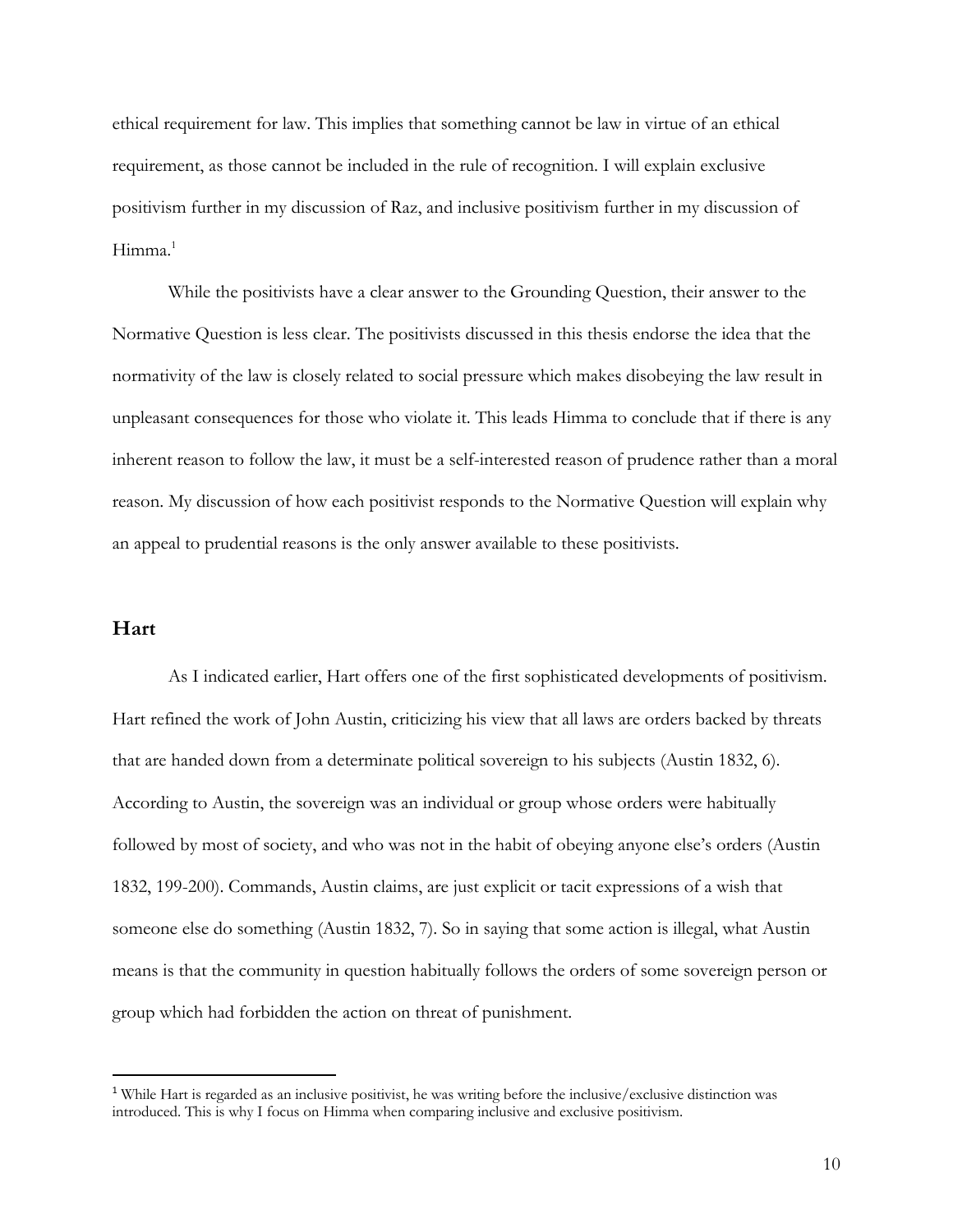In his seminal work *The Concept of Law*, Hart exposes several flaws in this view. First, there are counterexamples to the idea that all laws are simply orders backed by threats. Some laws allow people to create wills, contracts, and marriages, and otherwise change their legal relationships with others (Hart 1957, 28). Sovereigns do not generally command citizens to create wills or to get married, and there is generally no punishment for failing to do these things. Second, orders backed by threats do not explain the continuity of the law. When a sovereign dies, citizens do not yet have a habit of obedience to his successor, and it's unclear how the successor could establish that habit (Hart 1957, 52). Third, this account does not explain how laws persist. Laws made hundreds of years ago may still be in effect although the sovereign who commanded them is long dead, and any habit of obedience to them has dissipated (Hart 1957, 63). Finally, Austin's command theory has trouble making sense of modern democracies, since the sovereign is a group of people who must follow their own rules. This complicates the habit of obedience, because the sovereign is not supposed to habitually follow the orders of anyone else (Hart 1957, 75).

Because of these flaws in Austin's theory, Hart attempts to describe the law in other terms. Instead of claiming that all laws are orders, Hart defines laws as a type of social rule. While people often follow the rules laid down in the law, Hart points out that an obligation to obey those rules is separable from a habit of obedience. Hart illustrates this using the example of a mugger threatening to shoot someone if they do not empty their pockets. While most people would likely follow the mugger's command in that situation, Hart points out that it seems wrong to say that the victim has an obligation to pay the mugger. Rather, Hart states that the victim of the mugging is only "obliged" to follow the command, meaning he has a psychological inclination to do so. As I'll explain, conforming to an obligation involves more for Hart than doing something for fear of consequences or hope of benefit (Hart 1957, 82-83).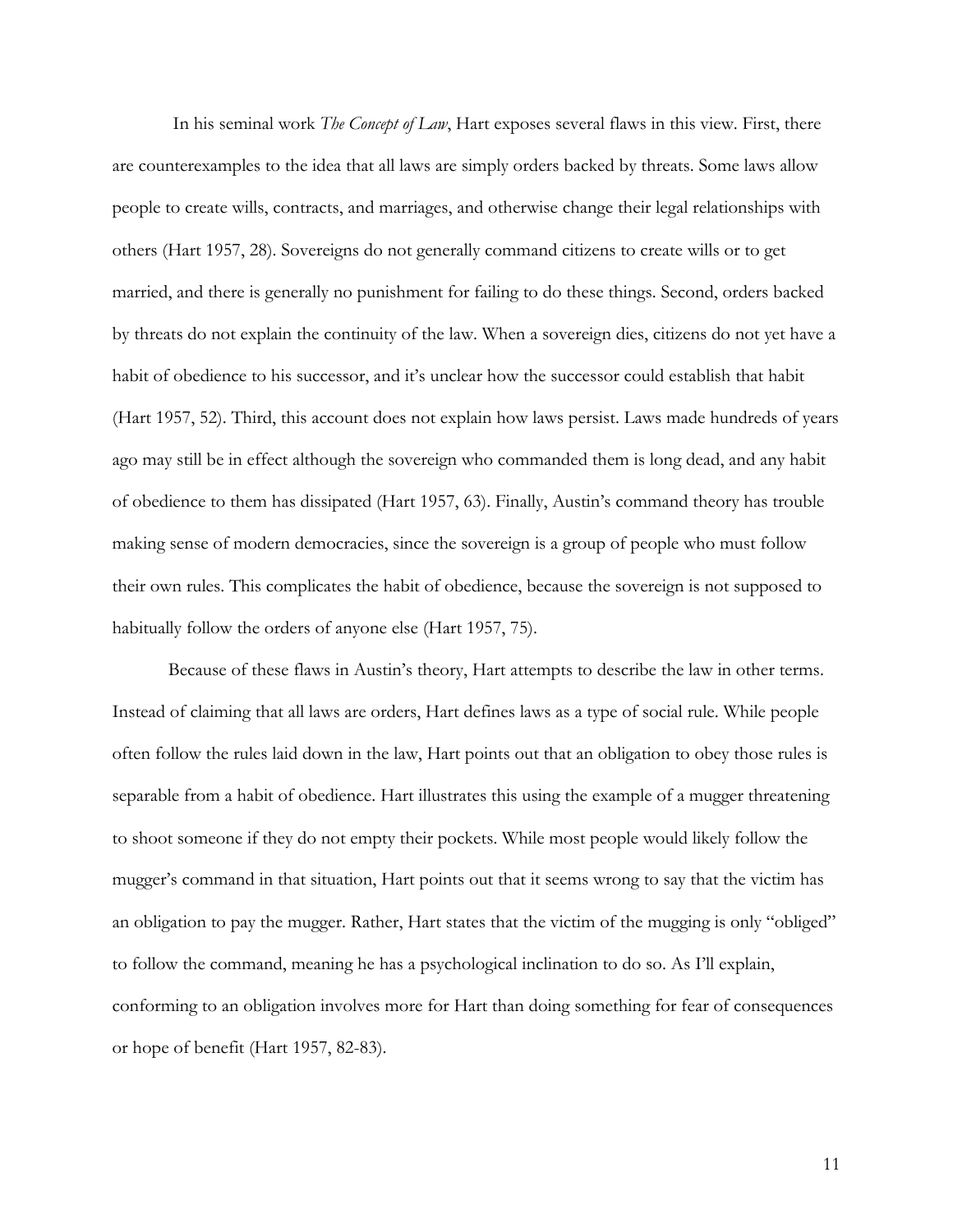While a habit of obedience can be created by threatening people into following your commands, an obligation implies the existence of a rule. Since Hart sees the law as a social phenomenon, he describes laws as social rules. In order for some standard to be a social rule, there must be a general habit of obeying it, but more is required as well.

According to Hart, in order for social rules to exist people must take a certain "internal" perspective with regard to the content of those rules. Taking the internal perspective regarding a rule entails seeing the rule as a proper guide to conduct and seeing a deviation from the rule as grounds for criticism (Hart 1957, 55-56). Hart compares the internal perspective to the point of view of someone playing a game, as opposed to spectating. If we were to watch a game of basketball, we'd be able to notice certain patterns of behavior, like that the players try to avoid leaving the rectangle painted on the court while playing the game. In order to go beyond the pattern of behavior and understand why the players do this, we need to put ourselves in the shoes of a basketball player. They do not simply use the rule to predict how other players act, but also use it as a standard of conduct to guide their actions.

So according to Hart, laws are social rules that guide action when they are internalized. This has normative implications that I'll unpack later. For now, I want to emphasize that, according to Hart, there are two types of social rule. Primary rules simply direct someone to do or not do something, making a certain behavior in some sense obligatory (Hart 1957, 81). These are quite common in criminal law, comprising laws against stealing, wanton violence, and all kinds of conduct. It's easy to see how Austin classified all laws as orders backed by threats when we consider the most common examples of primary rules in the legal system: prohibitions against stealing, violence and the like, which carry sanctions.

Secondary rules are rules that determine how primary rules can be made or changed. Hart lays out three types of secondary rule, each of which he considers a "step from the pre-legal to the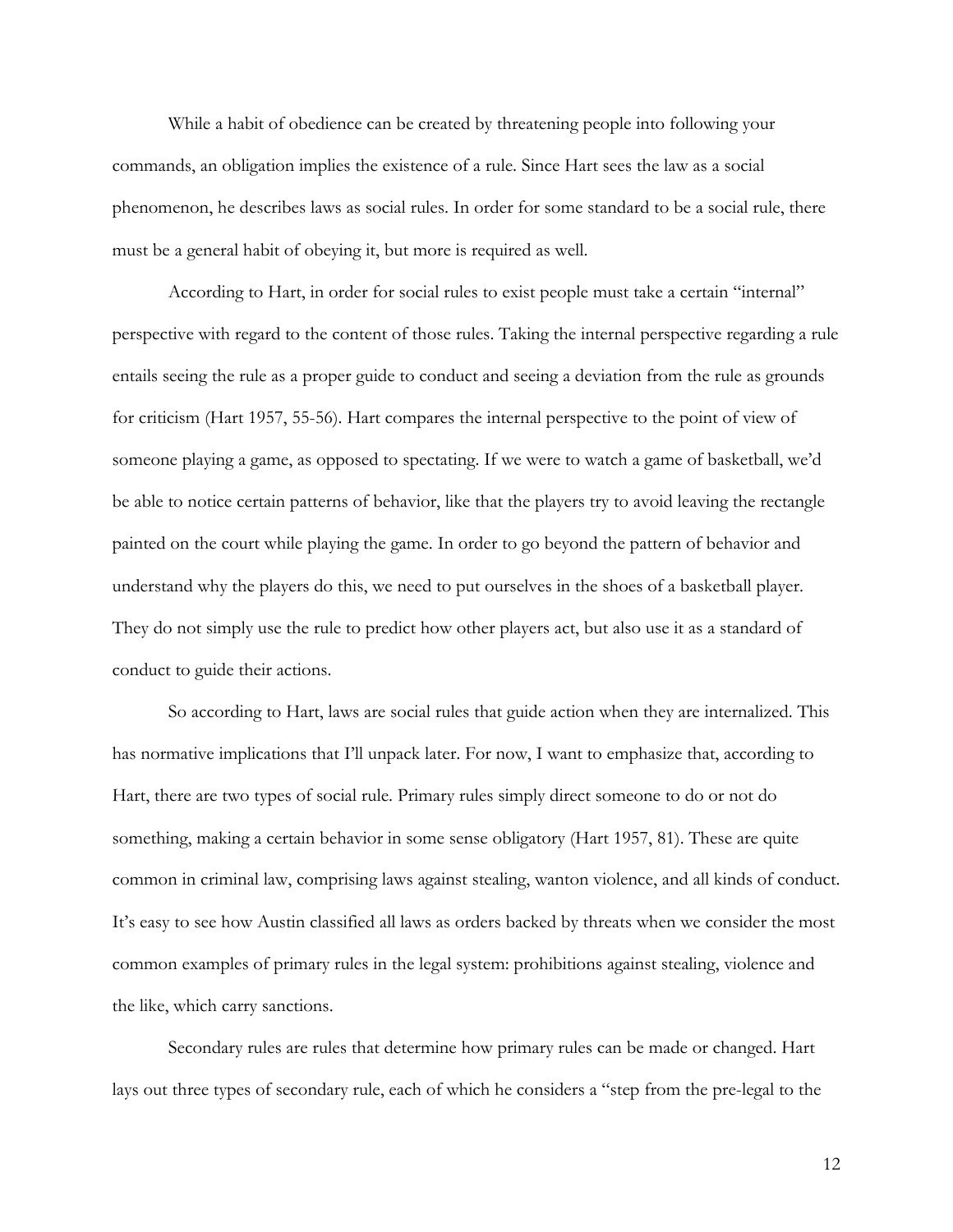legal world" (Hart 1957, 94). In other words, as each of these secondary rules is introduced, the system of rules comes to more fully instantiate a legal system.

The three types of secondary rules which Hart describes are rules of recognition, rules of change, and rules of adjudication. The first of these is the most important, and I'll leave explaining it for last. Rules of change, as the name suggests, tell us the procedure for modifying and repealing primary rules that are already on the books (Hart 1957, 95). Rules of adjudication tell us about the jurisdiction of primary rules, including where those rules apply, who is to determine when one has been violated, and what procedure should be followed in determining guilt (Hart 1957, 96). Rules of change and adjudication are intimately connected with the most important type of secondary rules, rules of recognition.

Rules of recognition lay out the features that a rule must have in order to be law, including the procedure that a rule must go through in order to be valid in the legal system. When a rule of recognition identifies a rule as law, this indicates that the social group to which the law applies will exert social pressure on its members to conform with the rule (Hart 1957, 94).

Rules of recognition supply the positivist answer to the Grounding Question. Some rule is law in virtue of fulfilling a rule of recognition's requirements. This entails some group taking the internal perspective to the rule and seeing it as a proper guide for conduct, and that group exerting social pressure on those who do not conform to it. As I'll discuss later, contemporary positivists have added to and modified this requirement.

According to Hart, not all rules are obligations—rules of etiquette, for instance. They count as rules because some people take the internal perspective to them; but Hart does not think that they are obligations, as there are not serious consequences for breaking them (Hart 1957, 86).

Rules that do constitute obligations, such as primary rules of law, are those for which "the general demand for conformity is insistent and the social pressure brought to bear on those who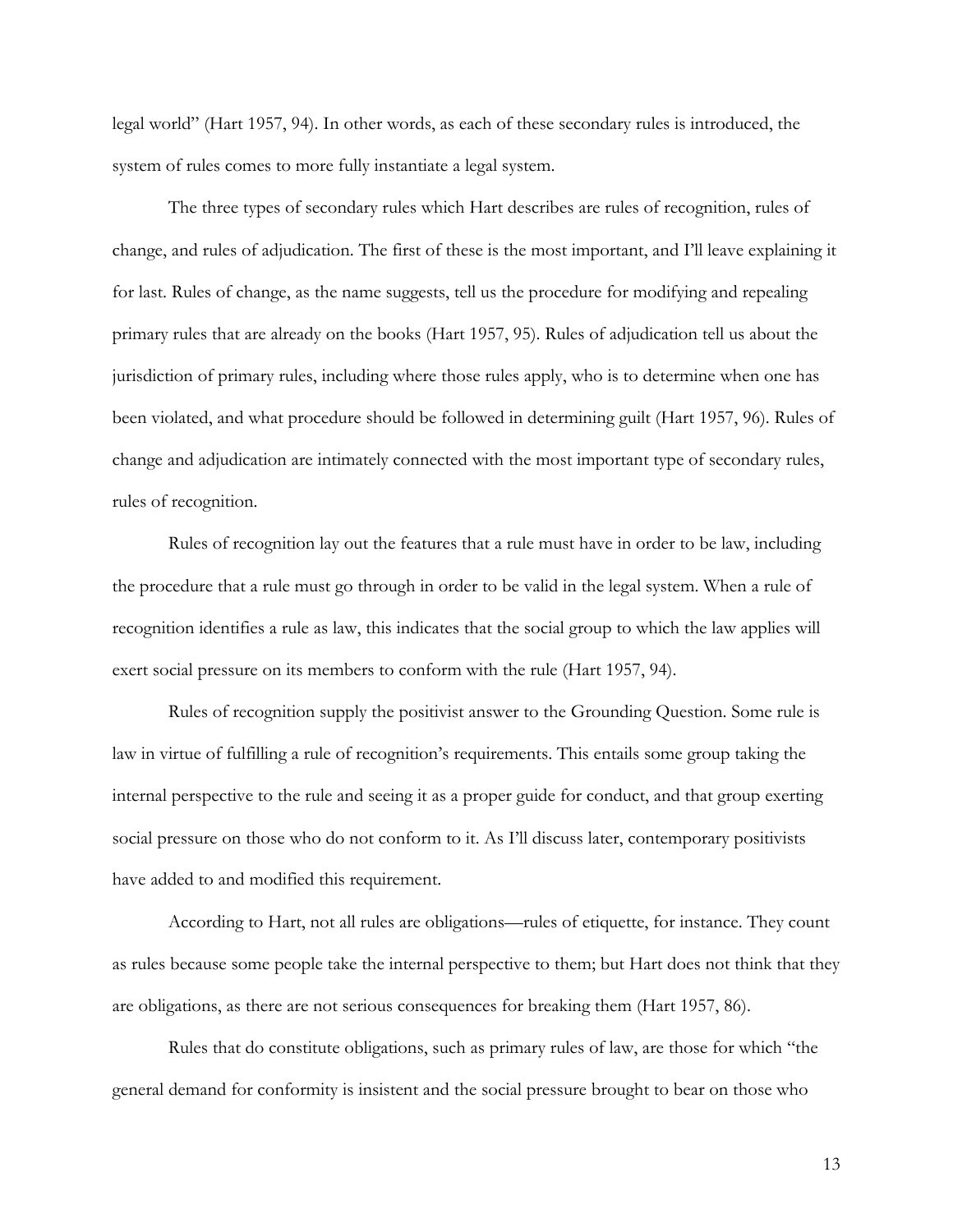deviate or threaten to deviate is great" (Hart 1957, 86). Here, Hart is saying that people have particularly strong considerations in favor of following the law. Breaking laws can lead to fines, jail time, and sometimes other consequences such as unemployment or scathing criticism.

Hart's answer to the Normative Question is unclear because Hart explicitly states that what makes following the law obligatory is social pressure brought to bear on violators, so it initially seems like those who are punished for breaking the law are obliged (in Hart's sense) to follow it. If this reading of Hart is correct, then not everyone in the society in question is obligated to follow the law. Everyone would be obliged to follow the law, and presumably only those who take the internal perspective would be obligated.

Yet Hart discusses the fact that obligations can exist for people even if they are not aware of them. He says that some people, like "hardened swindlers", do not feel obliged to follow the law although they are obligated to do so (Hart 1957, 88). This suggests that those who do not take the internal perspective to the law do have an obligation to follow it although they may not even feel obliged to do so. What should we make of this obligation? It's clear that Hart does not think of it as a moral obligation. Hart claims that all primary rules of law constitute some kind of obligation, but also states that there is no requirement that these primary rules be morally acceptable (Hart 1957, 185). This reflects the Separation Thesis, the crucial desideratum of the positivists which asserts that legal obligations need not be consistent with ethics.

If we have some obligation to follow laws that are not moral, one possibility is that Hart thinks of the obligation to follow the law as a type of prudential obligation. He may mean that due to sanctions, it is unwise for someone to disobey laws, since being punished is not in their own selfinterest. As I'll discuss below, this is the view adopted by Himma, a contemporary positivist.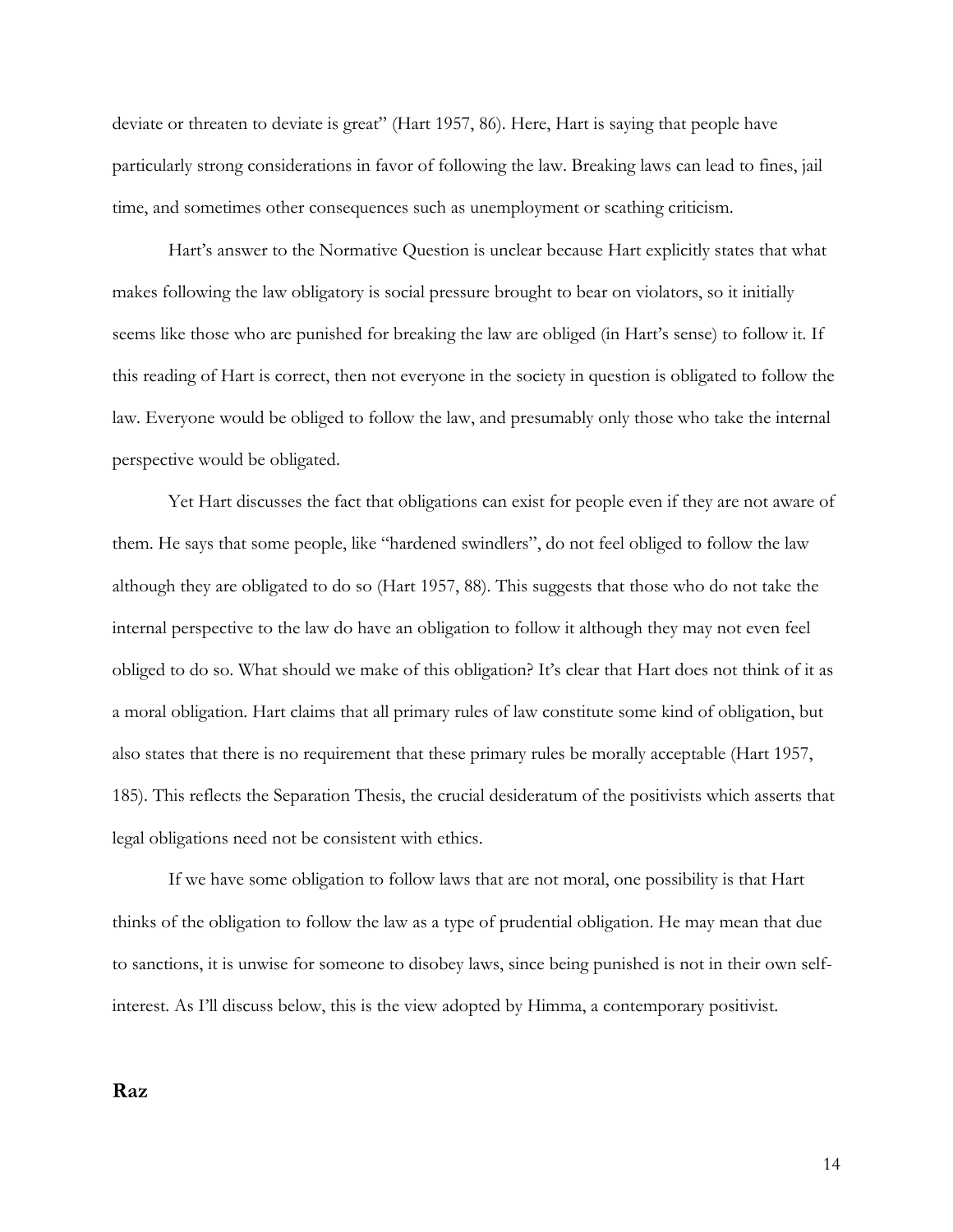Although he rejects the positivist label, Hart's student Joseph Raz has done significant work developing Hart's ideas into a more controversial theory that is widely regarded as a form of "exclusive" positivism, as opposed to the "inclusive" positivism of Hart and Himma.

As I've explained, the difference between exclusive and inclusive positivism lies in how strongly they interpret the Separation Thesis. Exclusive positivists such as Raz interpret the Separation Thesis to say that rules of recognition cannot ground the law in ethical requirements. So, for reasons I'll explain, Raz believes that a rule of recognition cannot contain a requirement such as "in order to be law, a rule must be ethical." According to Raz, such a clause would undermine a conceptual requirement of law, which is that it claims legitimate authority.

In answering the Grounding Question, Raz agrees with much of Hart's work, including the importance of a rule of recognition and social pressure, although Raz notes that legal systems can have multiple rules of recognition (Raz 1980, 199). However, Raz also adds a requirement in answering the Grounding Question: some norm is law partly in virtue of the fact that it claims legitimate authority.

In order to understand what Raz means by the law claiming legitimate authority, we must first understand how Raz defines authority. For Raz, to have authority is to have the ability to change "protected reasons" for other people. In order to explain protected reasons, I will explain Raz's idea of exclusionary reasons.

Raz defines an exclusionary reason as a reason against acting on the basis of another reason. To explain this, Raz uses the example of two parents who give their child opposing orders. The mother tells her son to put on his coat, while the father tells him not to listen to his mother. Presumably, each of the parents' orders constitutes a reason for action for the child. The fact that the child's mother told him to wear a coat is a reason for him to do so, but the father's order gives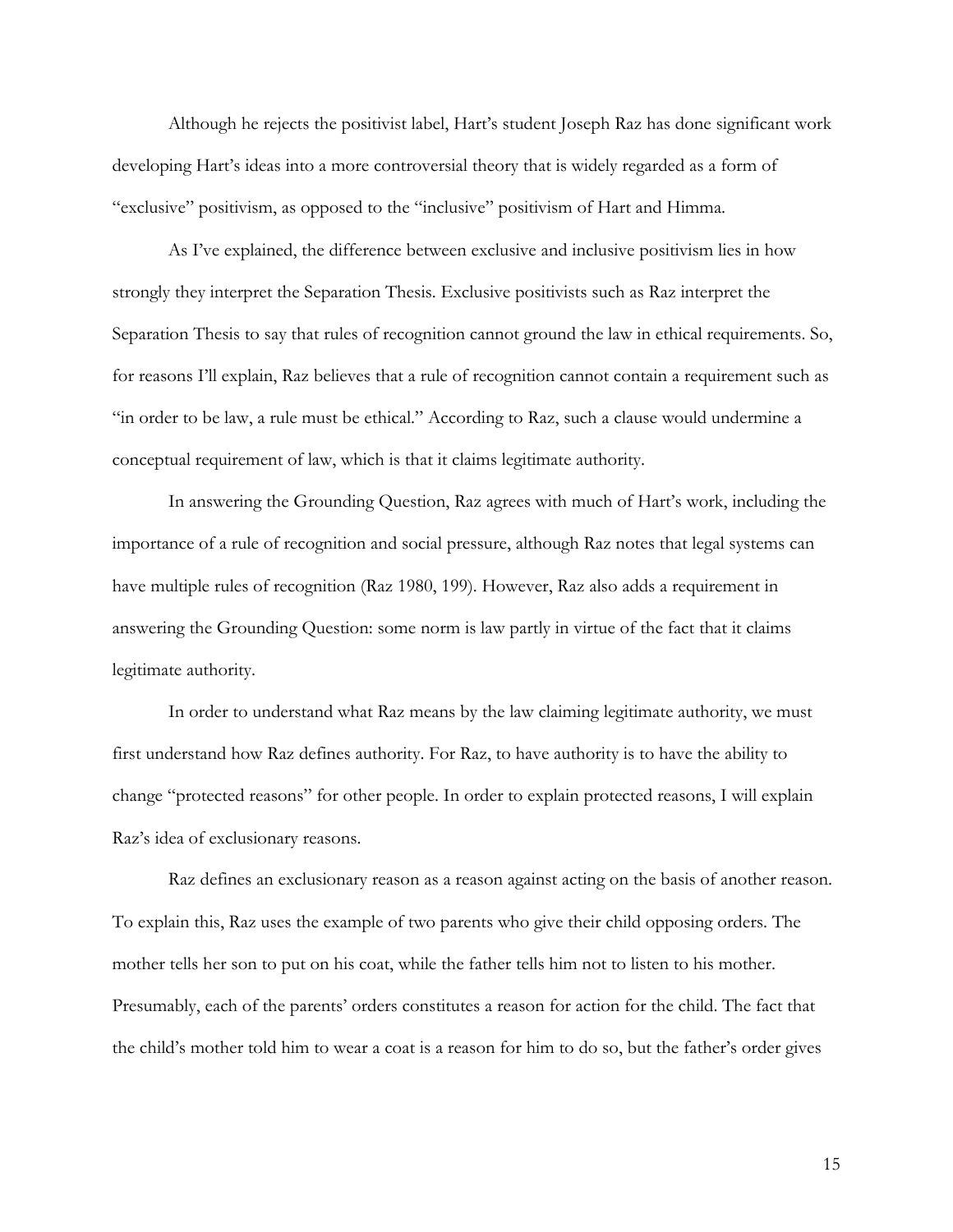the child a reason against acting on the mother's order. So, the child has a reason to put the coat on, and an exclusionary reason against acting on that reason (Raz 1979, 17).

To understand why the mother's order is not the exclusionary reason in this situation, consider that the father did not order his son to refrain from wearing a coat. Rather, he tells the child to disregard the reason given by the mother. The child could follow that command and completely ignore his mother's order but still put the coat on for another reason, such as being cold. The exclusionary reason given by the father is not a reason against putting on the coat, but a reason against putting on the coat *because of* the mother's order. Rather than just tip the balance of reasons against wearing a coat, the father's order "excludes" the mother's order as a relevant reason.

Protected reasons are reasons for action which also serve as exclusionary reasons against other reasons (Raz 1979, 18). This type of reason is "protected" in the sense that because it is also exclusionary, it is a reason to disregard potential competing reasons for action. The way that protected reasons exclude countervailing reasons for action leads Raz to assert the Pre-emption Thesis, which states that an authoritative requirement is a reason which not only adds to the balance of reasons, but which also replaces some of the other relevant reasons (Raz 1985, 299).

For Raz, authority is the ability to change protected reasons for others (Raz 1979, 19). Some norm is a law partly in virtue of the fact that it claims legitimate authority. Raz describes what he means by "legitimate" authority in the Normal Justification Thesis, which states that someone should be acknowledged as an authority if by giving orders to others, they make other people more likely to act on the balance of reasons that already apply to them (Raz 1985, 299). In many situations people have reasons for action that they do not appreciate, but legitimate authority will cause them to act as if they do appreciate all reasons that apply to them. For example, suppose that apples are healthy and delicious, and there is a balance of reasons in favor of eating apples for anyone. In that situation, it would be legitimate to use authority to promote apple consumption.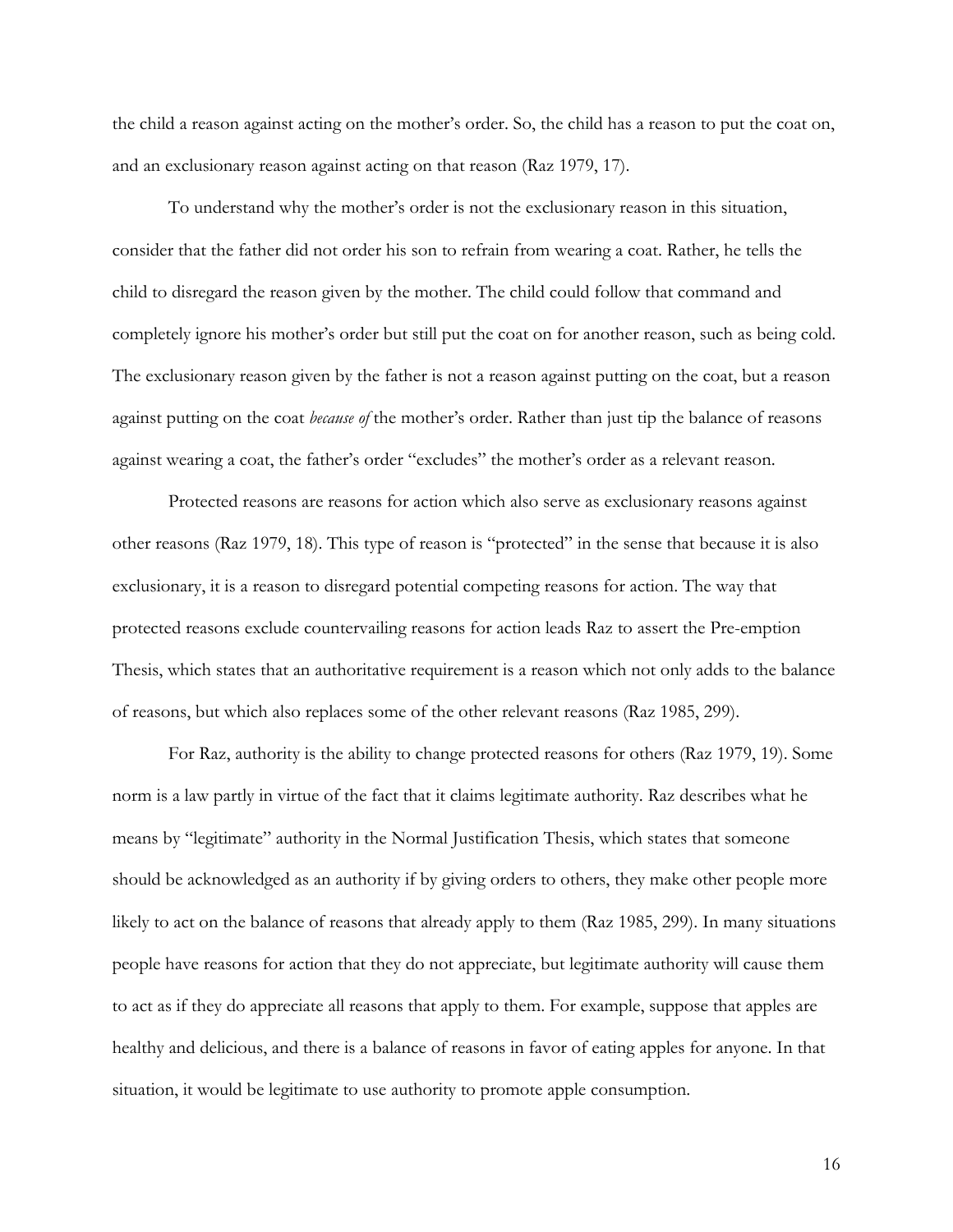Raz uses the idea that the law claims authority to answer the Normative Question differently than Hart. He does this using a series of deductions about the concept of authority. Raz says that if the law claims authority, it must be the type of thing which is capable of having authority (Raz 1986, 9). For example, objects like lamps cannot have authority, so it wouldn't make sense for anyone to claim that a lamp has legitimate authority. Someone making that claim either misunderstands the nature of trees or the nature of authority, or they are being insincere. Since Raz takes the law to be sincerely claiming authority, he argues that the law must be in a class of things, which unlike lamps and trees, are capable of having authority.

On Raz's view, the fact that the law claims legitimate authority means that it must be capable of having legitimate authority. To be capable of having legitimate authority is to be capable of changing protected reasons for others in a way that encourages them to act on the balance of reasons that already exist for them. This is where Raz commits to exclusive rather than inclusive positivism. He claims that if people have to morally evaluate the law before deciding whether to follow it, the law would not be capable of legitimate authority (Raz 1985, 304). This is because the Pre-emption Thesis: legitimate authority's directive is meant to replace or "preempt" the other reasons which people have for acting, counting out some excuses for noncompliance. Raz believes that this would be impossible if people had to draw a moral conclusion about the law in order to recognize it. People who evaluate the law not to be moral will disregard the law and it will fail to change the balance of their reasons, but even those who follow the law will not satisfy the Preemption Thesis. In identifying the law, they evaluate it as moral, meaning they independently appreciate a balance of moral reasons in favor of following the law. The authoritative order does not replace any of their reasons for action because they accept the order only on the basis of those reasons.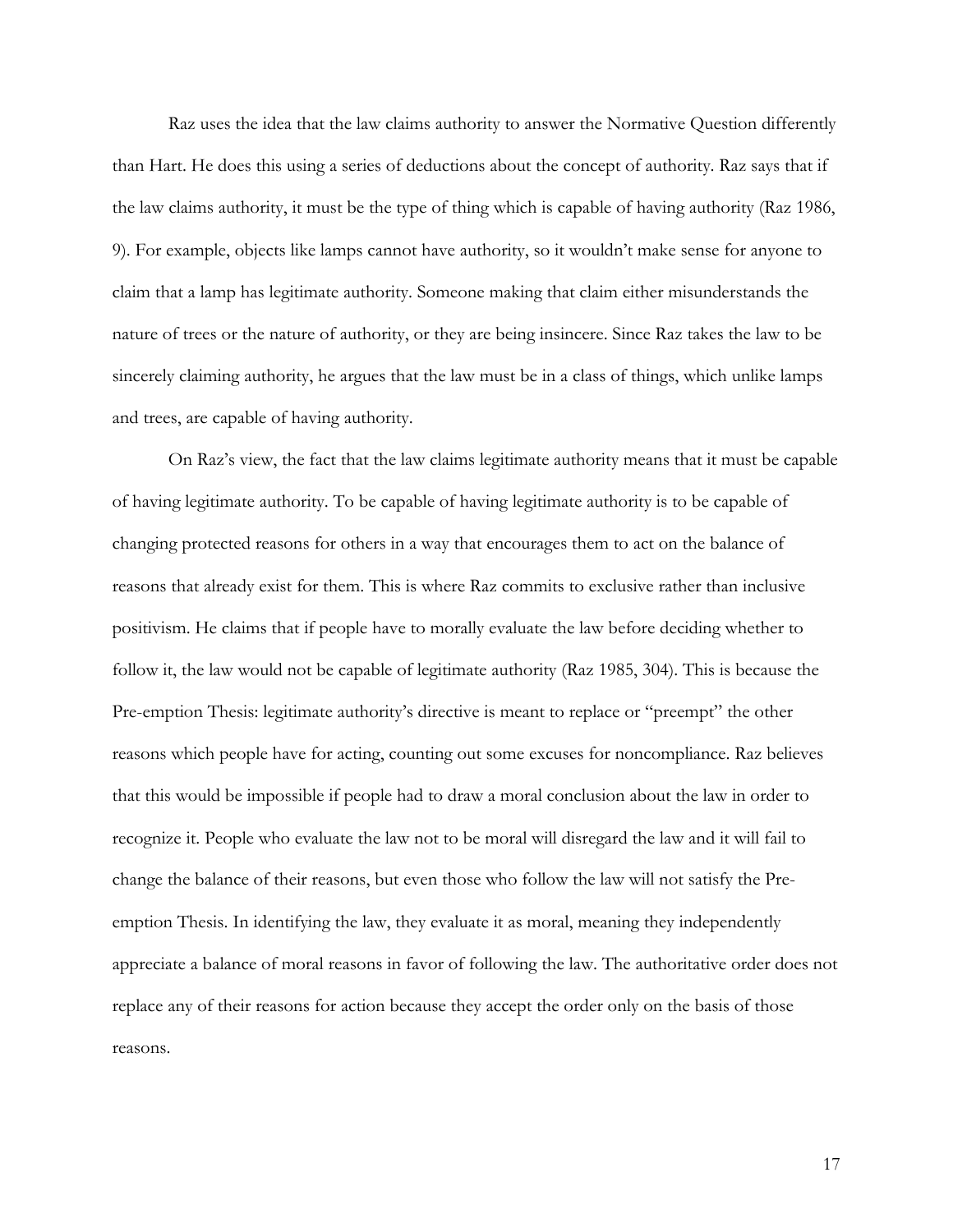For Raz, legitimate authority is there to settle issues of competing reasons by excluding some reasons from the deliberation. However, if we use moral criteria to identify authority, we identify authority using those very competing reasons. This undermines the law's capability to be a legitimate authority because the law can no longer satisfy the Normal Justification Thesis. Without creating exclusionary reasons, the law cannot push people in the direction of reasons that already apply to them; so it cannot have legitimate authority.

Although for Raz the law must claim legitimate authority, he does not think that the law actually has legitimate authority. In fact, Raz claims that there is no *prima facie* reason to obey the law even when the law is just (Raz 1979, 233). In other words, while the social pressure that supports the law ensures that it always has *de facto* authority, Raz believes its claim to *legitimate* authority is almost always false (Raz 1985, 300). This suggests that Raz may think of many people as obliged, or merely motivated to follow the law rather than obligated. If he does think that people are obligated to follow the law in any sense, he must mean this in a prudential sense.

In summary, Raz adds the requirement that law claim legitimate authority to Hart's answer to the Grounding Question. This addition leads him to a different understanding of the Separation Thesis, namely, that there cannot be moral criteria for law. This informs Raz's answer to the Normative Question, which is that people generally do not have good reasons to follow the law.

### **Himma**

Kenneth Einar Himma is a contemporary inclusive positivist who broadly agrees with Hart, but has modified some components of his theory. Himma's answer to the Grounding Question is very similar to Hart's, but he gives a clearer answer to the Normative Question, identifying obligations to follow the law as prudential in nature. Additionally, Himma argues convincingly against Raz's conclusion that a rule of recognition cannot contain ground the law in ethical requirements,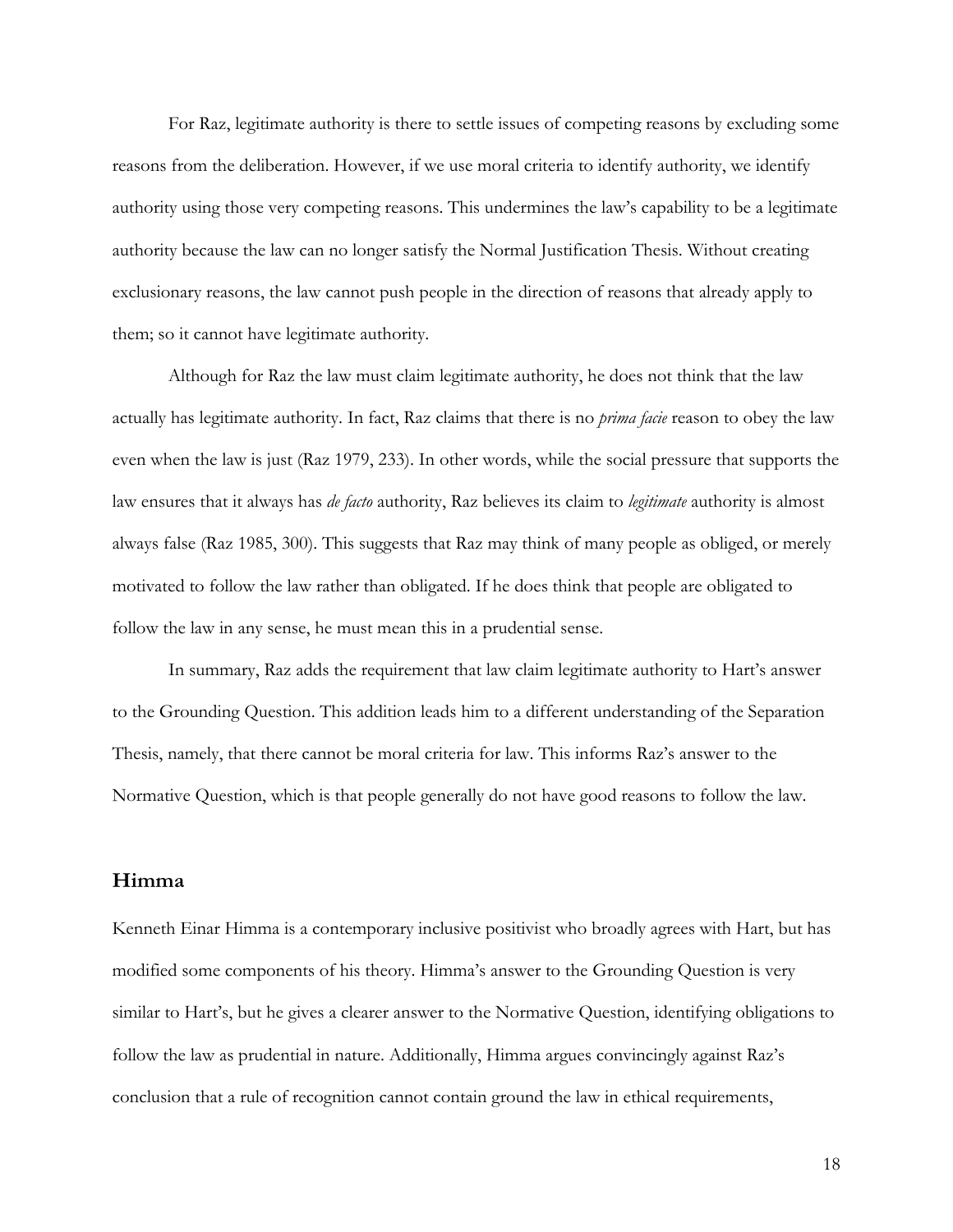supporting an inclusive positivist account on which there can be moral criteria for law. I'll now explain Himma's response to Raz before discussing his modifications to Hart's theory.

While Himma doesn't challenge Raz's idea that law claims legitimate authority, he points out that even if it does, this claim could be conceptually confused. Himma's example of a conceptually confused claim is "the weather is tall" (Himma 2001, 66). Because weather cannot be tall, this claim is nonsense. But if someone does not understand the concept of tallness, they could sincerely make such a claim. So perhaps when the law expresses the claim that it has legitimate authority, the claim is sincere, but it is nonsense, so it does not imply that the law is among the class of things which can have legitimate authority.

Raz attempts to show that the law cannot be conceptually confused in its claim of authority by asserting that "given the centrality of legal institutions in our structures of authority, their claims and conceptions are formed by and contribute to our concept of authority" (Raz 1985, 302). The idea here is that if officials were conceptually confused about what it meant to have authority, people would adjust their concept of authority to conform with the views of officials. So people would eventually take the officials' conception of authority to be the correct one. Strangely, the way that Raz uses this section to defend against the possibility of conceptual confusion suggests that what people believe about authority impacts the actual, correct concept of authority.

According to Himma, the trouble here is that Raz allows that the concept of authority is partly conventionalist, or partly determined by how people think of authority (Himma 2001, 71). If Raz allows that the behavior of governments and citizens can change the concept of authority, this suggests that societies can have different concepts of authority than the one Raz describes. Himma points out that Raz gives us no reason to believe that we do not live in such a society. The only way to prove this would be through a social scientific poll about peoples' conception of authority, something that Raz does not attempt. It even seems plausible that we live in a society with a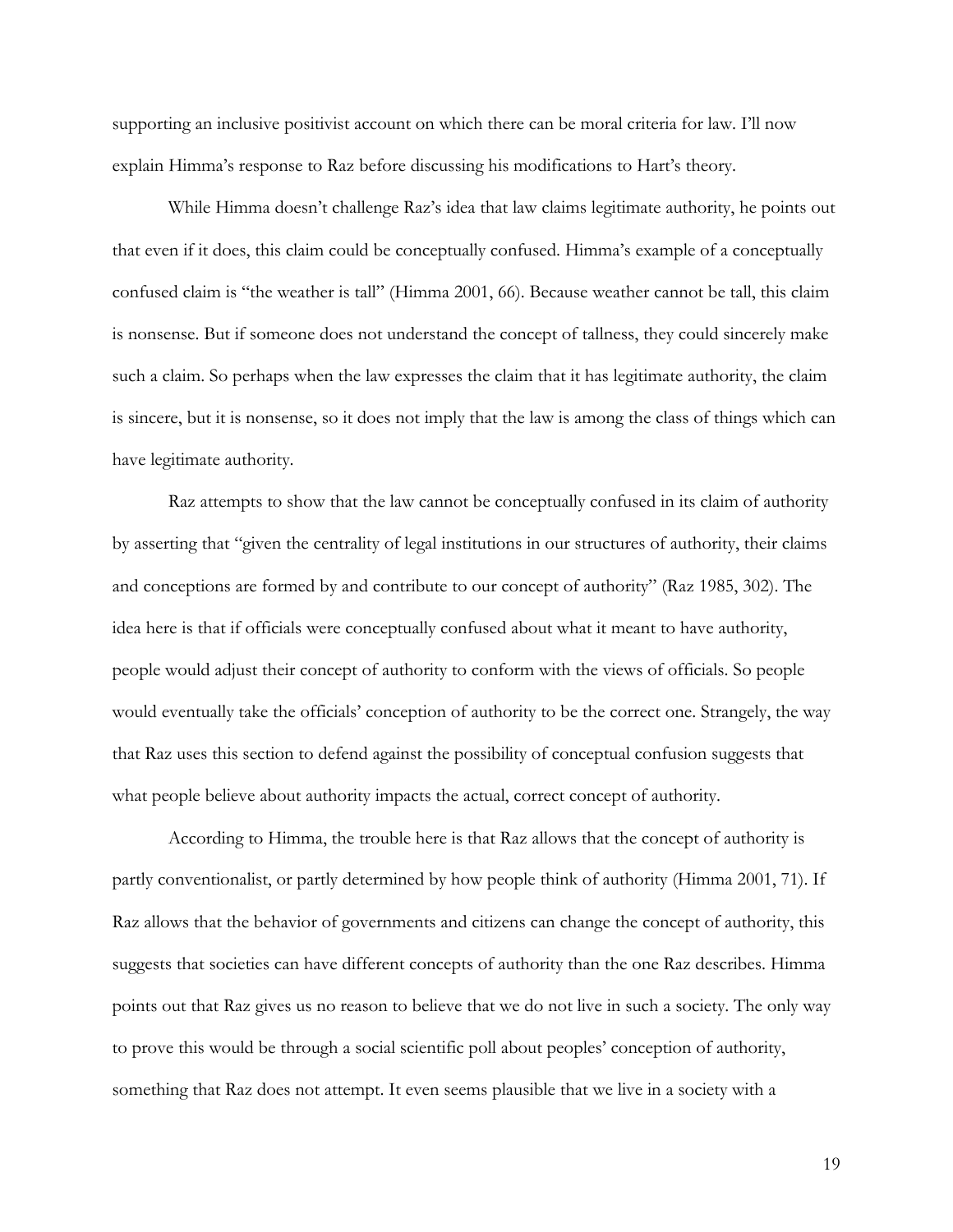different concept of authority than the one described by Raz; after all, the notion of authority he describes is far from being universally accepted by officials (Himma 2001, 73-74).

Himma also offers a positive argument in favor of inclusive over exclusive positivism. He defends the claim that some possible rule of recognition for some possible legal system contains moral criteria for law. To do this, he argues for the existence of a possible world in which people are morally infallible but not morally impeccable. By this, he means that everyone knows what the correct moral action is in every situation, but that their will is not always strong enough to do the right thing. This society's rule of recognition is simply that all and only correct moral rules are recognized as law, and since everyone is morally impeccable, this is enough direction to tell everyone which rules are law. In order for those moral norms to be law for positivists, they must be backed by social pressure. So Himma adds an institutional system of sanctions which punish those who are weak-willed enough to be immoral (Himma 2014, 97).

Hart's answer to the Grounding Question tells us that the rules from Himma's model are laws. A rule of recognition picks out which primary rules are obligatory, and sanctions are used to enforce those rules as guides to conduct. If we can agree that Himma has described a legal system here, then he has proven that it is possible to include moral criteria in a rule of recognition. This is the claim that sets inclusive positivism apart from exclusive positivism.

In addition to defending Hartian inclusive positivism from Raz, Himma modifies Hart's answer to the Normative Question. Himma suggests that the kind of social pressure that grounds legal obligation will come from the authorization of coercion as a tool to enforce norms (Himma 2011, 12-13). Citizens become obligated to follow some law when legal officials are authorized to punish those who do not comply with the law. When legal officials are not authorized to punish someone for violating a rule, that rule is truly only advisory rather than obligatory (Himma 2011, 15). Although he distinguishes the authorization of coercive sanctions from the application of coercive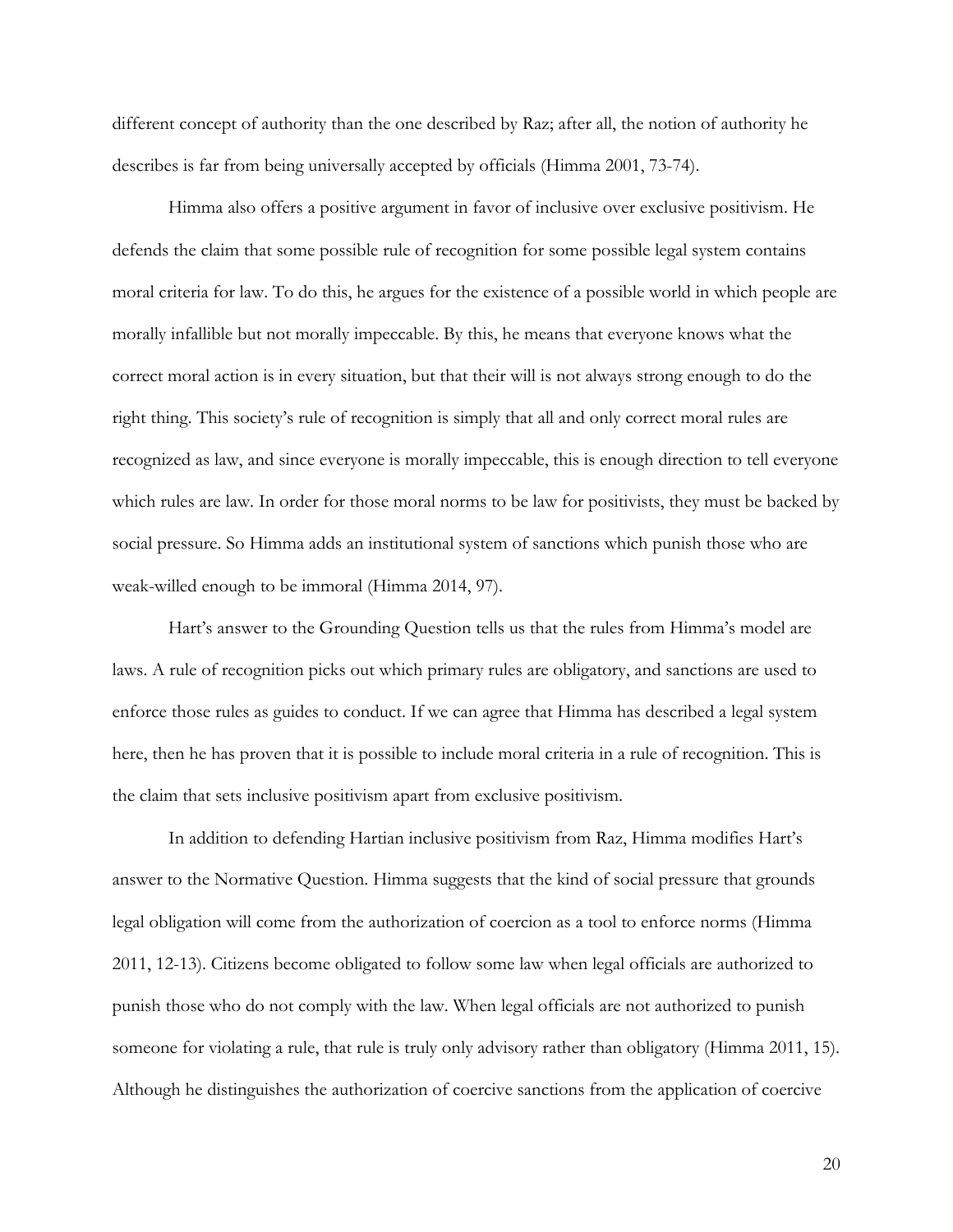sanctions, Himma does not give a detailed account of what he means by "authorization". Perhaps he has in mind some form of voluntarism in which citizens approve of the law and agree to be subjected to punishments should they violate them.

Himma also modifies the positivist answer to the Normative Question by describing the obligation to follow the law as prudential. By a prudential reason, Himma means a reason which is relevant to the self-interest of the party in question. Because avoiding sanctions is within everyone's self-interest, people have reason to follow the law (Himma 2011, 17).

Himma's reasoning for this is that legal reasons must be reducible to one of three kinds of basic reason: moral reasons, prudential reasons, or aesthetic reasons. To say that legal reasons are inherently reducible to moral reasons would make positivism unable to satisfy a key desideratum encapsulated in the Separation Thesis, which is the conclusion that obligations to obey the law are not necessarily consistent with morality. Himma dismisses the idea that aesthetic reasons could ground an obligation to obey the law out of hand, as it seems that aesthetic reasons are just not strong enough to warrant the kind of coercive enforcement which is crucial to this kind of obligation. So Himma concludes that obligations to obey the law must inherently be a type of prudential obligation.

Himma's argues against Raz's addition to the Grounding Question, advocating for an inclusive account similar to Hart's. He also Hart's answer to the Normative Question, arguing that the law is normative in virtue of prudential reasons that citizens have to avoid sanctions.

## **The Natural Law Theorists**

## **Claims**

For the purposes of this thesis, I consider two natural law theorists writing after Hart. The first is John Finnis, who is credited with the definitive restatement of the natural law position in his book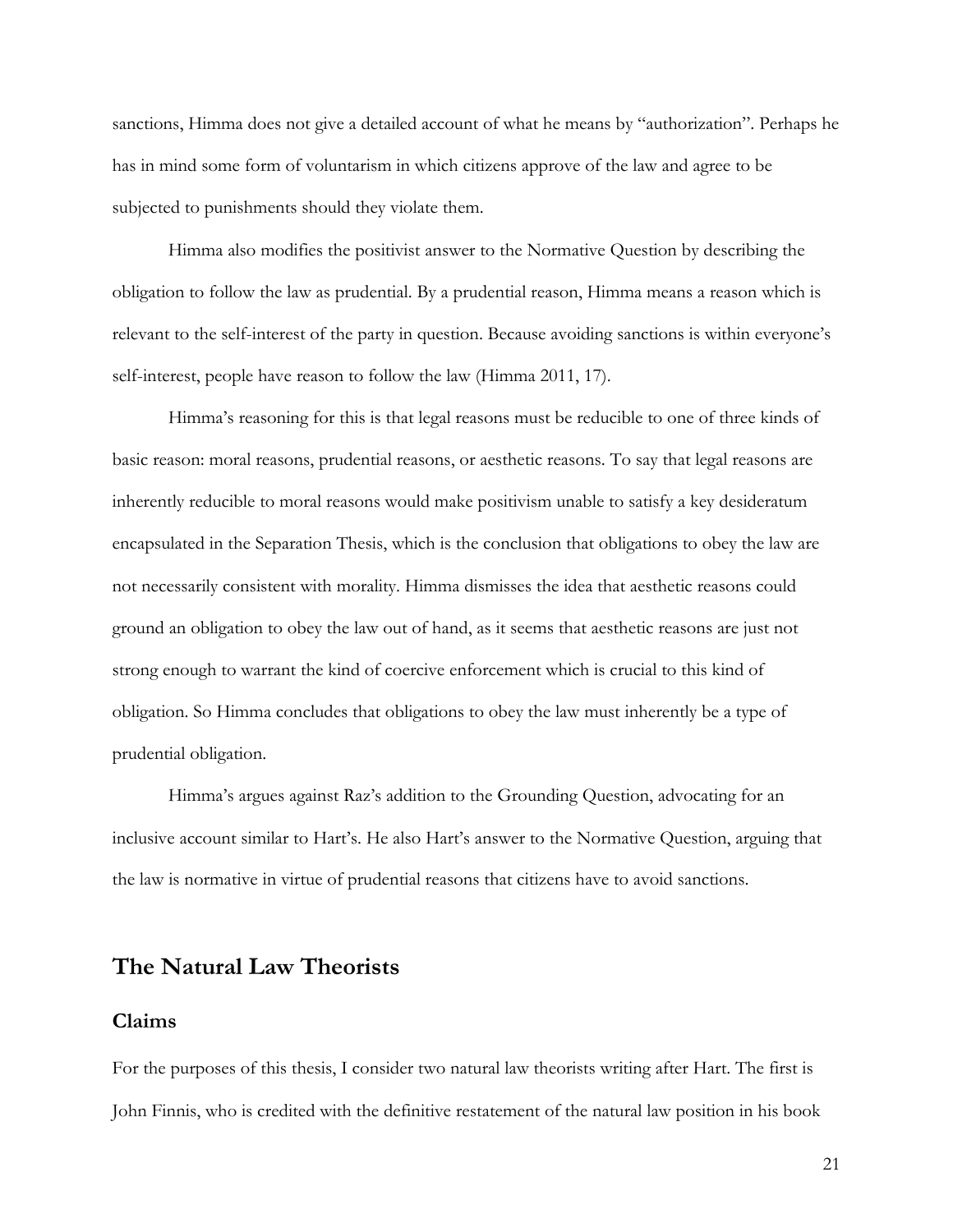*Natural Law and Natural Rights* (Finnis 1980). The second theorist is Mark Murphy, who reinterprets the work of other natural law theorists including Finnis with a different, weaker reading of the natural law position (Murphy 2006). Before exploring these views, it is worth mentioning that neither of these theorists argues against the positivist idea that some rule must satisfy a rule of recognition in order to be law. While they can accept that some norm is law partly in virtue of fulfilling the rule of recognition's criteria, the natural law theorists add to the positivist answer to the Grounding Question.

Broadly, this addition is that the law is backed by reasons for compliance. Finnis is more specific in enumerating these reasons, tying them to an account of basic goods and principles of practical rationality, which I'll explain in his section below. Murphy has a less restrictive account of the reasons to follow the law, which accommodates the prudential reasons that positivists hold to back law.

Sometimes the natural law position is stated using some formulation of "there is a necessary connection between law and morality". As we'll see, the natural law theorists hold this to be true, but this phrasing can be misleading. Neither natural law theorist discussed here believes that legal rules are coextensive with moral rules, although Finnis argues that moral rules and legal rules both follow from certain principles of practical reason.

Since natural law theories state that (non-defective) laws will be backed by reasons, they are able to answer the Normative Question more clearly than positivism. On their account, the law is normative in virtue of the reasons which justify its existence (if any).

#### **Finnis**

While Finnis presents a very different account than any of the positivists, he praises the work of Hart and Raz, and ultimately agrees with much of what they say about the law including the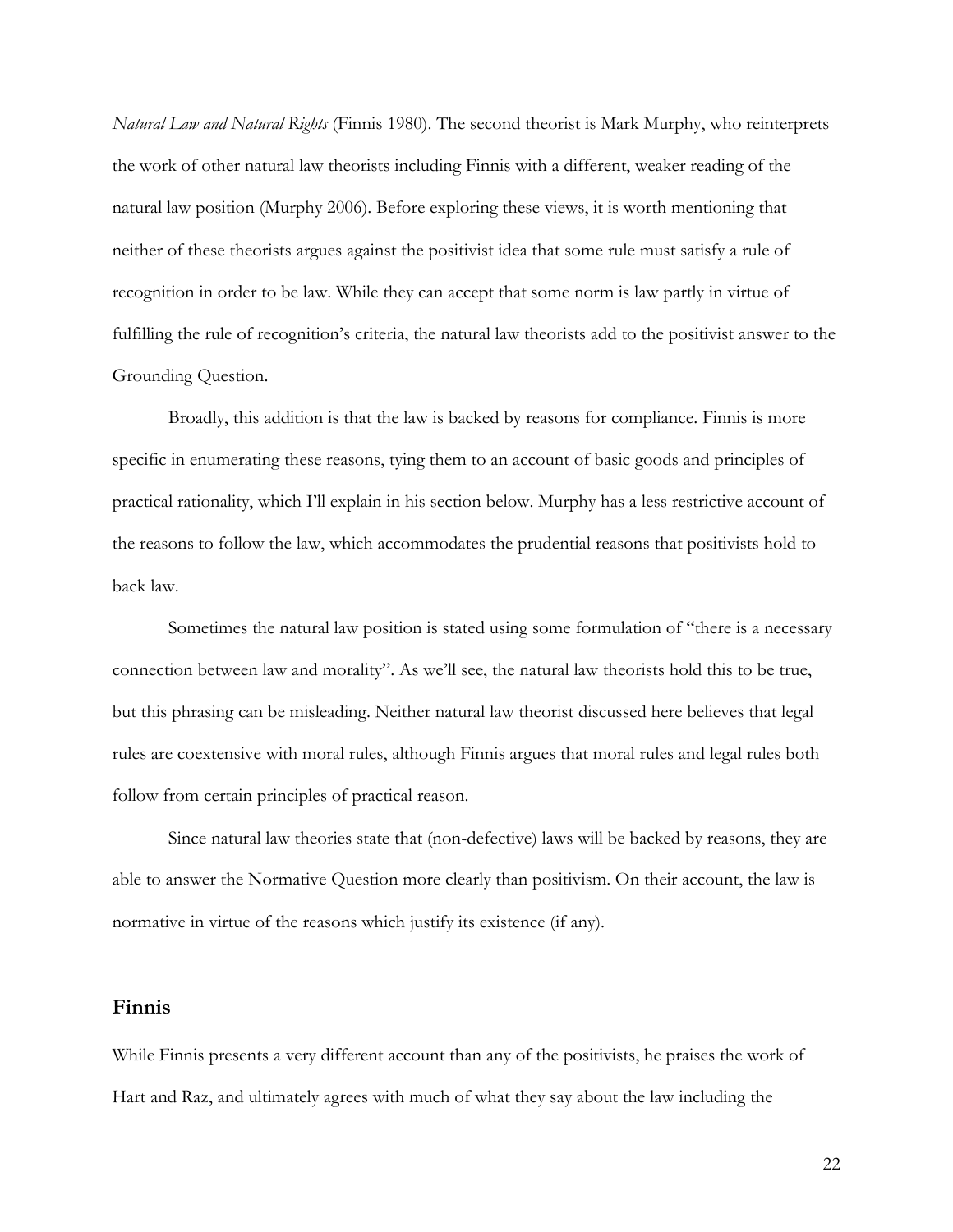importance of social pressure and a rule of recognition in constituting law (Finnis 1980, 276-277). However, Finnis' strong natural law position includes a significant addition to these requirements. He adds that in order to count as law, a norm must be the result of correct practical reasoning about the common good of the community. As I'll explain, this addition allows the natural law theorists to answer the Normative Question more clearly than the positivists.

Finnis' account of law is accompanied by an account of basic goods and practical reasons, which is crucial to understanding Finnis' answer to the Grounding and Normative Questions. According to Finnis, there are seven "basic goods" that are self-evidently valuable to humans. They are knowledge, life, play, aesthetic experience, friendship, religion, and practical reasonableness (Finnis 1980, 86-90). Finnis believes that each of these is valuable in and of itself, and that each is self-evident. The last of the basic goods, practical reasonableness, plays a special role in Finnis' account of law.

For Finnis, each of the seven basic goods grounds some reasons for action. For instance, because knowledge is a basic good one has reason to learn. The strength of this reason depends on the individual, because people prioritize the basic goods differently (Finnis 1980, 63). Practical reasonableness is about deciding how to prioritize these goods for oneself and how to go about pursuing them (Finnis 1980, 100). Finnis argues that as a self-evident truth, it is good to be in control of how you go about participating in the basic goods.

The good of practical reasonableness is of special importance to Finnis' account of law because he sees being practically reasonable as a crucial component of self-actualization (Finnis 1980, 109). In order to be practically reasonable, one must fulfill nine requirements related to the basic goods. <sup>2</sup> Finnis says that we can think of these requirements as moral obligations, and that

<sup>&</sup>lt;sup>2</sup> These include that one must have a coherent plan in life, that one must not show arbitrary preferences between people or values, that one must have an appropriate level of commitment to his projects, that one pursues the basic goods with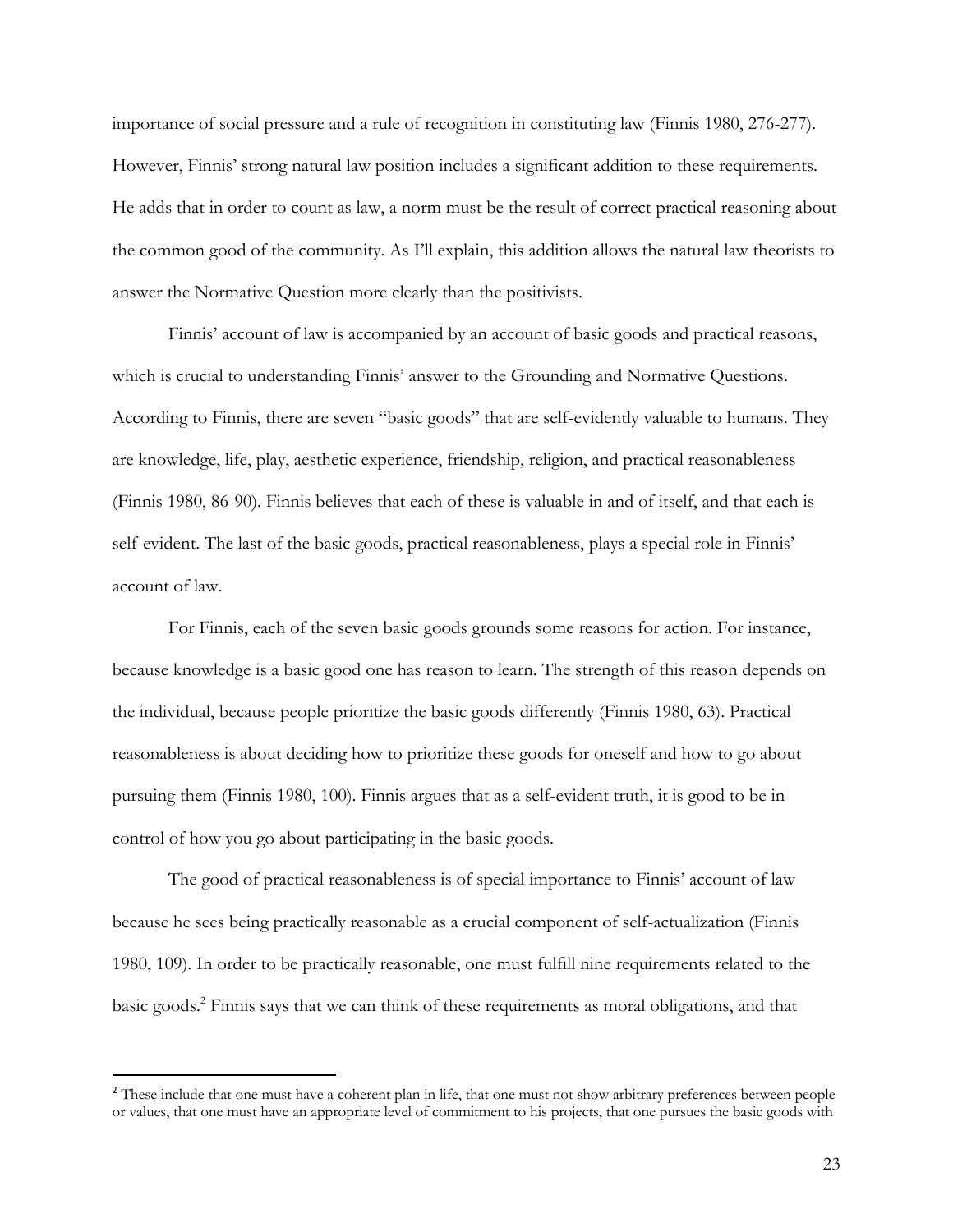practical reason is foundational to morality (Finnis 1980, 126). In order to understand Finnis' answer to the Normative Question, the most important of these is the requirement that one "favor and foster the common good of one's communities" (Finnis 1980, 125).

By the "common good," Finnis means a set of conditions in which a community can reasonably participate in the basic goods (Finnis 1980, 155). We have reasons to partake in the basic goods, but doing that effectively often requires a community. Friendship (broadly understood) might be the clearest example of this; it would be impossible to enjoy this basic good without living in some kind of community with other people. But we would be hampered in pursuing many of the other basic goods without help from others as well. For example, one would have far less success pursuing knowledge without a group of people to learn from.

So, the basic goods ground reasons for us to live in communities that allow us to bring about the common good. In such a community, some people will not be practically reasonable and will not foster the common good. But Finnis argues that even if everyone in the community were practically reasonable, the common good would still necessitate certain rules of shared conduct. This is because for Finnis, the common good is not something that is fixed. There may be many reasonable determinations of the common good, consisting of different reasonable ways to participate in the basic goods (Finnis 1980, 231-232). In order to effectively pursue any of these determinations, we must first make a decision about which reasonable determination of the common good to aim for.

According to Finnis, the only two ways of making that determination for an entire society are through unanimous agreement or through authority. However, unanimous agreement is impossible for the large and complex societies which are common today. Finnis uses Raz's terminology in defining authority, saying that an authoritative statement is one which is treated as an

a modicum of efficiency, that one respect each basic good in every act, that one fulfills the requirements of the common good, and that one follows his conscience (Finnis 1980, 103-125).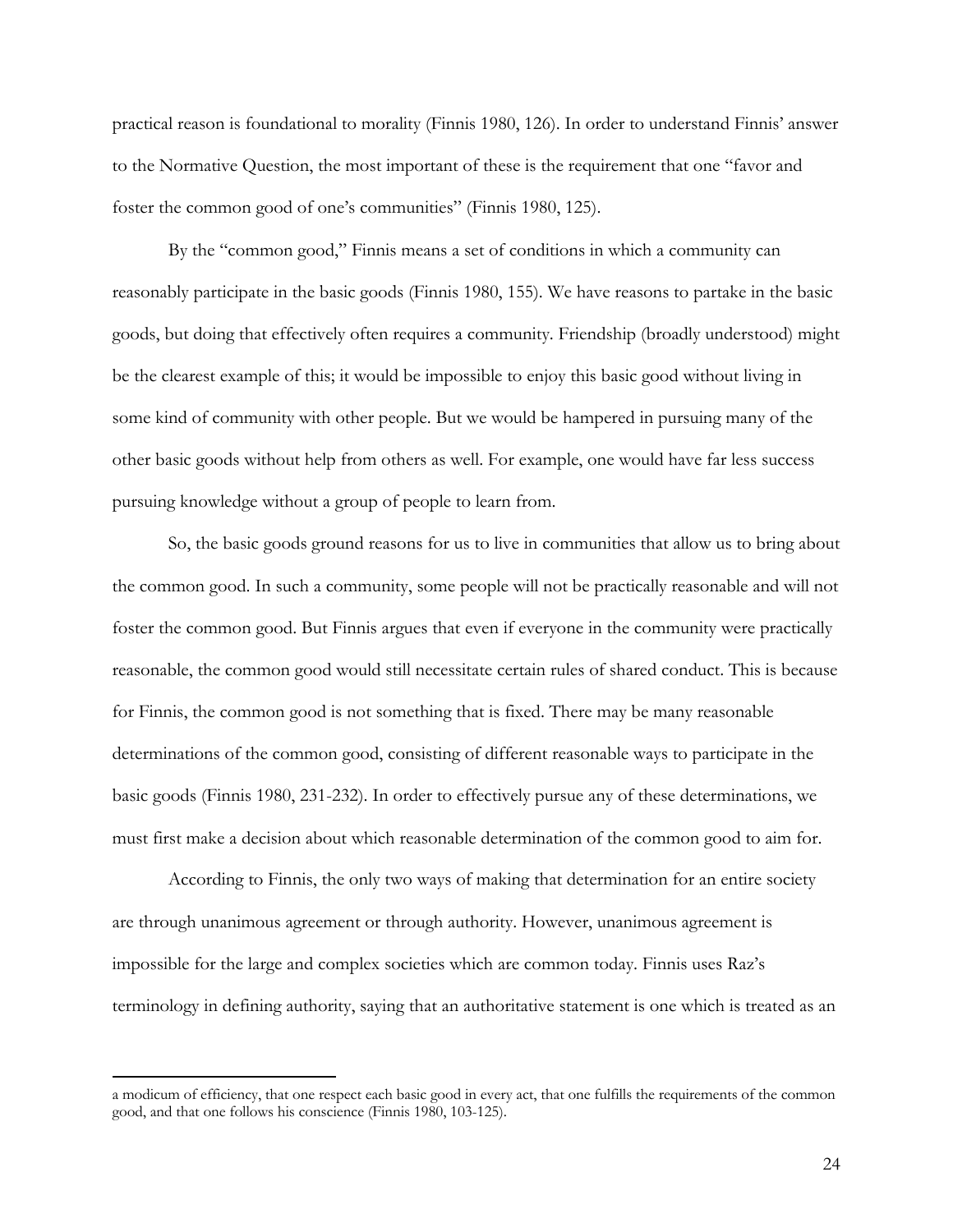exclusionary reason for action (Finnis 1980, 232). As I've explained, this means that one treats an authoritative statement as a reason to disregard some other reasons which are relevant to the decision in question. This is how authority can solve coordination problems; by eliminating some countervailing reasons so that everyone is unified in a course of action. To foster the common good, we need to change some people's reasons for action. We have reason to promote the common good, so we have reasons to solve coordination problems by establishing authoritative standards which set one determination of the common good.

The idea that the law is uniquely equipped to foster the common good helps Finnis to answer the Normative Question. He sees an obligation to follow the law as a rational necessity; we should obey the law because we must do so in order to solve coordination problems that are worth solving (Finnis 1980, 303-304). In other words, failing to follow the law is deeply practically unreasonable. The relationship between law and morality is that we have a moral requirement to be practically reasonable, which obligates us to follow the law. Finnis accommodates the positivists' requirements for law through practical reason as well. We need a system of authoritative rules in order let us attain the common good, and rules of recognition are the most reasonable way to adopt rules into such a system (Finnis 266-268).

In summary, Finnis adds significantly and controversially to the positivist answer to the Grounding Question with his account of basic goods and practical reasons. His explanation for why a rule is a law adverts not only to social facts, but also to practical reasons. While conformance with a rule of recognition is necessary to ground law, it is not sufficient. If a rule satisfies a rule of recognition but is not practically reasonable, Finnis does not define it as a law. These additions allow him to answer the Normative Question more clearly than the positivists by saying that the law has normative force in virtue of practical and moral obligations to obey the law, which result from law's unique ability to solve coordination problems.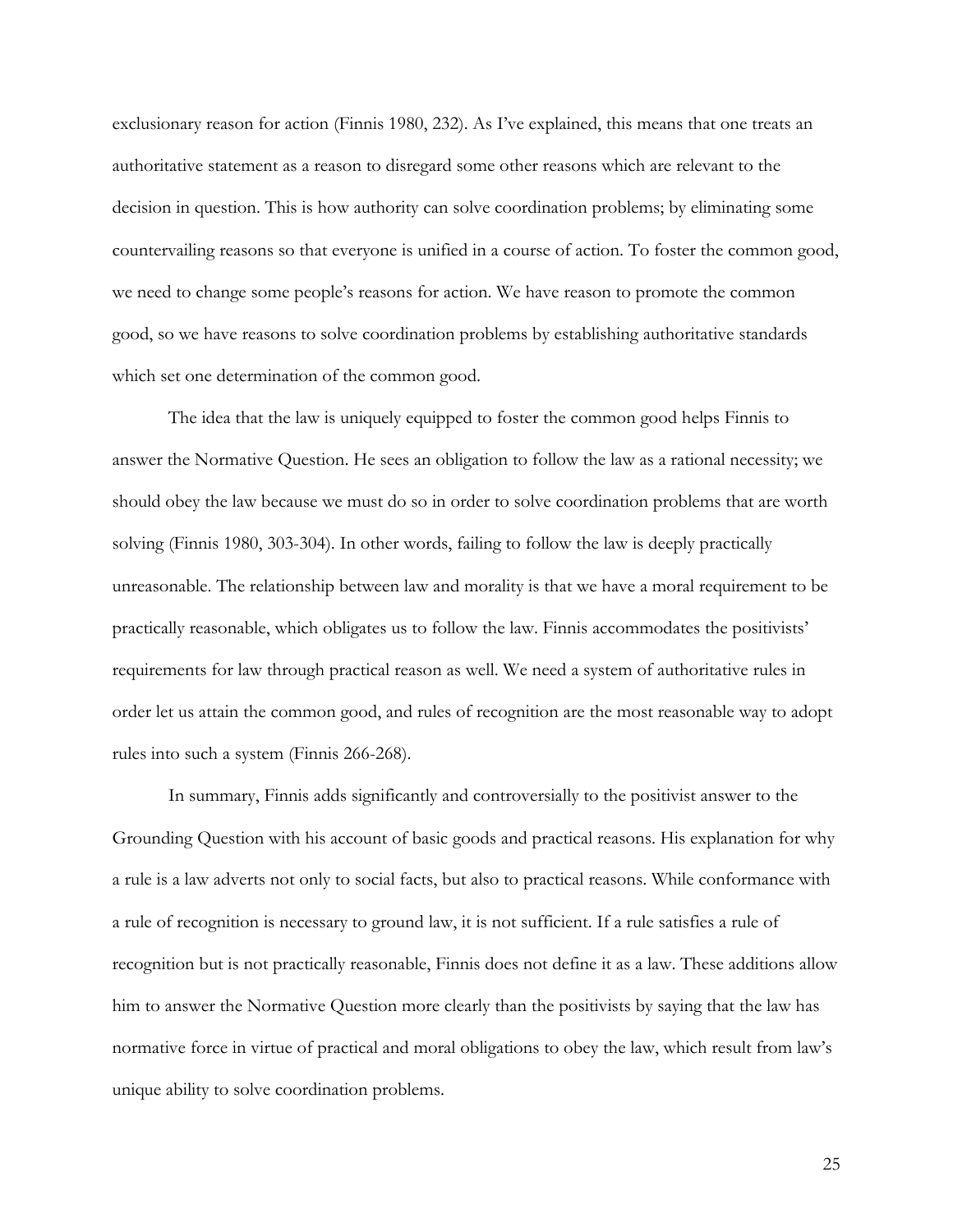## **Murphy**

In his book *Natural Law in Jurisprudence and Politics*, Mark Murphy suggests a different interpretation of the natural law tradition. As Murphy sees it, the fundamental claim of natural law jurisprudence is that laws are backed by decisive reasons for action (Murphy 2006, 1). He lays out two readings of this claim, one strong and one weak, before supporting the weak reading.

The strong reading of this natural law claim is that any rule which is not backed by decisive reasons is not a law. This reading sees the backing of decisive reasons as a necessary condition for something to be law; dictates which are not backed by decisive reasons are counted out from the class of laws. The weak reading states that laws which are not backed by decisive reasons are defective in their capacity as law (Murphy 2006, 10). On the weak reading, the requirement that law be backed by decisive reasons is what Murphy calls a "nondefectiveness condition" (Murphy 2006, 45). I'll now explain what he means by this.

Murphy defines defectiveness as it relates to the characteristic activity of something. For example, pigeons characteristically have the ability to fly. But if we came across a pigeon with a wing injury, it would not seem right to classify it as a non-pigeon. We could simply call it a pigeon, but this might be misleading because a listener may think we are referring to something that can fly. Murphy thinks that the best way to describe the pigeon is as a defective pigeon, because although it clearly shares many traits with pigeons, it lacks or is deficient in one of their key identifying features.

Murphy argues that we should think of unjust or unreasonable laws in the same way. Laws are characteristically backed up by genuine and decisive reasons for action. Some statute that is not backed by decisive reasons shares so much in common with a law that it seems wrong to count it as a non-law. However, it also differs from the central case of a law so much that it seems like its classification as law deserves qualification.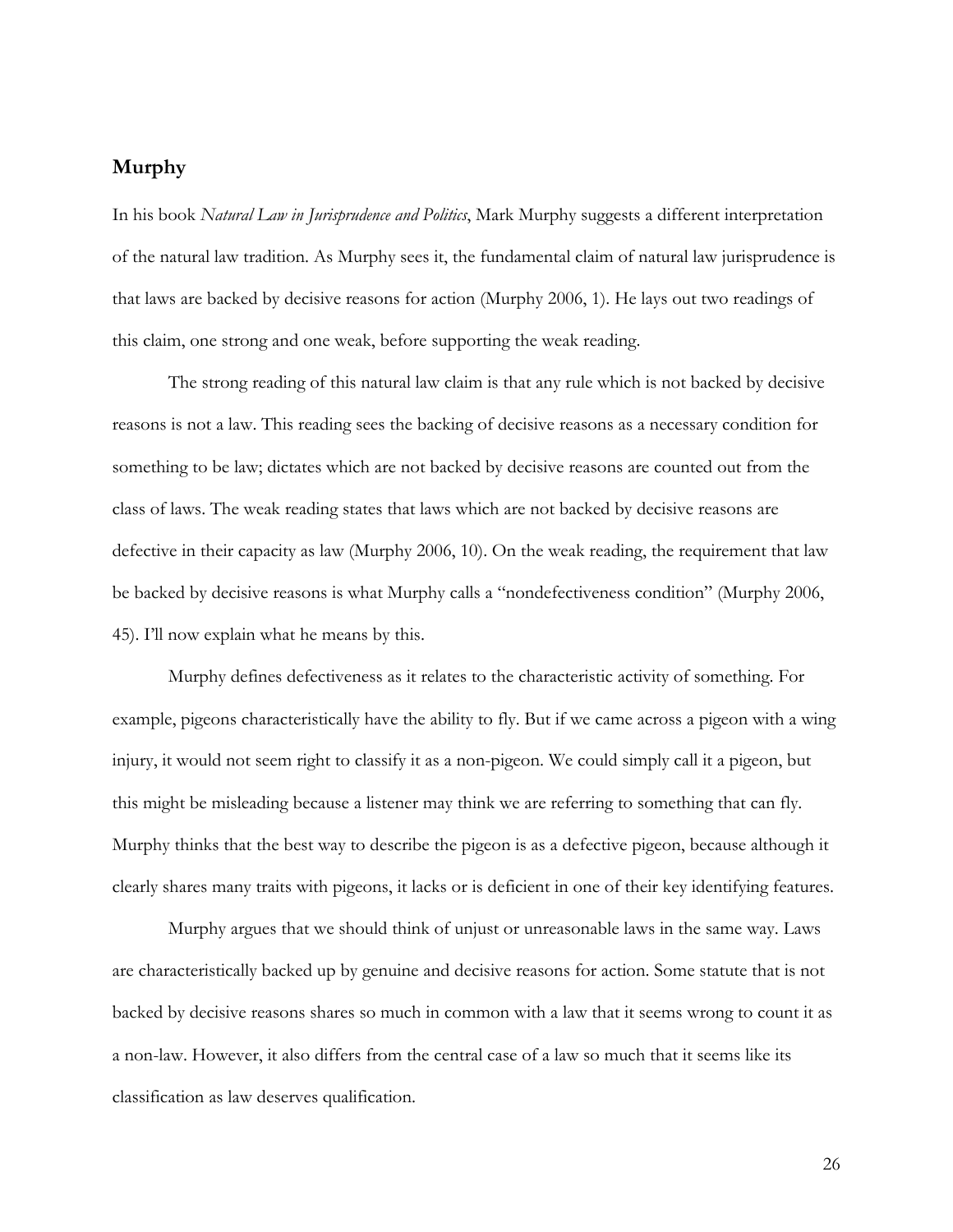Murphy offers two arguments for accepting the weak reading of natural law theory, which I'll sketch briefly here. The first is the Function Argument, which states that the function of law is to be a rational standard of conduct. This function cannot be fulfilled without the law being backed by decisive reasons, so it makes sense to think of laws which are not supported by reasons as nonfunctional and defective (Murphy 2006, 35). The second argument is the Illocutionary Argument, in which Murphy states that it makes sense to think of the law as a speaker who demands compliance from its subjects. But a demand not backed by reasons is defective; so laws not backed by decisive reasons are defective too (Murphy 2006, 36).

In developing this answer to the Grounding Question, Murphy takes a different approach than Finnis. He grants that if a norm satisfies a rule of recognition, it is appropriate to classify it as law. However, any law will be defective unless it is backed by decisive reasons. This answer is accommodating to the positivists, as Murphy is willing to include prudential reasons among these decisive reasons (Murphy 2006, 54).

Murphy's answer to the Normative Question also differs from Finnis'. Recall Finnis' argument that humans are faced with certain coordination problems that obligate us to follow the law. Murphy refers to this argument as the "salient coordinator account" (Murphy 2006, 105).

According to Murphy, the salient coordinator account only establishes that it is good to follow the law, but not that there is an obligation, or decisive reason, to do so (Murphy 2006, 109). While it would be a good thing to solve the coordination problems, Finnis never tells us why solving them with law is obligatory. Perhaps while it would be best to solve these problems with law, it would be permissible not to solve some coordination problems, or to solve them using other means besides following the law.

In order to solve this problem with Finnis' account, Murphy comes up with a unique account of consent that he thinks can ground an obligation to obey laws which are not otherwise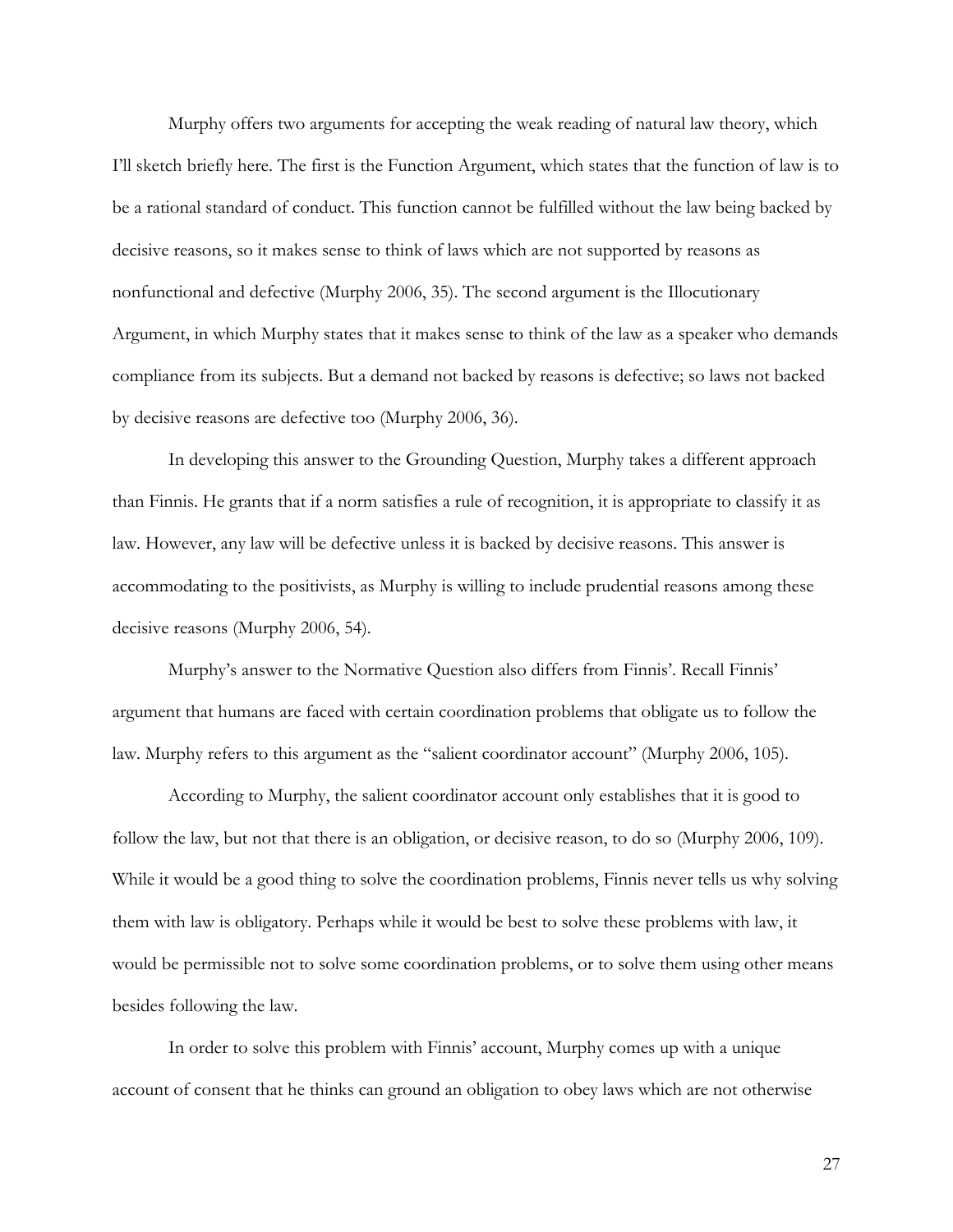defective. Murphy argues that if people have consented to follow the law, this can make following the law obligatory for them (Murphy 2006, 112). However, Murphy is aware of the issues faced by consent accounts historically. Most citizens do not explicitly consent to follow the law, so many consent theories claim that some activity such as voting or living in a country signals tacit consent to follow the nation's laws (Murphy 2006, 97). The trouble with tacit consent is that there seem to be no good candidate activities that would signal binding tacit consent. Some candidates that have been suggested include voting, living within the law's jurisdiction, or enjoying the benefits of living under the law. As Murphy points out, the trouble with each of these candidates is that withdrawing consent is too costly in each case (Murphy 2006, 98). If a person needs to sell her home and move in order to withdraw her tacit consent, this seems to manipulate the consent relationship. She may continue to signal consent although she only does so because it is so costly to leave, and not because she actually wishes to consent. Tacit consent accounts seem to make consent less voluntary; but the entire attraction of consent accounts is that they construe the obligation to follow the law as something that is undertaken voluntarily by citizens.

Murphy tries to avoid these issues by identifying consent not with a specific action, but with a general disposition of accepting the law's determination of the common good. Recall that the common good can be comprised of many different combinations of basic goods. In order to effectively reach the common good, we need to select one "determination", or one set combination of the basic goods, to pursue. While citizens can differ about which determination of the common good they would most prefer, the practically reasonable citizens will accept the law's determination of the common good because they understand the salient coordinator argument. The value of having everyone agree on one goal makes it reasonable to accept the determination of the common good which is set by the law (Murphy 2006, 127).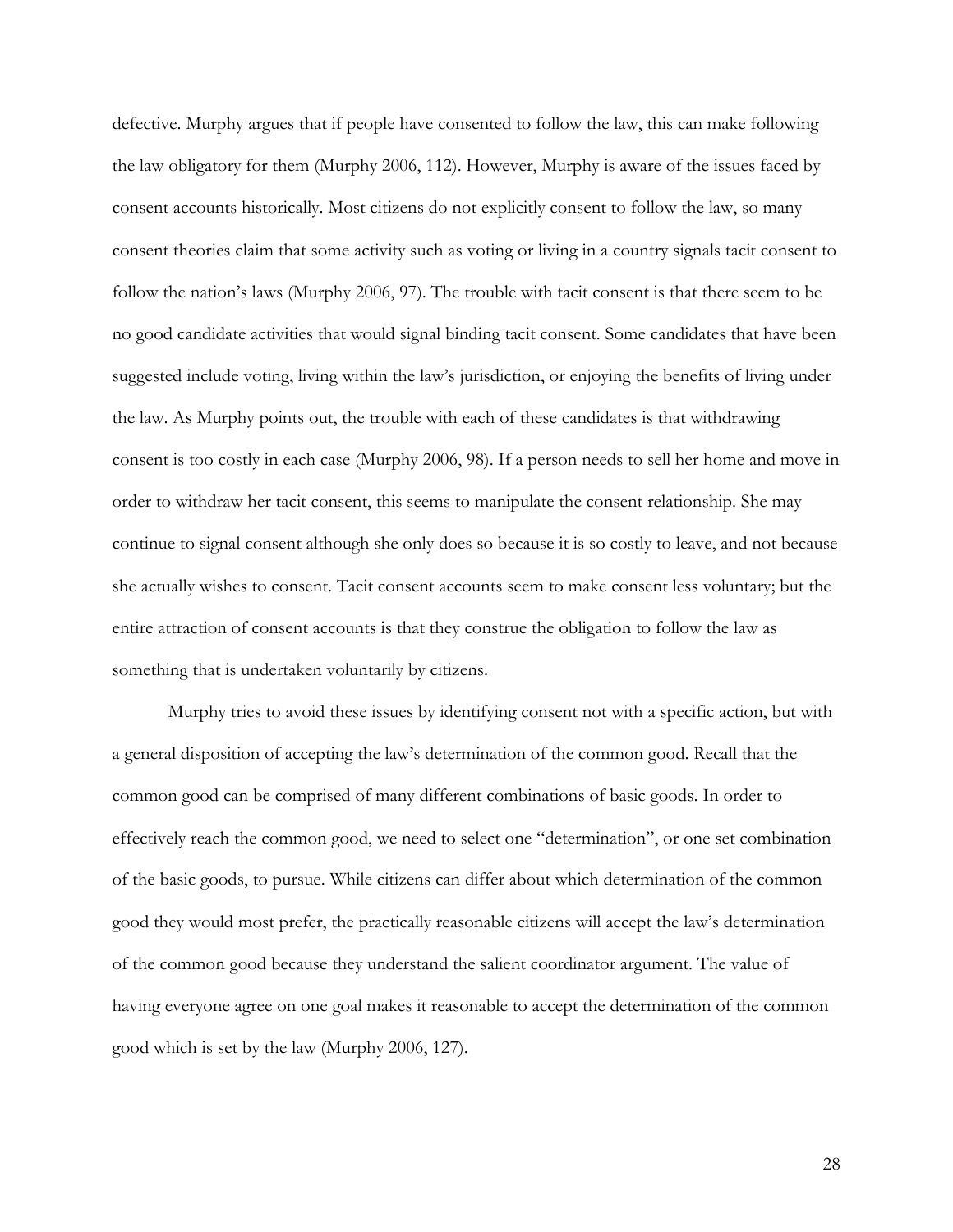So Murphy's answer to the Normative Question is similar to Finnis' insofar as the salient coordinator account justifies some level of obedience to laws. However, Murphy makes it clear that following all law is not obligatory in his picture. Non-defective laws will be backed by decisive reasons for action, but these reasons are not powerful enough to create an obligation unless one renders acceptance-consent to the law.

# **Section 3**

In section 2, I identified several desiderata that both positivism and natural law theory attempt to satisfy. In answering the Grounding Question, each theory attempts to satisfy the following desiderata:

- A) An acceptable legal theory must imply that there are positive laws (i.e., rules enforced by governments).
- B) An acceptable legal theory must explain why these positive laws hold.

In answering the Normative Question, positivism and natural law theory attempt to satisfy these desiderata:

- C) An acceptable legal theory must show that citizens generally have strong reasons to follow the law.
- D) An acceptable legal theory must explain why there are reasons follow the law.

In this section, I will discuss two more desiderata that these theories aim to satisfy. They are:

E) An acceptable theory of jurisprudence must explain the difference between rules that are enforced by governments and moral rules.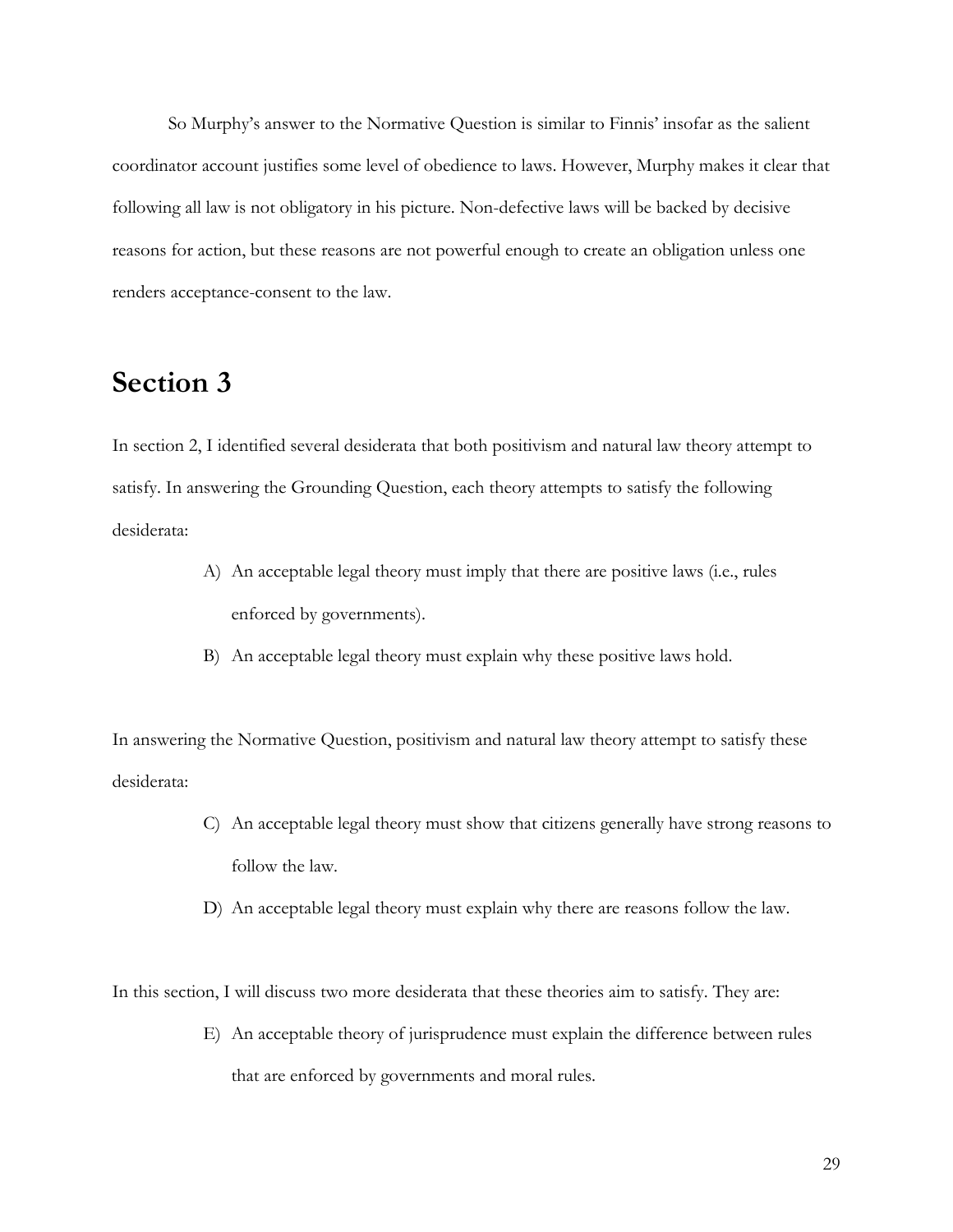F) An acceptable theory of jurisprudence must explain the law in a way that comports with a "privileged viewpoint"<sup>3</sup> of some segment of society

These last two desiderata help to explain some of the underlying motivations for accepting positivism and natural law theory. I'll explain each one below, as well as how the different theories satisfy them.

## **Distinguishing Positive Law from Morals**

The first desideratum I'll discuss in this section is that each theory attempts to distinguish the rules that are ratified and enforced by governments, "positive law", from moral rules. Each of these theories acknowledges that positive law and moral rules needn't be coextensive. As I'll explain, positivism satisfies this desideratum very explicitly through the Separation Thesis, which states that since rules of recognition do not need to contain moral criteria for law, it is possible for laws to be inconsistent with ethics. Strong natural law theory satisfies this desideratum by distinguishing a focal meaning of law from a periphery meaning under which laws can be inconsistent with morals. Weak natural law theory accommodates this distinction by using rules of recognition as an existence condition for law, but using reasonableness as a non-defectiveness condition for law.

### **Positivism: The Separation Thesis**

Each positivist I've discussed supports the Separation Thesis, which states that rules of recognition do not need to contain moral criteria for law. Rules of recognition can be thought of as tests for

<sup>&</sup>lt;sup>3</sup> As I'll explain below, what I mean by this term is that each theory wishes to describe the law in a way that comports with the understanding of a certain segment of society. Where positivists accommodate the viewpoint of regular citizens, natural law theorists accommodate the viewpoint of practically reasonable citizens.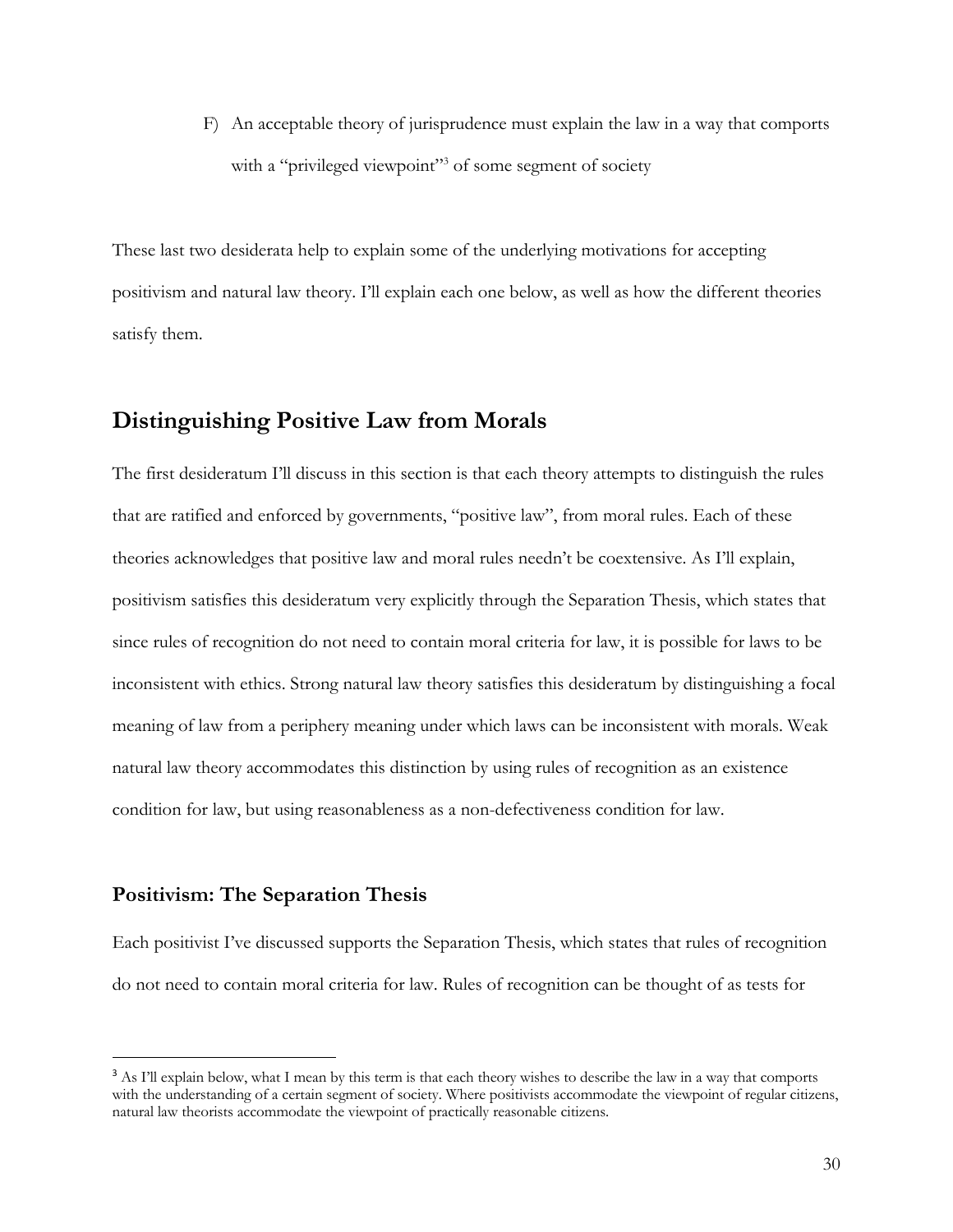what counts as a law within a given system, but the content of these tests can vary greatly. The Separation Thesis asserts that of all of the possible rules of recognition that could be used by a legal system, at least one of them allows for immoral rules to be law. This is a crucial unifying theme of positivism, pithily expressed by John Austin in his statement that "the existence of law is one thing, its [moral] merit or demerit another" (Austin 1832, 278). Austin wrote before Hart developed the idea of rules of recognition, but he is suggesting here that we should use different tests to determine which rules are law than we use to determine which rules are moral.

Hart expresses the motivation for the Separation Thesis explicitly in his essay "The Separation of Law and Morals" (Hart 1958, 198). According to Hart, the positivist concern is that a theory that requires laws to be consistent with ethics may lead people to conflate legal and ethical requirements. This leads to two worries. The first is that citizens may assume that any positive law that satisfies the rule of recognition must be ethical. The concern here is that if a rule of recognition identified some deeply immoral rules as law, people might unquestioningly follow them under the assumption that all law must be consistent with ethics. The second worry is a mirror image of the first: it is that people would assume that any moral opinion that they hold ought to be enforced by the law. Someone with a confused moral outlook could then use the coercive force of the law to advance morally wrong goals (Hart 1958, 198).

As I've explained, the Separation Thesis is also affirmed by Himma and Raz. Raz supports a stronger reading of the Separation Thesis on which the requirements of the rule of recognition ground the law, but these requirements cannot be moral ones, because that would undermine the law's claim of legitimate authority.

#### **Strong Natural Law: The Focal Meaning of Law**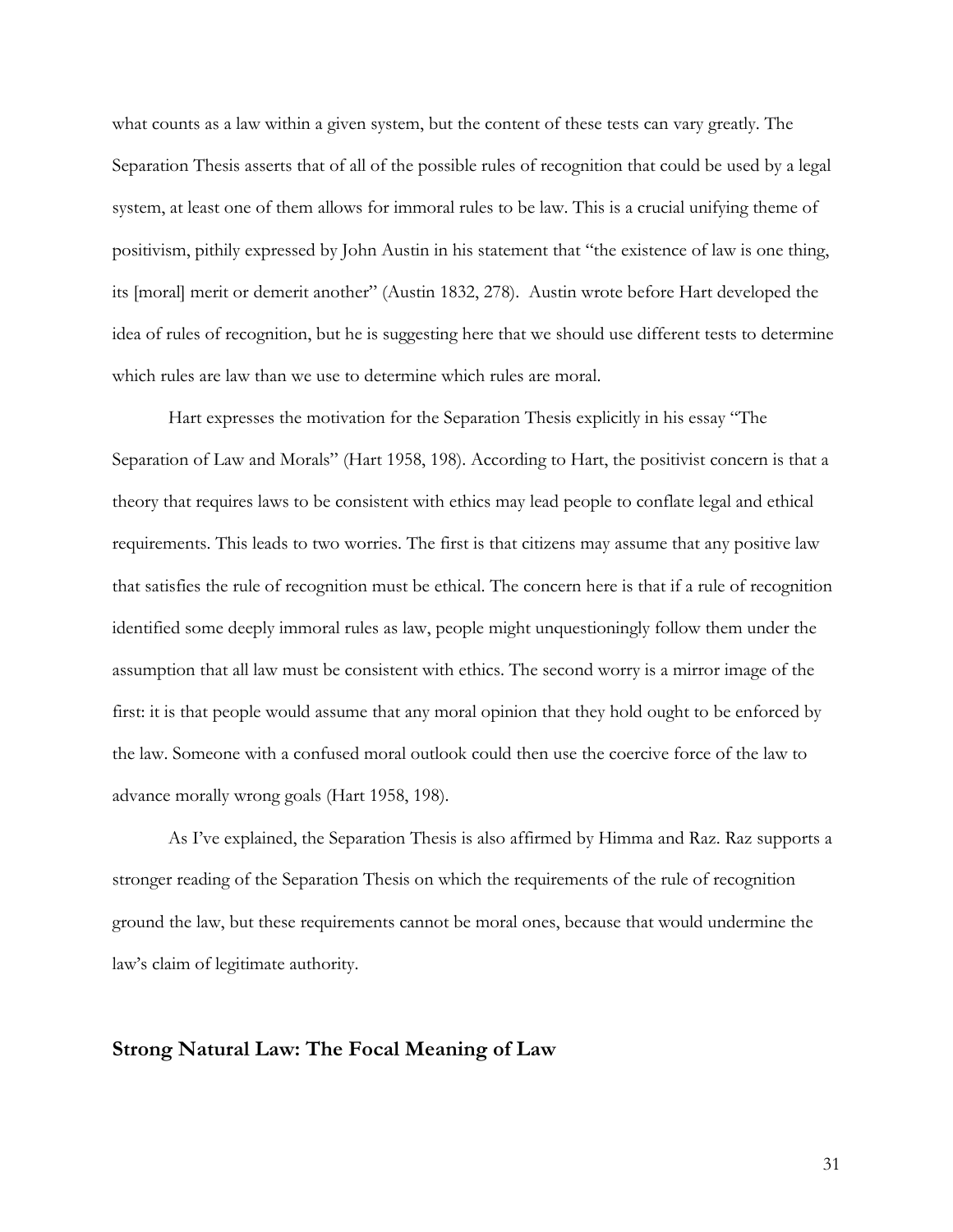Finnis believes that ethical and legal requirements will be consistent with one another because both are deductions from principles of practical reason. By this, Finnis does not mean that it is an ethical requirement to follow any rule that is ratified by a legal system. Finnis acknowledges that unjust and unreasonable rules are frequently called "law". In order to distinguish between unjust rules that are often called "law" and his use of the term, Finnis claims that the concept of law he develops throughout *Natural Law and Natural Rights* is a "focal meaning" of law. By this, Finnis means a definition of law intended to capture the fullest instantiation of, or essence of, law rather than a list of necessary and sufficient conditions for law (Finnis 1980, pg. 10). The focal meaning of law will point out the central usage of the term "law".

According to Finnis, when people use the term "law" to describe an unreasonable ordinance of a government, they are being colloquial by using a non-focal meaning of the word. In this way, applying the term "law" to unreasonable government mandates is like applying the term to "laws" of physics. Finnis isn't interested in policing how fields like physics use the term "law"; instead, he is interested in developing a focal concept of law for use in jurisprudence (Finnis 1980, 11). Similarly, Finnis is not interested in admonishing people for using the term "law" to colloquially refer to unreasonable government mandates (Finnis 1980, 365). However, he does think that it would be confused for a theory of jurisprudence to deliberately accommodate unreasonable laws. This would be akin to trying to accommodate laws of physics with a theory of jurisprudence.

Finnis satisfies the desideratum of separating positive law from morals by distinguishing unreasonable "law" from law in the focal sense. While there is a colloquial sense in which legal requirements are sometimes unethical, for the purposes of jurisprudence we should stick to the focal meaning under which legal and ethical requirements are consistent because both follow from principles of practical reason.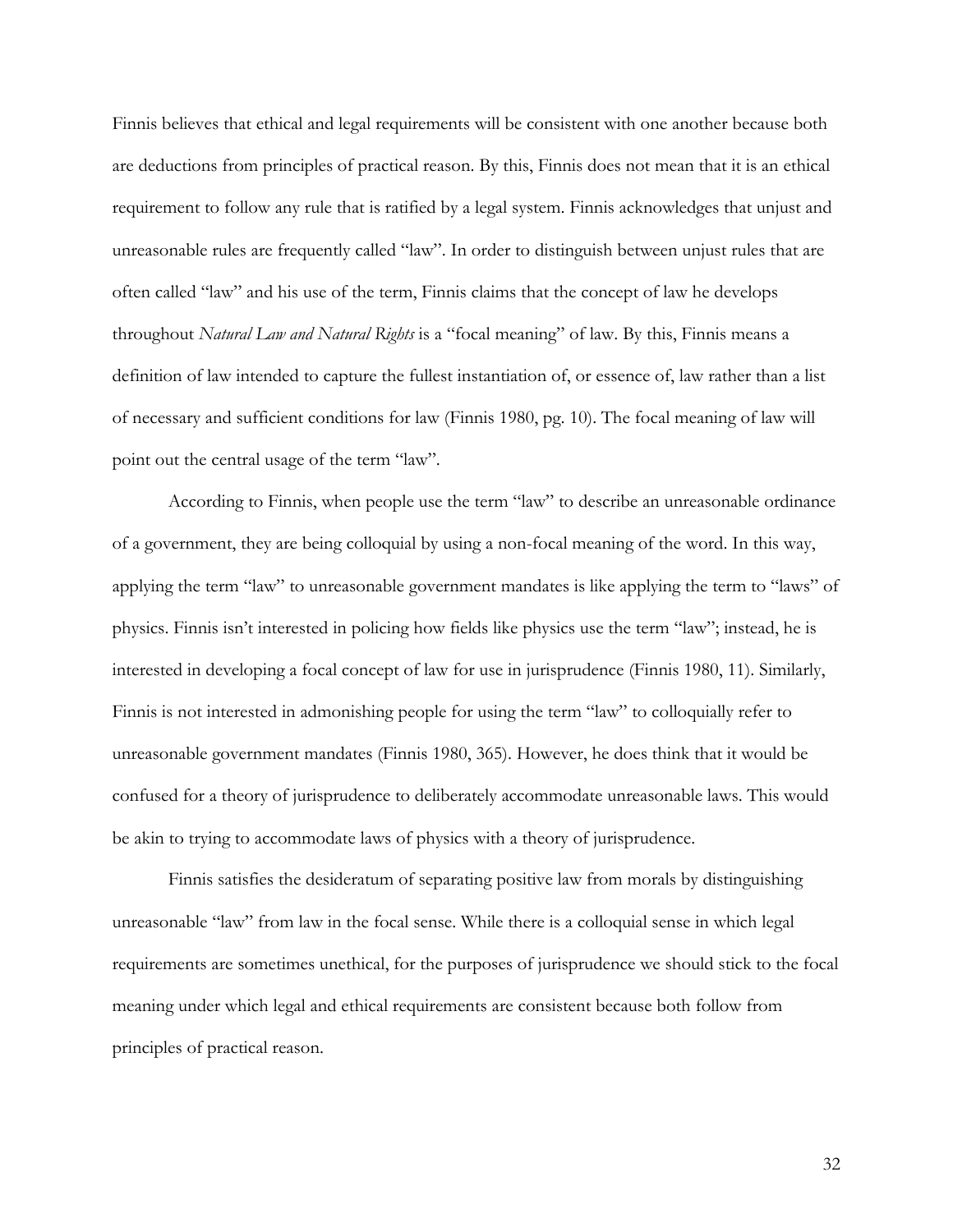#### **Weak Natural Law: Distinction Between Defective and Non-defective Law**

Murphy satisfies the desideratum of distinguishing positive law from morals by suggesting that there are internal standards to law such that unreasonable laws are defective, although they are still law. In explaining this, Murphy endorses a formulation of the Separation Thesis, which is a modified version of a claim made by Jules Coleman, a positivist. It reads:

there exists at least one possible rule of recognition (and therefore one possible legal system) that does not specify compatibility with true practical principles among the truth conditions for any proposition of law. (Murphy 2006, 22)

Murphy's acceptance of this formulation of the Separation Thesis implies that he agrees with the positivists that an unreasonable government mandate can be law (in a sense that is relevant to jurisprudence). He therefore concedes that law does not need to be backed by decisive reasons, although he states his belief that legal systems are characteristically backed by decisive reasons (Murphy 2006, 54-55).

Murphy allows that prudential reasons may be among the decisive reasons that back up laws, but he thinks that as a consideration of charity we should not hold prudential reasons as the characteristic reason for action provided by laws. This is because according to Murphy, the law conceives of itself as being justified (Murphy 2006, 55-56). The language used in the law suggests that sanctions are justified by some other type of reason beyond the prudential reasons they create. While sanctions only apply to the fraction of criminals who are caught, the decisive reasons that back up non-defective law are meant to apply to everyone. So it seems that the law conceives of itself as justified by reasons beyond the sanctions it levels against violators.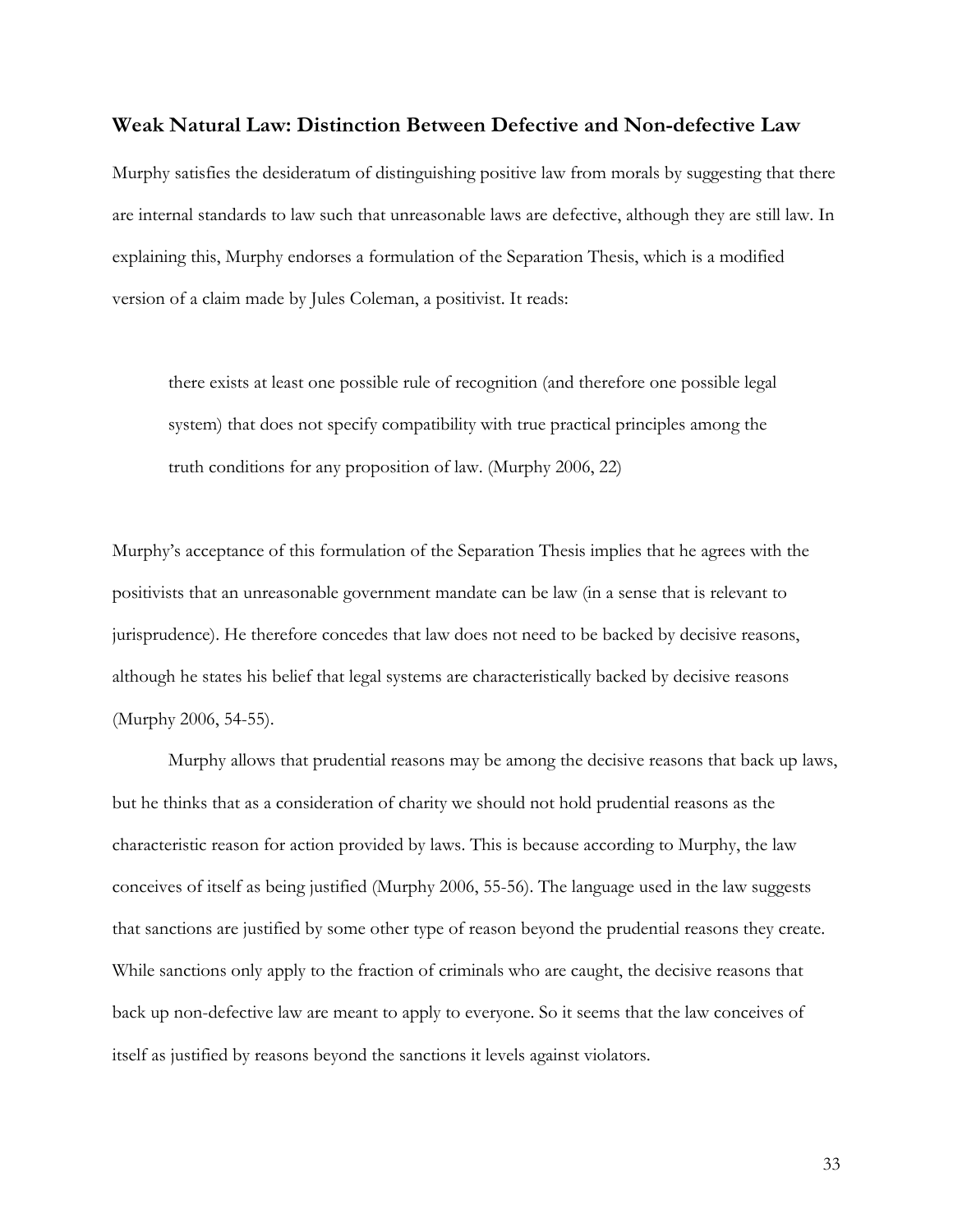If this is the case, Murphy thinks that we should consider the law to be characteristically backed by something beyond prudential reasons. He explains why this is using the analogy of a ruler who, like the law itself, imposes rules on people, which are backed by sanctions. Murphy says:

Given the sincerity of her rule-imposing acts and her knowledge of the limitedness of her capacity to give reasons for action through sanctions, it seems charitable to hold that her belief in reasons for compliance springs not from her coercive power but elsewhere. (Murphy 2006, 56)

The upshot of this analogy is that since the law conceives of itself as being backed by something beyond prudential reasons, it would be uncharitable to consider prudential reasons as the characteristic type of reason which backs law. While people may often have prudential reasons to follow the law, characteristically legal systems are backed by further reasons.

Murphy's approach to this desideratum combines elements of each of the other theories. The Separation Thesis holds true, so we cannot count something out of the class of laws just because it is inconsistent with ethics. However, law not backed by decisive reasons (and therefore not captured by Finnis' focal meaning of "law") should be considered defective in its capacity as law. Murphy therefore does not use the connection to practical reason from Finnis' account as an existence condition for the law, but rather as a non-defectiveness condition.

So Murphy satisfies desideratum E) by distinguishing the existence conditions for law from defectiveness conditions for law. We should understand the Separation Thesis as true when we're classifying things as laws; but when we move to evaluating laws, we should consider the reasons that back them.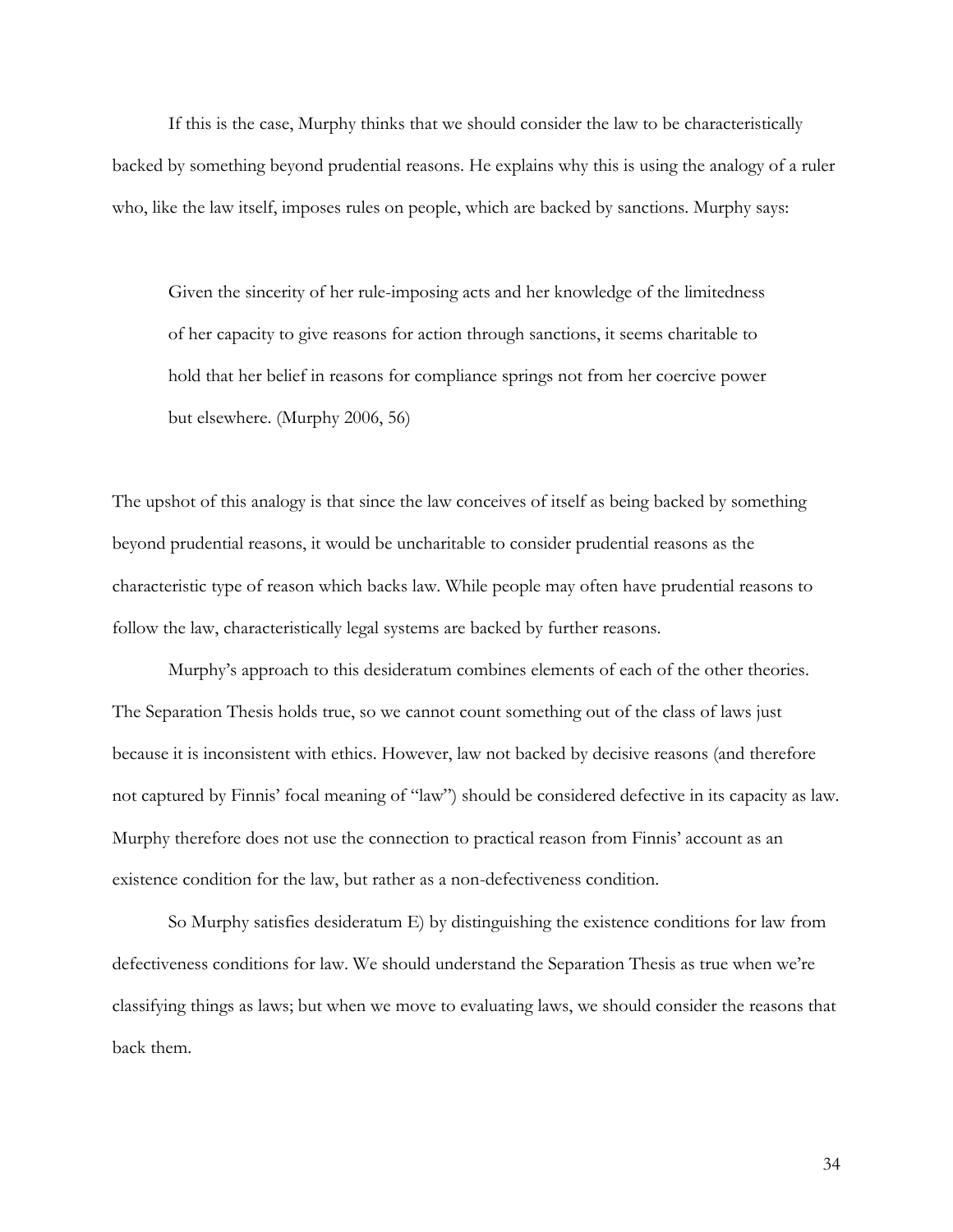## **Identify a "Privileged Viewpoint" from Which to Explain Law**

Each theory I discuss here intends to describe the law in a way that is consistent with some segment of society's understanding of law. Positivists describe law in a way that is consistent with the understanding of regular citizens in a legal system, where Finnis seeks only to accommodate the viewpoint of those citizens who are practically reasonable.

I'll refer to each of these different viewpoints as a "privileged viewpoint" about the law. Any time I mention a privileged viewpoint, I am referring to a viewpoint about the law which is shared by some segment of society. These viewpoints are "privileged" in the sense that a theory seeks to produce results which are compatible with it. So positivism privileges the viewpoint of regular citizens, because the positivists wish to explain the law in a way that is consistent with regular citizens' understanding. Finnis privileges the viewpoint of practically reasonable citizens; he seeks to develop an account which is consistent with their understanding of the law. Murphy suggests that we use these two viewpoints differently. He suggests that the broad viewpoint used by the positivists is appropriate for use in identifying law, but that the narrower viewpoint used by the strong natural law theorists is what we should use to evaluate law as defective or non-defective (Murphy 2006, 58- 59).

#### **Positivism: Accommodate the Understanding of All Citizens**

The methodology used by Hart and Himma reveals that they wish to describe the law in a way that comports with how regular citizens understand it. Each of them argues by tracing the meaning of words as they are used by regular citizens. An example of this is when Hart argues that it *seems wrong* to use words like "obligation" when talking about the mugger. In arguing that the use of the word seems wrong, Hart is suggesting that we should reject this use of the word "obligation" because it is not compatible with the regular use of the term. Himma refers to this strategy as "modest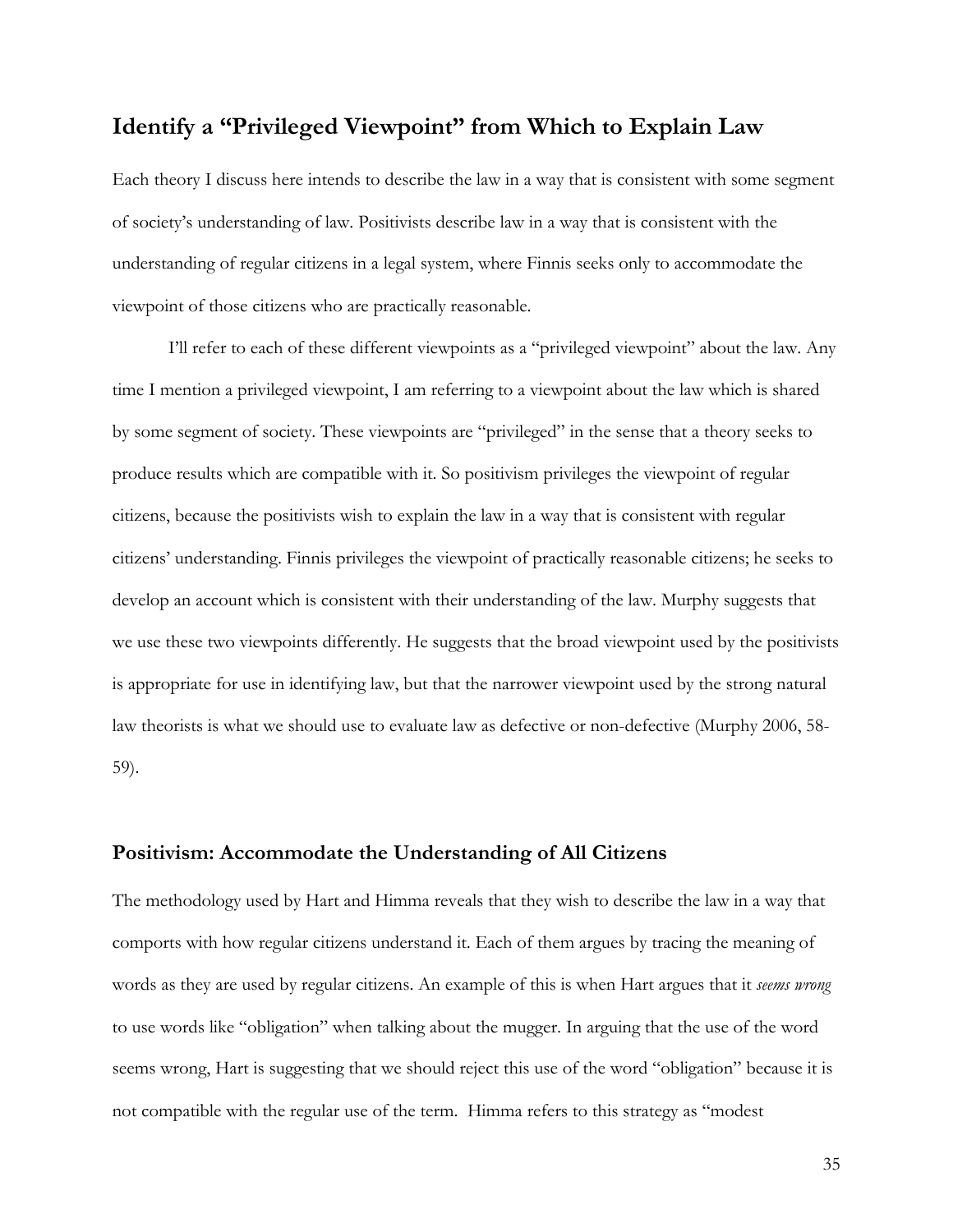conceptual analysis", which is reasoning to the nature of something by tracing peoples' linguistic practices (Himma 2020, 32-36). According to the methodology of Hart and Himma, the way that people use the word "law" and related terms should determine, or at least be consistent with, our philosophical requirements for law.

Hart and Himma also wish to accommodate the way that regular citizens understand *why*  people follow the law, when they do so. Recall that under a positivist account, there are two explanations of why one would follow the law. One is that people take the internal perspective regarding the law. This means that they see the law as a guide for their conduct, and that they see violating the law as grounds for criticism. The other is that people follow the law because they would be punished for breaking it, meaning they have a prudential reason to follow the law.

Between the internal perspective and the prudential reasons provided by sanctions, positivists can explain why people follow laws in a way that is consistent with the view of any citizen. If we were to ask a citizen who complies with the law why she does so, she could give us an answer consistent with positivism. Either she follows the law because she takes the internal perspective and sees it as an appropriate guide for her conduct, or because she is afraid of what might happen if she does not. So the positivist view captures the way that regular citizens understand obedience to the law whether they are practically reasonable or not, and whether or not they take the internal perspective to the law.

Raz accommodates the regular citizen's understanding of the law to a lesser extent than Hart and Himma. His theory is complex, and it seems unlikely that the average citizen could reproduce his series of deductions about the nature of authority. Therefore, I believe he does not prioritize the citizens' understanding of what the law is to the same extent as Hart and Himma. However, sanctions are central to his account. Because citizens do not have a genuine reason to follow the law, they must be psychologically motivated to obey the law by sanctions.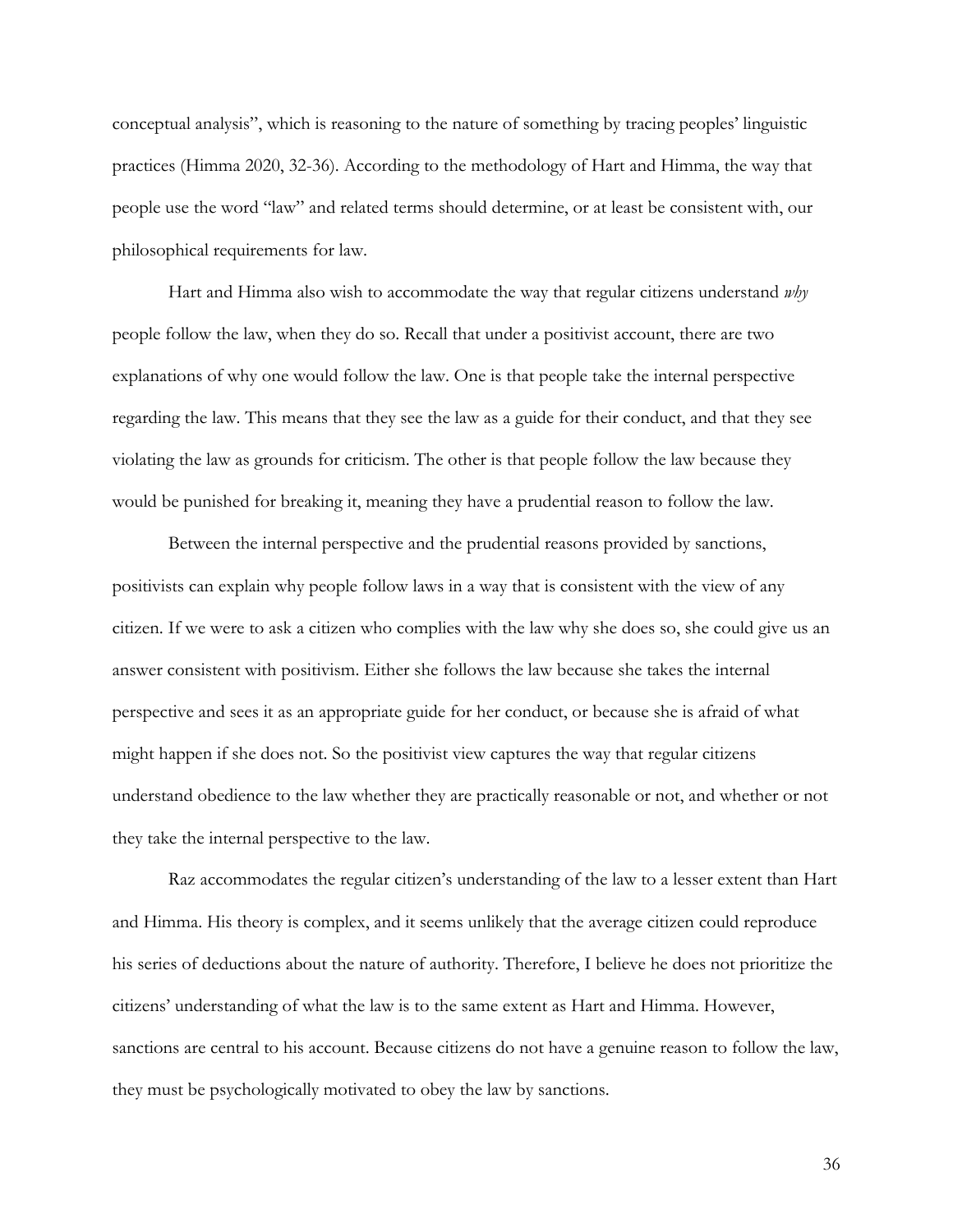# **Strong Natural Law: Privilege the Understanding of Practically Reasonable Citizens**

Unlike the positivists, Finnis is not interested in explaining the law in a way that comports with the view of regular citizens. Since he believes that not all citizens are practically reasonable, he thinks that we should privilege the viewpoint of practically reasonable citizens by describing the law as they understand it. This is because practically reasonable citizens will appreciate the principles that ground the law, so we can get a better understanding of the law by adopting their viewpoint than by adopting an average citizen's viewpoint.

To that end, Finnis describes law according to a focal meaning which expresses not only *why* practically reasonable citizens take the internal perspective, but also why they are right to see the law as a binding standard of conduct. Since practically reasonable citizens will understand the need to solve coordination problems using the law, they will act as though they have a reason to follow the law which is separate from sanctions (Finnis 1980, 15).

Finnis acknowledges that people have many distinct motivations to follow the law, but he criticizes the positivists for accommodating the perspective of those who "merely acquiesce" to the law for fear of social pressure (Finnis 1980, 13). Instead, Finnis thinks that we should privilege the focal meaning of law which is understood by practically reasonable citizens. These are the citizens who follow the law for the right reasons, namely, the reasons provided by the requirement to foster the common good.

This amounts to a narrower privileged viewpoint than the one used by positivists. Rather than a definition which is consistent with any citizen's understanding of law, we only need to accommodate the view of those who understand the focal meaning of law and its practical implications.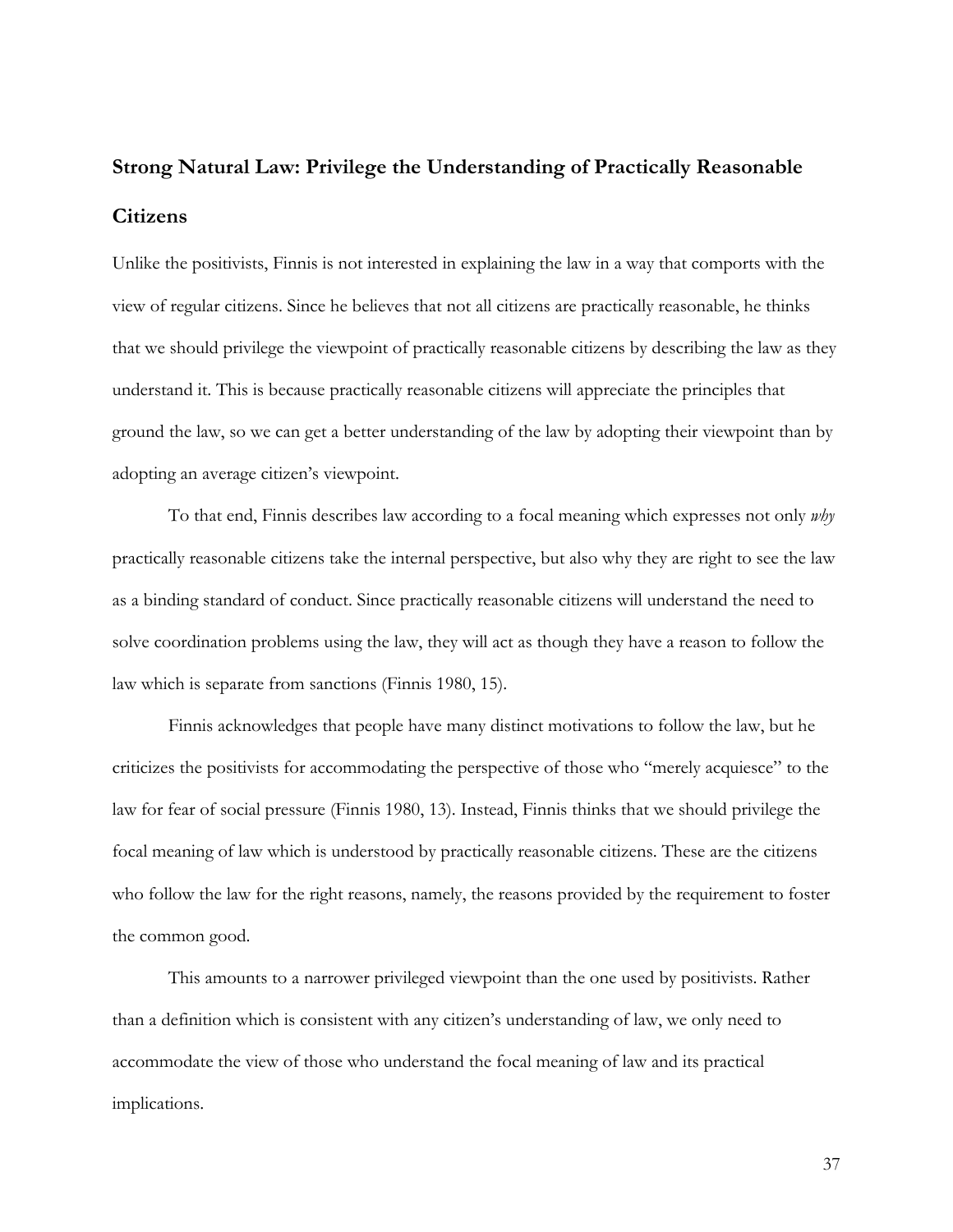#### **Weak Natural Law Theory: Use Each Viewpoint Differently**

Mark Murphy sees some strengths to positivism, and one of the underlying motivations of weak natural law theory is to combine these with the strengths of natural law theory. Murphy's adoption of the Separation Thesis and his account of law's defectiveness conditions enable him to make use of both of the privileged viewpoints explained above.

Murphy grants that not all laws will be reasonable. This suggests that when we go about identifying laws, we should privilege a viewpoint which is consistent with that of regular citizens rather than the most reasonable citizens. Restricting our viewpoint to practically reasonable citizens in identifying the law might cause us to misclassify unreasonable laws as non-laws. However, according to Murphy, in order to know whether a law is defective we must understand whether or not it is backed by decisive reasons. This will require a perspective similar to the one used by Finnis, as presumably not every citizen will know whether a certain law is backed by decisive reasons. Weak natural law theory therefore privileges the viewpoint of regular citizens in identifying law, but privileges the viewpoint of practically reasonable citizens in evaluating laws as defective or nondefective.

# **Section 4**

In section 2, I discussed how each theory answers the Grounding and Normative Questions. In section 3, I discussed two additional desiderata that shed light on the motivations for embracing each theory. Each view must separate positive law from moral rules, and each theory must either accommodate a regular citizen's understanding of law or the view of practically reasonable citizens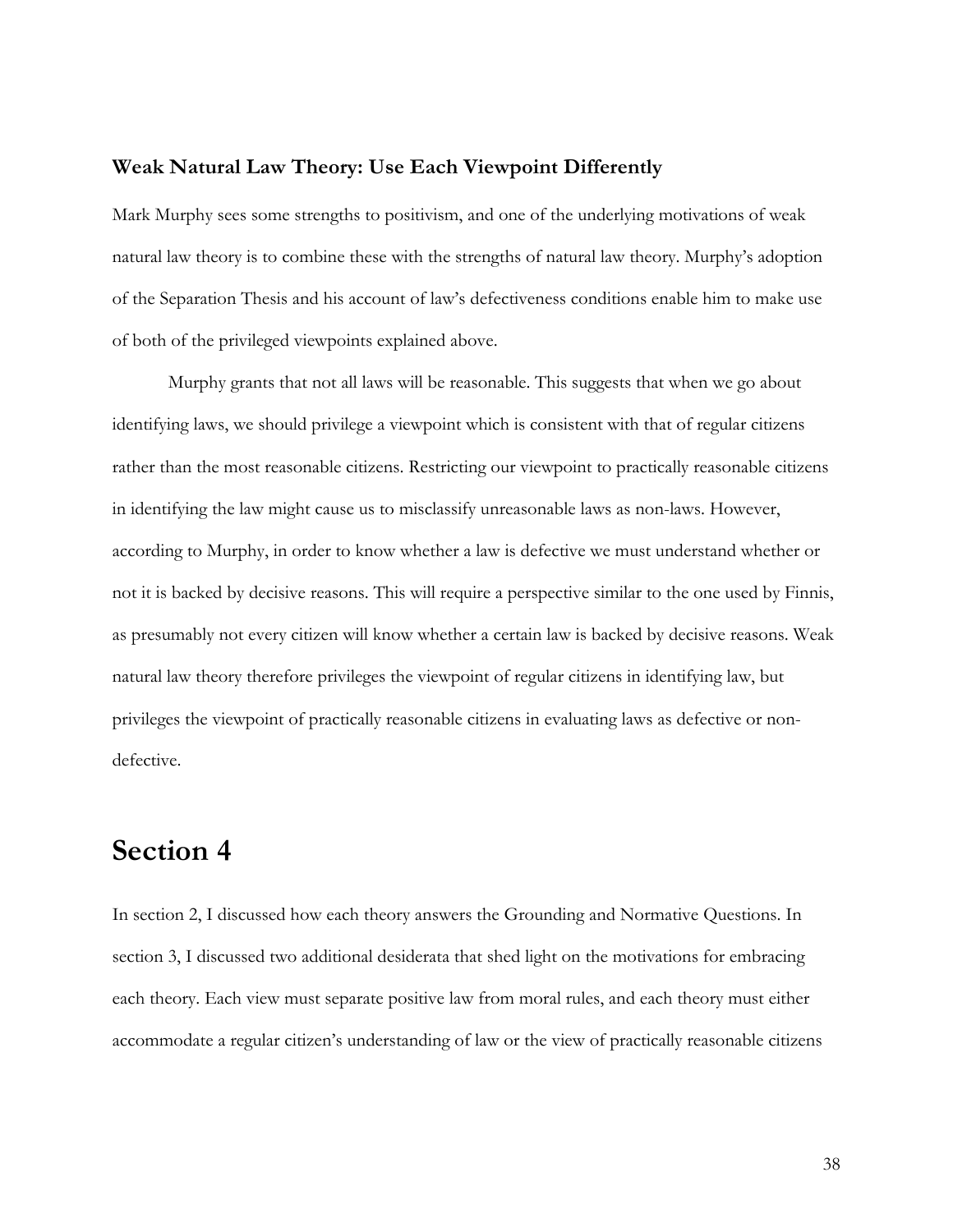(in Murphy's case, both). In this section, I will compare how well these theories satisfy the four desiderata that arise from the Grounding and Normative Questions. They are:

- A) An acceptable legal theory must imply that there are positive laws (i.e., rules enforced by governments).
- B) An acceptable legal theory must explain why these positive laws hold.
- C) An acceptable legal theory must show that citizens generally have strong reasons to follow the law.
- D) An acceptable legal theory must explain why there is reason to follow the law.

After evaluating each theory, I will offer two comments which are meant to be exploratory in nature, highlighting interesting directions that the field may go from here. Finally, I will describe some striking similarities between the strongest positivist and natural law theories.

## **Considerations for the Positivists**

## **The Grounding Question**

A strength of positivist theories is that they have a very clear answer to the Grounding Question: a rule's status as law is determined by whether or not it satisfies a rule of recognition in a given legal system. This answer is informed by the two desiderata I discussed in section 3: that an acceptable theory must distinguish moral rules from positive law, and that an acceptable theory must identify a privileged viewpoint that its jurisprudence comports with. Positivism clearly distinguishes moral rules from legal rules by establishing a specific procedure, a rule of recognition, which rules must go through in order to become law. The positivists' answer to the Grounding Question also captures the view of everyday citizens within the legal system, whether they take the internal perspective on the law or not.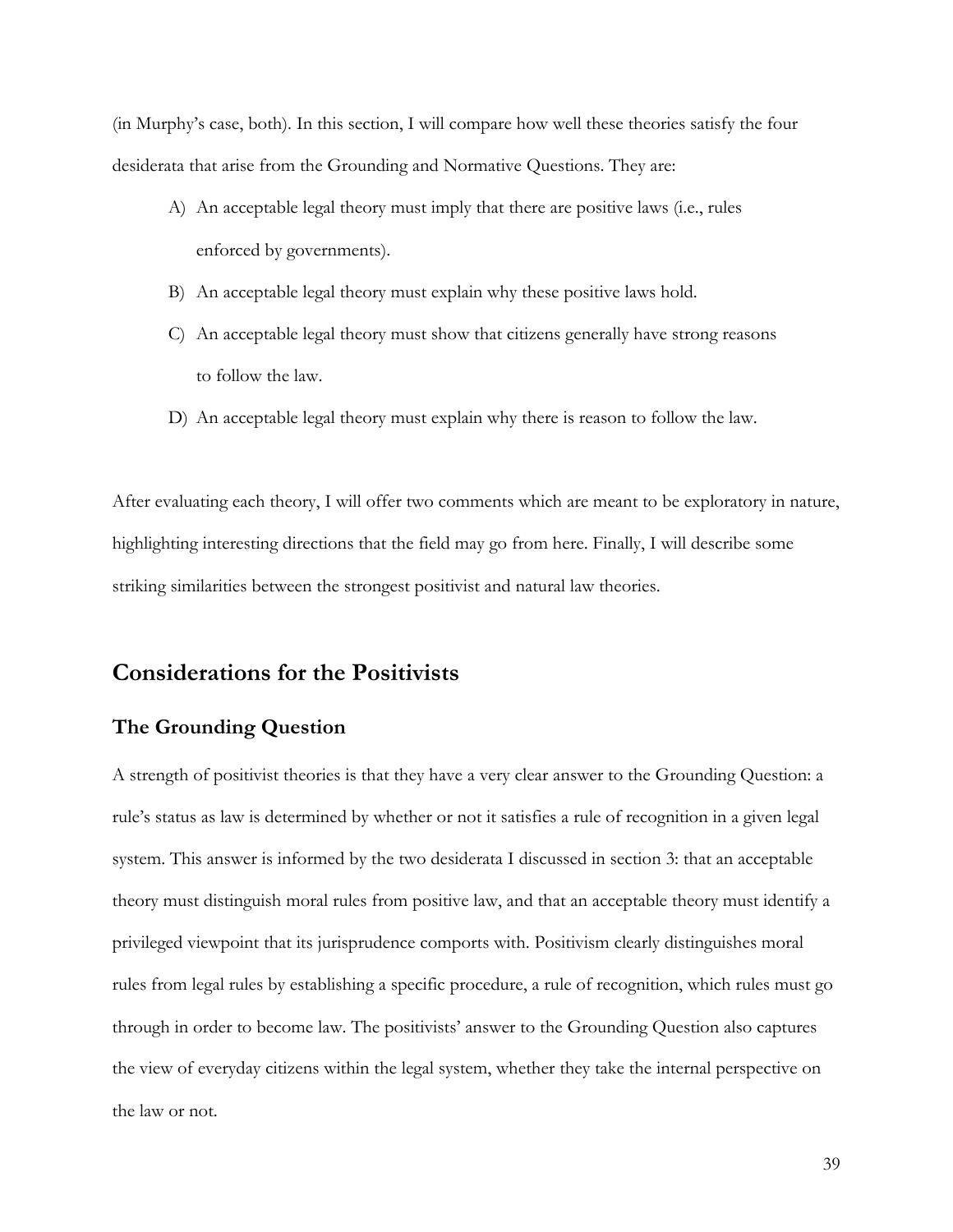This is a strong answer to the Grounding Question; it implies that there are positive laws and explains their existence. However, as I'll explain next, answering the Normative Question is more challenging for positivists.

### **The Normative Question**

Hart improved upon the work of Austin by recognizing that normativity in the law is constituted by more than orders and sanctions. Hart mentions a difference between being obliged, or psychologically motivated, and being obligated. However, because he does not make this distinction clear, Hart does not have a clear answer to the Normative Question. While it's clear that Hart is searching for something beyond a mere psychological inclination to follow the law, he does not give us a developed account of genuine reasons to do so.

Himma, the other inclusive positivist, modifies Hart's answer to the Normative Question by claiming that sanctions give citizens a prudential reason to follow the law. Beyond whether or not they feel compelled to follow the law, people are warranted in following the law in the sense that it is in their own self-interest to do so. This is a more developed answer to the Normative Question than Hart's.

Raz insists that although the law claims legitimate authority, this claim is false most of the time. The law therefore does not change peoples' protected reasons for action such that their behavior conforms with the balance of reasons which actually apply to them. In other words, the law does not satisfy the Normal Justification Thesis. So Raz's answer to the Normative Question is that there are no inherent reasons to follow the law. Rather, on Raz's account the law generally provides people with psychological motivations to comply with it. This is a similar conclusion to Hart's.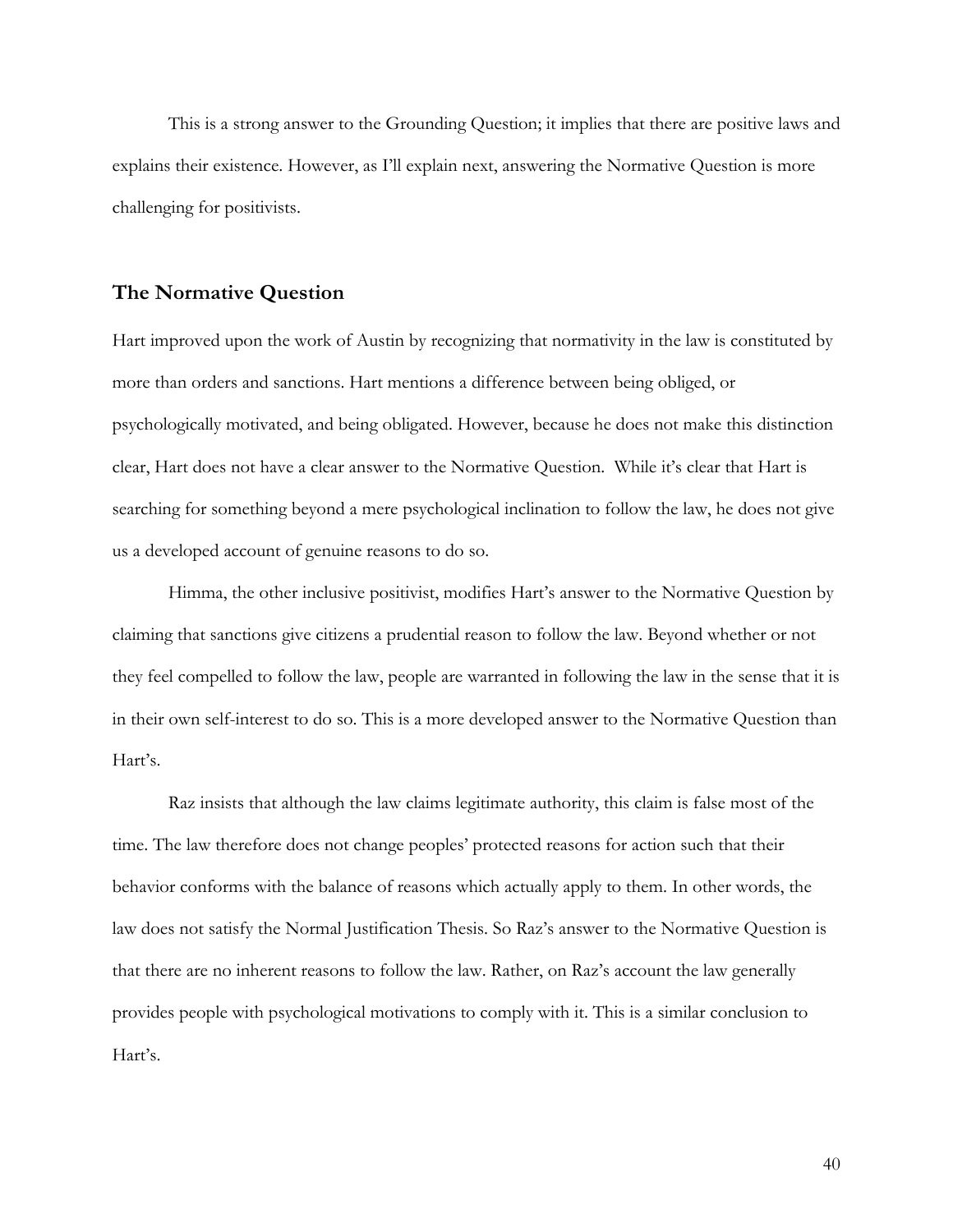In summary, Hart and Raz seem interested in addressing the Normative Question, but their answers raise questions about whether the law is only backed by psychological motivations or by genuine reasons for action. Himma's answer to the Normative Question is the clearest of the positivists, and it explains why positivists can only answer the Normative Question by referring to prudential reasons.

The fact that only prudential reasons are available to answer the Normative Question puts positivists in a somewhat vulnerable position. It may be that prudential reasons to follow the law are scarce or absent. For example, it may be that it's very easy to break some laws without being caught. If prudential reasons to follow the law are not widespread, positivism does not satisfy desideratum C) above, that a theory must show that their citizens generally have strong reasons to follow the law.

## **Considerations for the Natural Law Theorists**

## **The Grounding Question**

Like the positivists, natural law theorists have a clear answer to the Grounding Question. Finnis builds an account of basic goods and practical reasons from which one can deduce laws (in the focal sense). These rules are law in virtue of their connection to practical reasons and the basic goods. Like the positivists, Finnis makes rules of recognition and sanctions central to his account, but he adds that these features are requirements for the law because they are required by practical reason. Murphy has a more nuanced answer, which states that while unreasonable laws can exist, laws have internal standards that classify them as defective.

## **The Normative Question**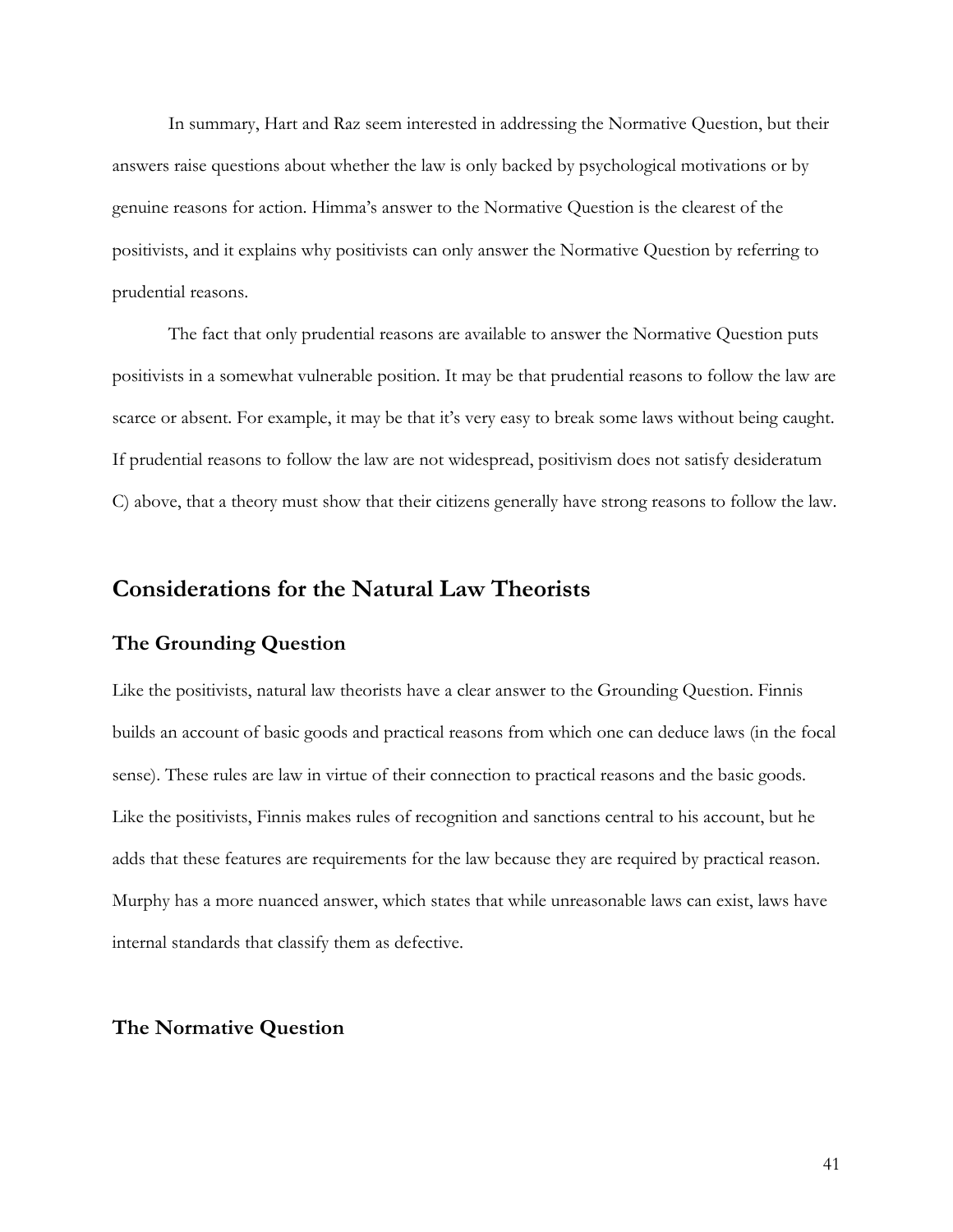The advantage that natural law theories have is that they present a stronger answer to the Normative Question than the positivists. Finnis' theory clearly identifies reasons to follow the law through the salient coordinator account, which states that people have reason to follow the law because principles of practical reason obligate us to solve coordination problems. Since obedience to the law is the only reasonable way to solve these problems, we have an obligation to obey the law.

Murphy offers a different answer than Finnis to the Normative Question. He points out that the salient coordinator account does not imply that there is always a strong reason in favor of following the law. What the salient coordinator account shows, according to Murphy, is that it would be a good thing for the law to coordinate citizens' behavior by giving them decisive reasons for action (Murphy 2006, p. 109). But this does not show that the law *must* give citizens a decisive reason for action. People have a decisive reason to foster the common good, but there are many ways to do this. The fact that following the law is a particularly apt way to foster the common good does not show that one must always foster the common good by following the law. However, Murphy does state that the aptness of the law for solving coordination problems will be appreciated by practically reasonable citizens, so they will follow the law.

According to Murphy, laws not backed by decisive reasons (such as the common good) are defective. Like a pigeon that cannot fly, they cannot perform their characteristic activity, which is guiding citizens' behavior by providing them with decisive reasons for action. Defective laws will not promote the common good or instantiate any other decisive reason for action.

Having shown that the salient coordinator account does not imply that following all law is obligatory, Murphy addresses the question of what does make following the law obligatory. Someone has an obligation to follow the law only if they have given acceptance-consent to the law. This means that they have accepted the law's determination of the common good as the one they shall pursue. If one has committed oneself to promote the law's conception of the common good in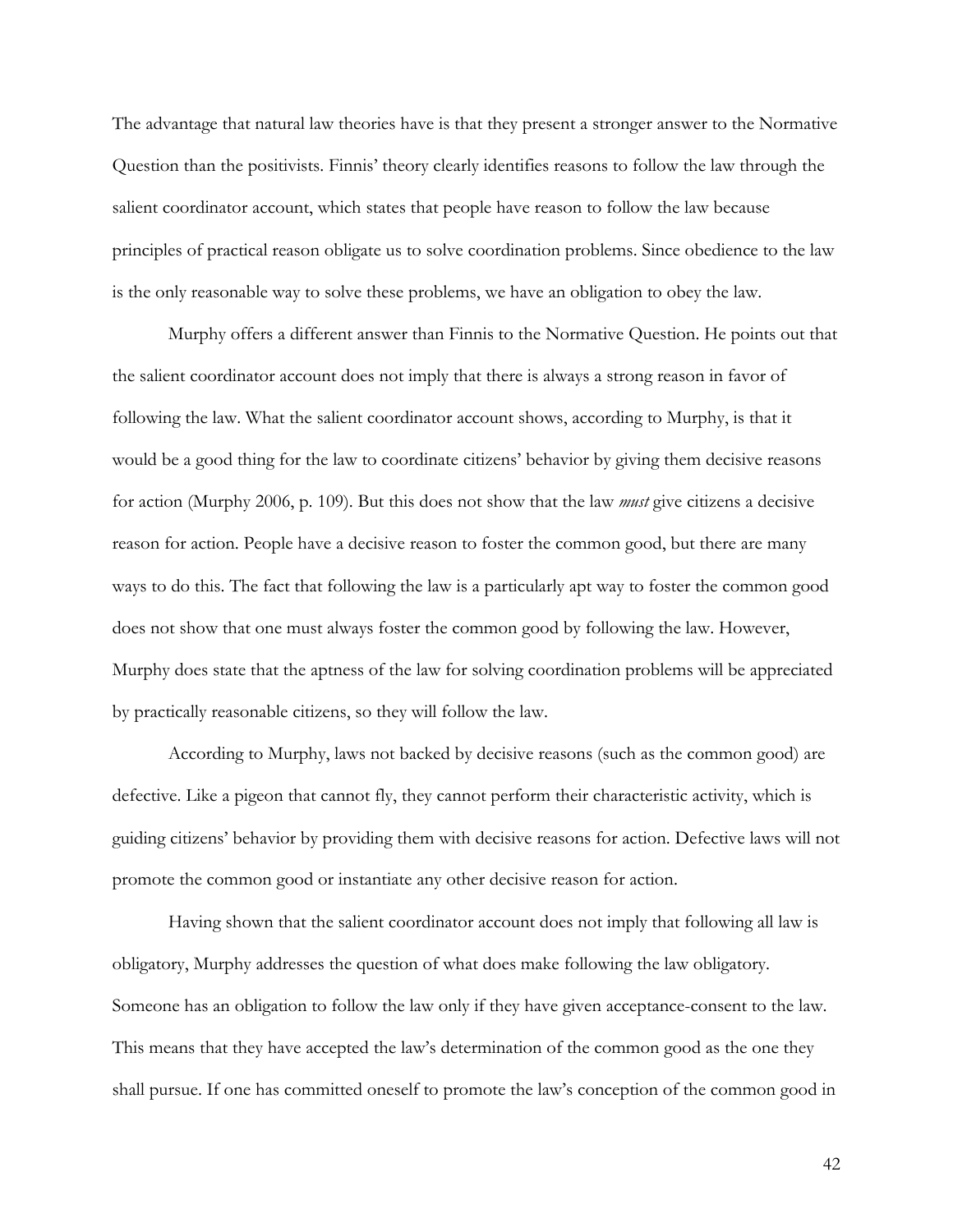this way, one has an obligation to foster *that* determination of the common good rather than any other. So, acceptance-consent grounds decisive reasons to follow the law.

In giving this answer to the Normative Question, Murphy presents two possibilities. Either laws are authoritative, meaning they provide people with decisive reasons for compliance, or they are not authoritative (Murphy 2006, 109 & 132). If they are authoritative, this is because people have given them acceptance-consent. If people have not given acceptance-consent to the law, this could be for two reasons. Either the law is so deeply unreasonable that the citizens rightly reject it, or the citizens are being unreasonable by failing to appreciate the salient coordinator account. So while strong natural law theory holds that it is a practical obligation to follow all law, weak natural law theory has two explanations of why it may not be obligatory to follow the law: either the citizens are unreasonable, or the law itself is.

If the salient coordinator account does not show that following the law is obligatory, this presents an issue for Finnis' answer to the Normative Question. While he can explain that it is good to follow the law, his theory does not include something like acceptance-consent to make following laws obligatory. For this reason, I believe that Murphy offers a stronger answer to the Normative Question than Finnis. Weak natural law theory can explain if and when following the law is obligatory, but without modification strong natural law theory cannot. This is particularly concerning given that strong natural law theory makes stronger claims about obligations to follow the law, claiming that citizens have an obligation to follow any genuine law.

Murphy's theory tells us when someone has an obligation to follow the law; but it doesn't tell us that people are obligated to follow all laws. This raises the question of how widespread obligation to follow the law is, and to answer that question we would need to determine how widespread acceptance-consent is. While it would be desirable for a theory to answer this question,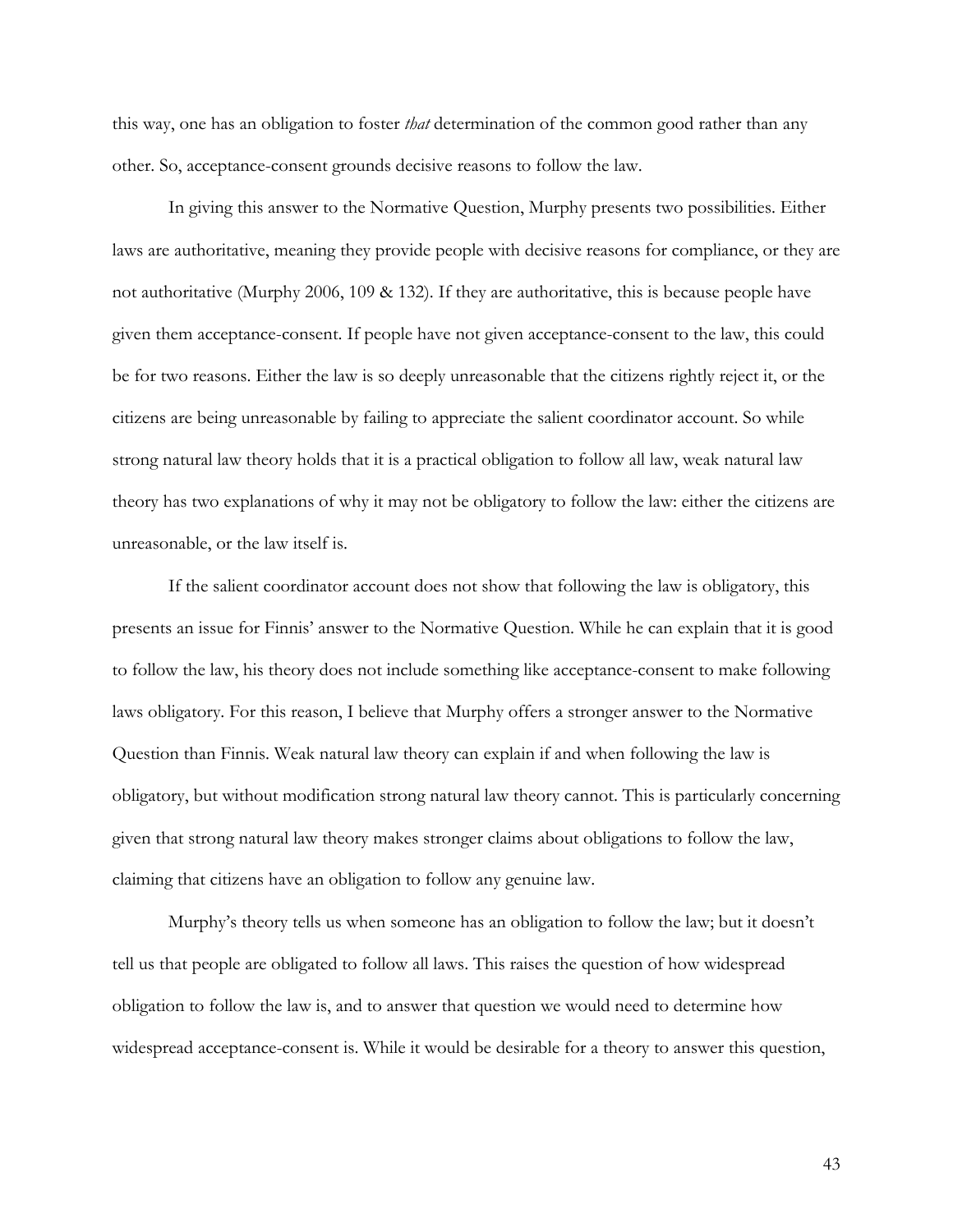Murphy's answer to the Normative Question is still more acceptable than Finnis', because it can tell us when and why people are obligated to follow the law.

### **Interesting Directions for Future Study**

I now want to offer two exploratory comments that aren't meant to advance any new arguments from those already presented in this thesis. Rather, they are meant to highlight interesting directions that the field could move forward from here. My first comment is about how Himma's theory interacts with Murphy's; my second is about how Murphy's theory interacts with Raz's.

The first comment I want to offer regards Himma's inclusive positivism and Murphy's weak natural law theory. I believe that these two theories may be able to make use of each other's answer to the Normative Question. Recall that Himma's answer to the Normative Question is that people are given prudential reasons to follow the law when coercive enforcement mechanisms are authorized. As I stated earlier, it's unclear what constitutes authorization for Himma.

Here is one interesting possibility: acceptance-consent. Acceptance-consent is a general disposition of accepting the law's determination of the common good. Can we think of this as a way of authorizing coercion? If citizens accept that they must follow the law to bring about the common good, they may also accept that they will be punished for breaking the law. If that's the case, it may be fair to construe acceptance-consent as a form of authorization of coercion. This is an interesting result, although it does not dispel the issue of determining how widespread acceptance-consent actually is. If it somehow comes to light that acceptance-consent is not widespread, Murphy's theory may be able to employ Himma's answer to the Normative Question. Rather than requiring that acceptance-consent ground the law, a weak natural law theorist could say more generally that people must authorize some form of coercion being used upon them in order for following the law to be obligatory.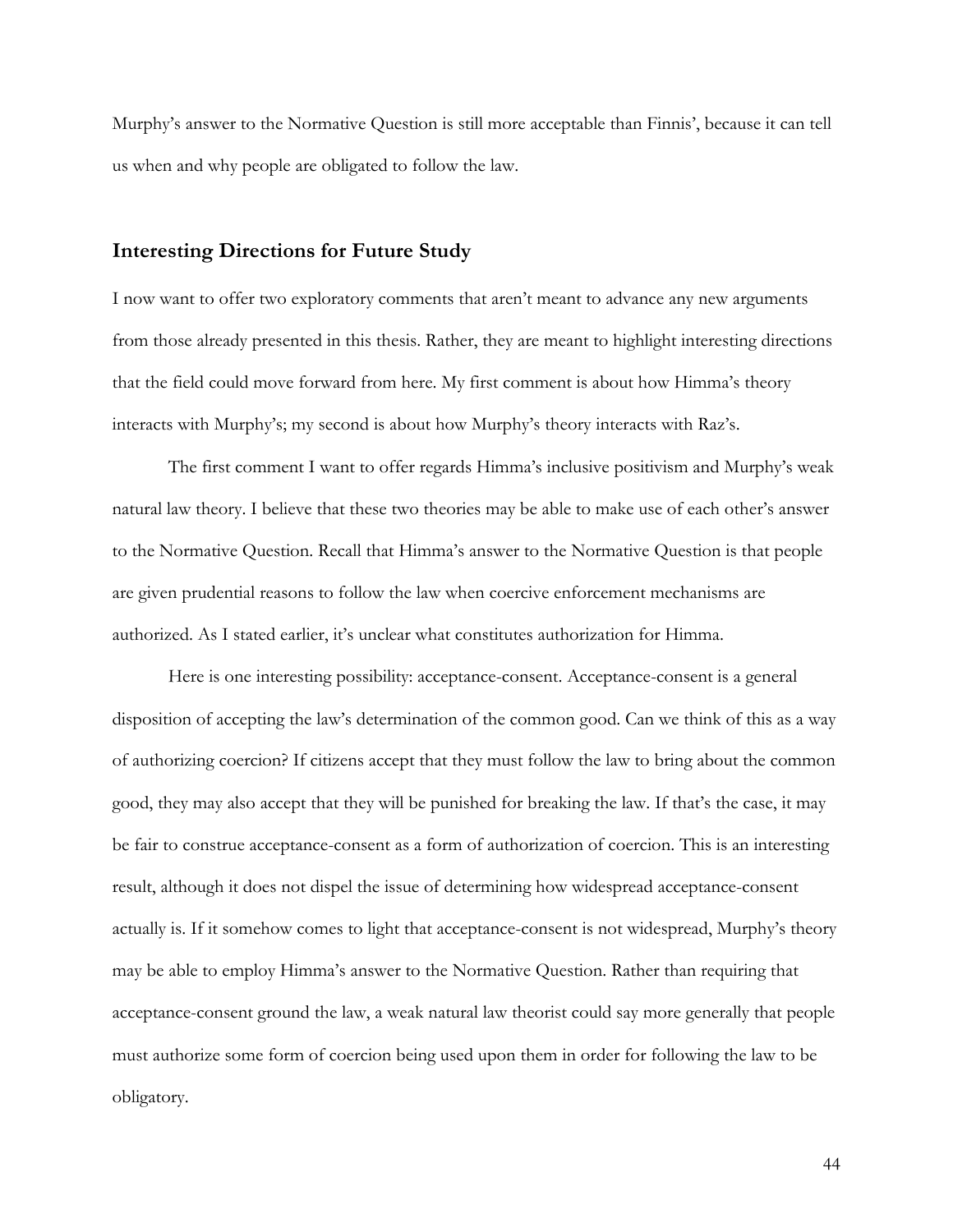The second observation I'd like to offer is that in the absence of acceptance-consent, Murphy's theory could collapse into something quite like Raz's. Murphy doesn't rely on the assertion that the law claims legitimate authority, but he does express a similar idea: that the law is committed to being backed by decisive reasons for action (Murphy 2006, 53). Murphy makes it clear that he does not endorse Raz's thesis, but he also states that this is something that is entailed by the law's claim of legitimate authority. So Raz should be willing to agree with Murphy that the law is committed to being backed by decisive reasons. However, Raz would argue that while the law is committed to this, it does not, in fact, fulfill this commitment.

If a weak natural law theorist such as Murphy were willing to allow that the law claims legitimate authority, and if acceptance-consent is not widespread, weak natural law theory will have much in common with Raz's exclusive positivism. Raz believes that the law claims legitimate authority but does not actually have it. Murphy believes that following the law is only obligatory if you have shown it acceptance-consent, as this grounds one's obligation to follow the law. If the law claims authority but acceptance-consent is not widespread, the law falsely claims legitimate authority. One way to avoid this conclusion would be by backing off the claim that acceptance-consent grounds authority, and adopting Himma's requirement that the law is authorized to use coercive force.

These two observations, I think, point out interesting new directions for positivism and natural law theories to explore. If acceptance-consent is widespread, it seems that the weak natural law thesis is very amenable to inclusive positivism. However, if acceptance-consent is scarce, weak natural law theory bears some resemblance to Raz's exclusive positivism.

### **Similarities in The Strongest Theories**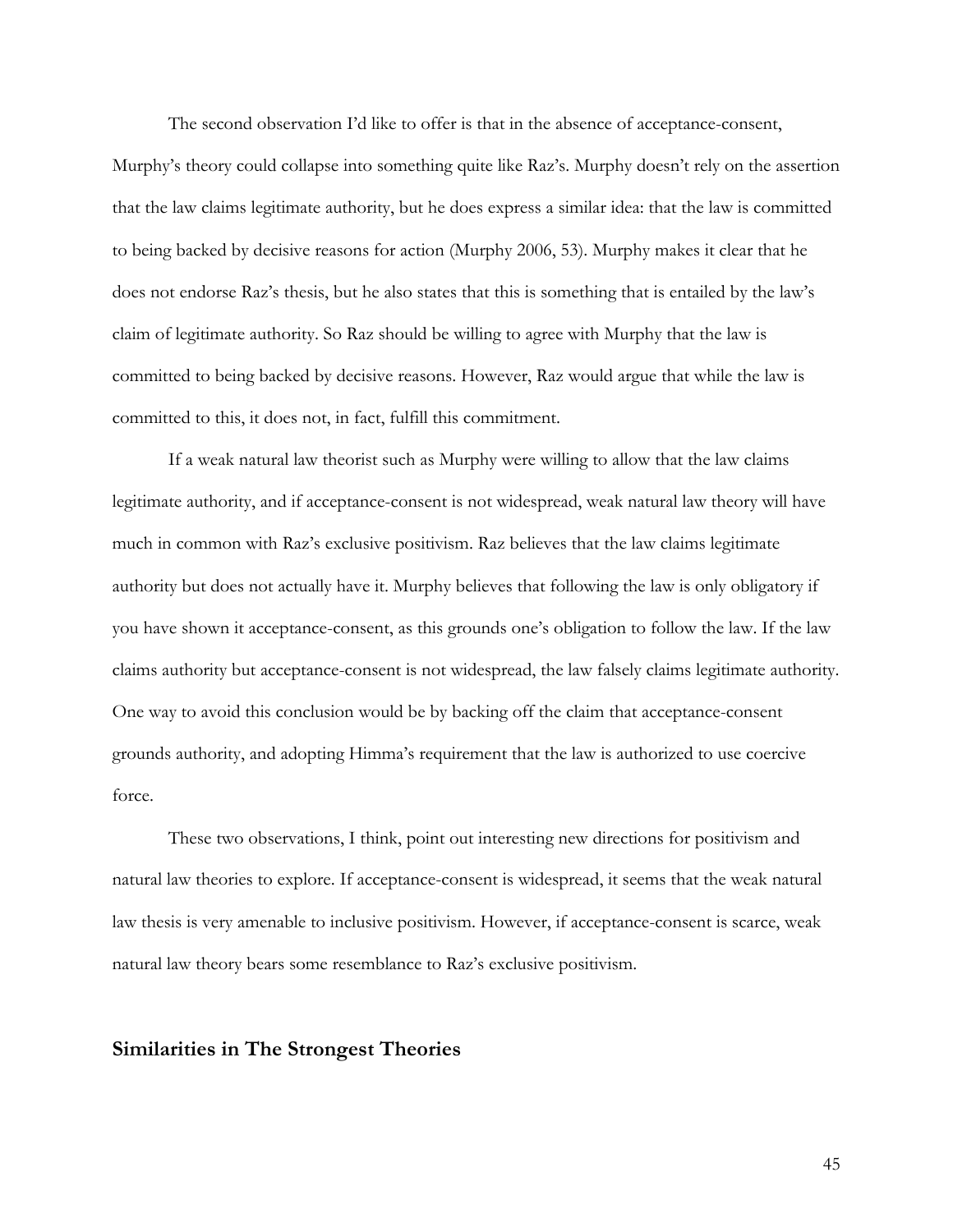Each theory I've discussed has a clear answer to the Grounding Question, but their answers to the Normative Question differ in strength. Himma gives the strongest answer of the positivists, and Murphy gives the strongest answer of the natural law theorists. Interestingly, these theories are compatible: in responding to Raz, Himma affirms that there may be moral criteria law, although the law only inherently provides people with prudential reasons for action. Murphy affirms that not all laws are backed by decisive reasons. While positivism and natural law theory may appear to be completely opposed, the most plausible and developed versions of these theories are quite similar. Both of these theories acknowledge the importance of a rule of recognition for answering the Grounding Question, and each allows that the law can give rise to prudential and moral obligations.